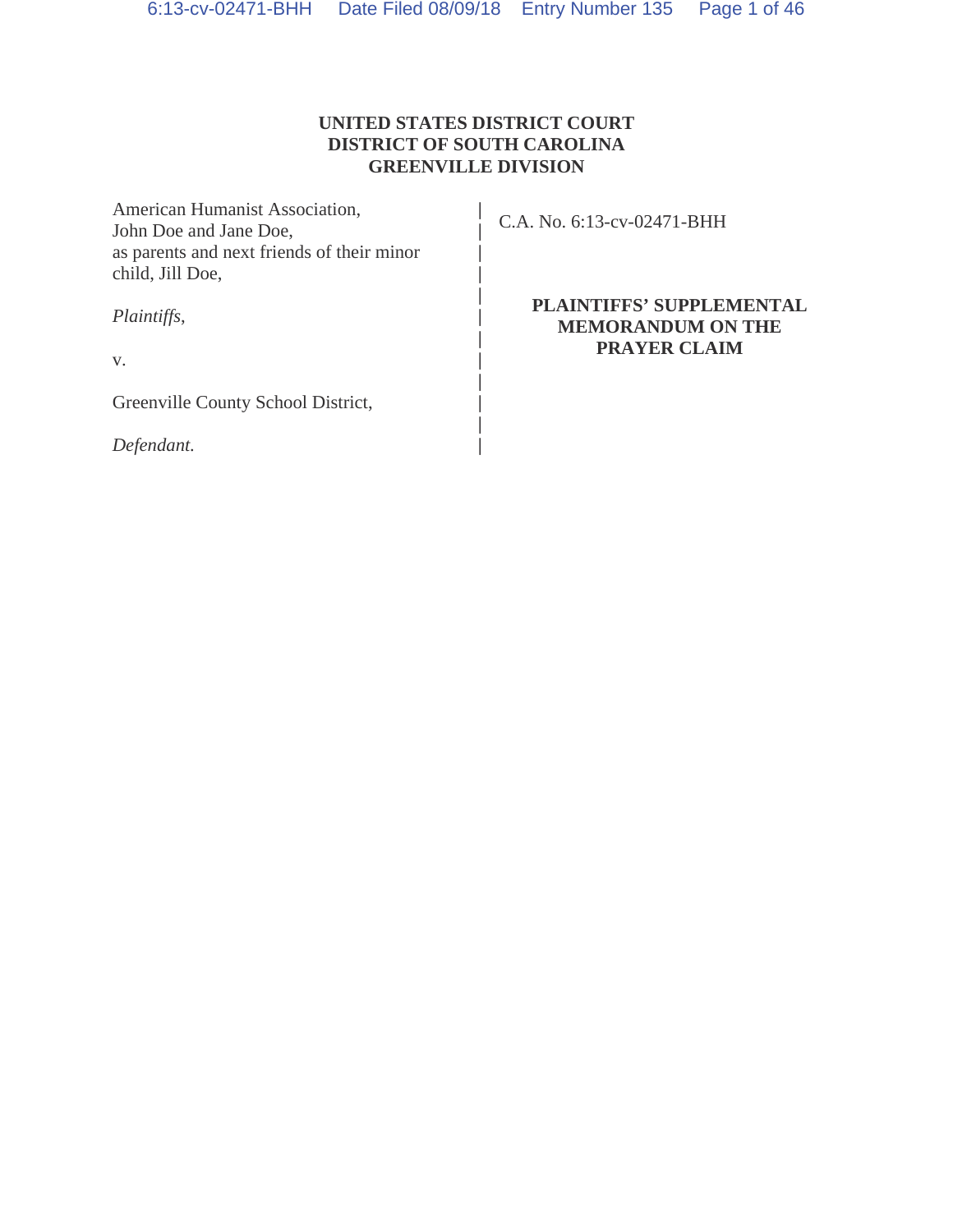### **INDEX OF EXHIBITS RELEVANT TO PRAYER CLAIM<sup>1</sup>**

### **Complaint Exhibits (September 11, 2013)**

Exhibit 2: Mountain View Elementary School Graduation program (Doc. 1 at 16)

Exhibit 3: June 10, 2013 AHA Letter to Greenville School District (Doc. 1 at 17-19)

Exhibit 4: June 11, 2013 Greenville School District Reply to Monica Miller (Doc. 1 at 20-21)

Exhibit 5: AHA Email to General Counsel Douglas Webb dated 6/17/2013 (Doc. 1 at 22)

Exhibit 6: GCSD General Counsel Letter to Monica Miller dated June 25, 2013 (Doc. 1 at 23-25)

# **Response to Preliminary Injunction Exhibits (November 15, 2013)**

Affidavit of Jennifer Gibson ("Gibson Aff.") (Doc.17-1)

# **Reply re Motion for Preliminary Injunction Exhibits (November 22, 2013)**

Doe Declarations (Doc. 21-1)

 $\overline{a}$ 

- Declaration of John and Jane Doe (Doc. 21-1 at 1-3)
- Declaration of Jill Doe (Doc. 21-1 at 4-5)

Victor Reynolds Declaration (Doc. 21-2)

# **Post-Remand (Preliminary Injunction) Supplemental Exhibits (June 21, 2014)**

- Exhibit A: MVES Graduation Programs, 2007, 2009, 2011, 2013 from Defendant's Responses to Does' Requests for Document Production (Doc. 56-1)
- Exhibit B-1: Woodmont High School, 2007 Newsletter Printout / Screenshot prayer (Doc. 56-2)
- Exhibit B-2: Washington Center Screen Shots 2008- 2013 graduation prayers (Doc. 56-3)
- Exhibit B-4: Hillcrest High School 2013 Graduation Photos, *The Patch* Screenshots (Doc. 56-5)
- Exhibit B-5: Wade Hampton High School 2013 Graduation Photos, *The Patch* Screenshots (Doc. 56-6)
- Exhibit B-6: Woodmont High School 2005 Newsletter, graduation prayer, download (Doc. 56-7)

Exhibit B-7: J.L. Mann Newsletter / Graduation Instructions May 2009, download (Doc. 56-8)

Exhibit B-8: Eastside High School 2008 Graduation Reminders, download (Doc. 56-9)

 $<sup>1</sup>$  The exhibits related to the Chapel Policy, which has now been resolved, are omitted from this list.</sup>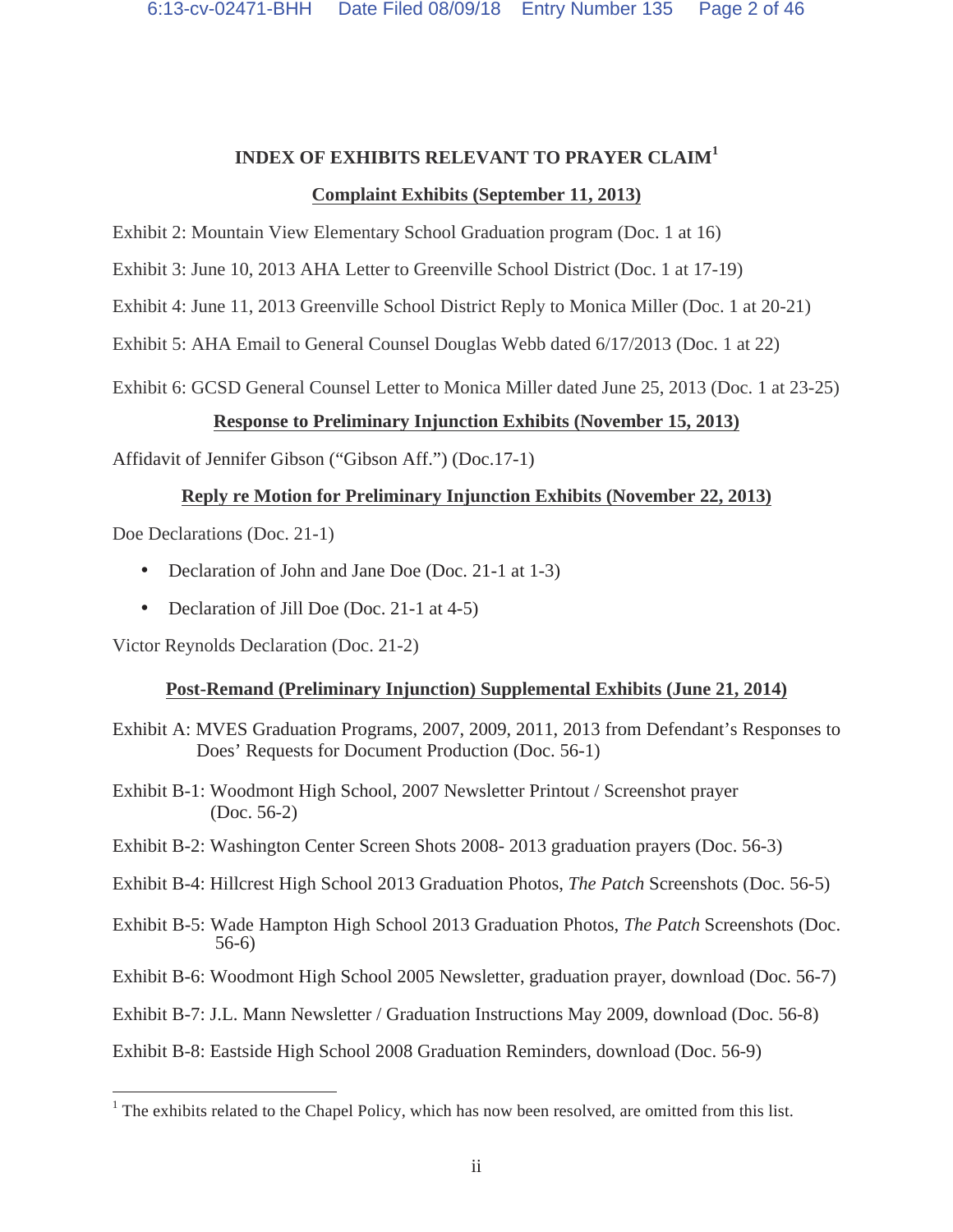- Exhibit D-1: Hillcrest 2012 Senior Information for Hillcrest High School Graduation, GCSD website (Doc. 59-8)
- Exhibit D-2: Southside High Class of 2014 Graduation Handout, GCSD website (Doc. 59-9)
- Exhibit D-3: 2014 Graduation Schedule at Bon Secours ("BiLo Center"), GCSD website (Doc. 59-10)
- Defendant's Answers to AHA's Interrogatories ("D. Ans. AHA Int.") (Doc. 61-11)

Jill Doe Declaration ("Jill Decl.") (Doc. 61-12)

John Doe Declaration ("John Decl.") (Doc. 61-13)

Jane Doe Declaration ("Jane Decl.") (Doc. 61-14)

# **Plaintiffs' Motion for Summary Judgment Exhibits (February 4, 2015)**

Defendant's Answers to Plaintiffs' First Requests for Admissions ("D. Ans. RFA") (Doc. 84-7)

Defendant's Answers to Plaintiffs' Revised RFAs ("D. Ans. Rev. RFA") (Doc. 84-8)

Defendant's Answers to Doe Interrogatories ("D. Ans. Doe Int.") (Doc. 84-9)

Defendant's Responses to Does' Requests for Document Production ("DEFS" followed by Bates number) (redacted names of minors) (Doc. 84-10):

- East North Street 2014  $5<sup>th</sup>$  Grade Celebration Program (Doc. 84-10 at 1-4)
- Gateway Elementary 2001  $5<sup>th</sup>$  Grade Awards Day Program (Doc. 84-10 at 5)
- Gateway Elementary 2012 Awards Program (Doc. 84-10 at 6)
- Gateway Elementary School 2013 Awards Program (Doc. 84-10 at 7)
- Gateway Elementary School 2013 Awards Day Teachers Only Program (Doc. 84-10 at 8)
- Gateway Elementary School 2014 Awards Program (Doc. 84-10 at 9-10)
- Washington Center 2013 Awards Day Program (Doc. 84-10 at 11-12)
- Blue Ridge Middle School 2011  $8<sup>th</sup>$  Grade Awards Program (Doc. 84-10 at 13-14)
- Blue Ridge Middle School 8<sup>th</sup> Grade Awards Teacher Cheat Sheet May 29, 2014 (Doc. 84-10 at 15-18)
- Blue Ridge Middle School 8<sup>th</sup> Grade Awards Day 2014 Program (Doc. 84-10 at 19-20)
- Berea High School 2013 Graduation Program (Doc. 84-10 at 21-24)
- Blue Ridge High School Senior Scoop April 26, 2012 Edition (Doc. 84-10 at 25-28)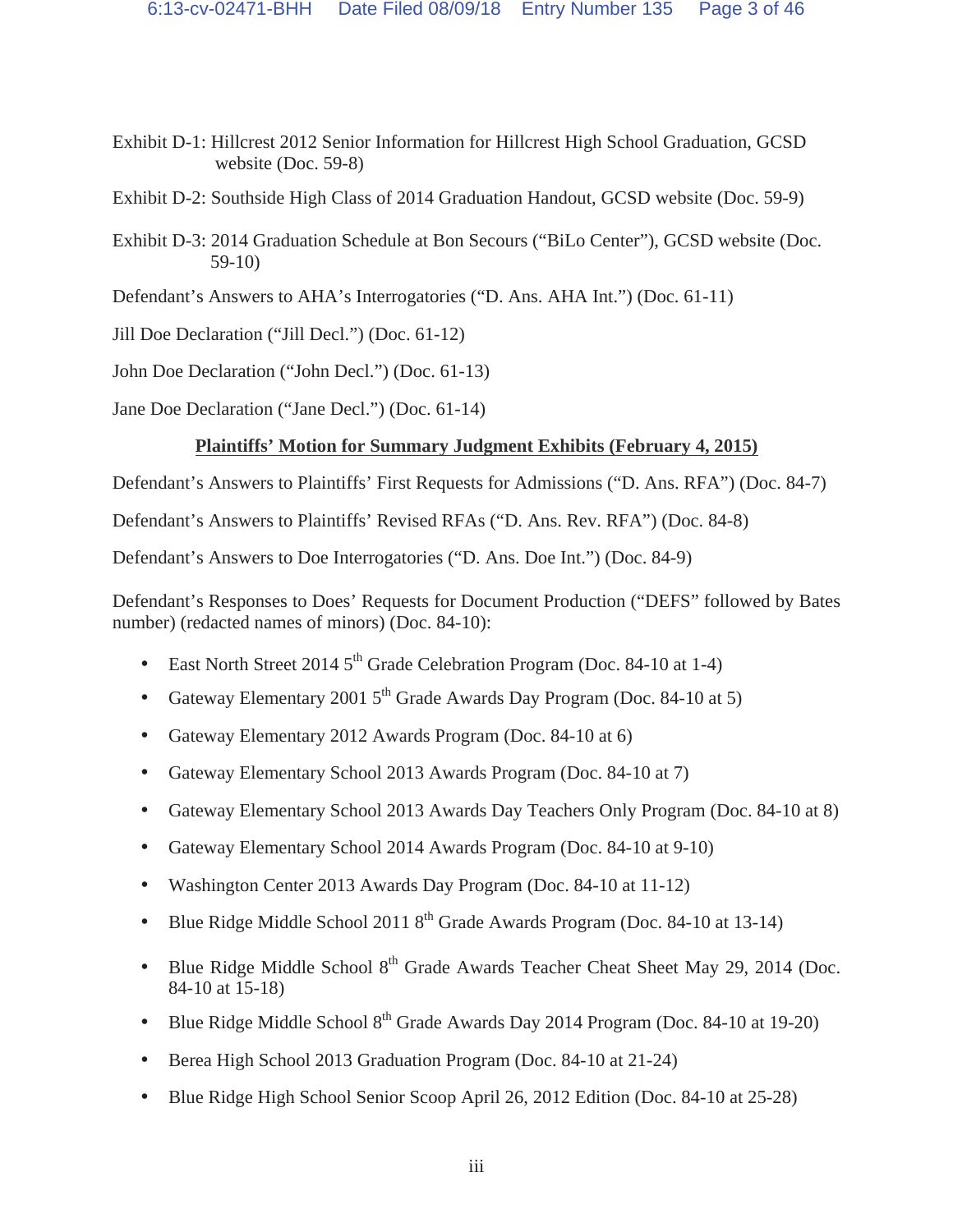- Blue Ridge High School 2012 Graduation Program (Doc. 84-10 at 29)
- Blue Ridge High School Senior Scoop April 25, 2013 Edition (Doc. 84-10 at 30-33)
- Blue Ridge High School 2013 Graduation Program (Doc. 84-10 at 34)
- Blue Ridge High School 2013 Opening Prayer (Doc. 84-10 at 35)
- Blue Ridge High School 2013 Closing Prayer (Doc. 84-10 at 36)
- Blue Ridge High School 2013 Graduation Program (Doc. 84-10 at 37)
- Blue Ridge High School Senior Scoop April 23, 2014 Edition (Doc. 84-10 at 38-41)
- Blue Ridge High School 2014 Graduation Program (Doc. 84-10 at 42)
- Blue Ridge High School 2014 Graduation Opening (Doc. 84-10 at 43)
- Blue Ridge High School 2014 Graduation Closing Prayer (Doc. 84-10 at 44)
- Blue Ridge High School 2014 Graduation Practices (Doc. 84-10 at 45-46)
- Blue Ridge High School 2014 Graduation Rehearsal Practice (Doc. 84-10 at 47)
- Carolina High School & Academy 2013 Graduation Program (Doc. 84-10 at 48-49)
- Eastside High School 2013 Graduation Program (Doc. 84-10 at 50-53)
- Greenville Senior High School 2013 Graduation Program (Doc. 84-10 at 54-68)
- Greer High School 2013 Graduation Program (Doc. 84-10 at 69-70)
- Hillcrest High School 2013 Graduation Program (Doc. 84-10 at 71-75)
- Hillcrest High School 2014 Graduation Program (Doc. 84-10 at 76-80)
- J.L. Mann High School 2013 Graduation Program (Doc. 84-10 at 81-84)
- Mauldin High School 2013 Graduation Program (Doc. 84-10 at 85-89)
- Riverside High School 2013 Graduation Program (Doc. 84-10 at 90-91)
- Southside High School 2013 Graduation Program (Doc. 84-10 at 92-93)
- Travelers Rest High School 2013 Graduation Program (Doc. 84-10 at 94-97)
- Wade Hampton High School 2013 Graduation Program (Doc. 84-10 at 98)
- Wade Hampton High School 2014 Graduation Prayer (Doc. 84-10 at 99)
- Wade Hampton High School 2014 Graduation Program (Doc. 84-10 at 100-103)

#### **Post-Remand Summary Judgment Supplemental Exhibits Filed on October 21, 2016**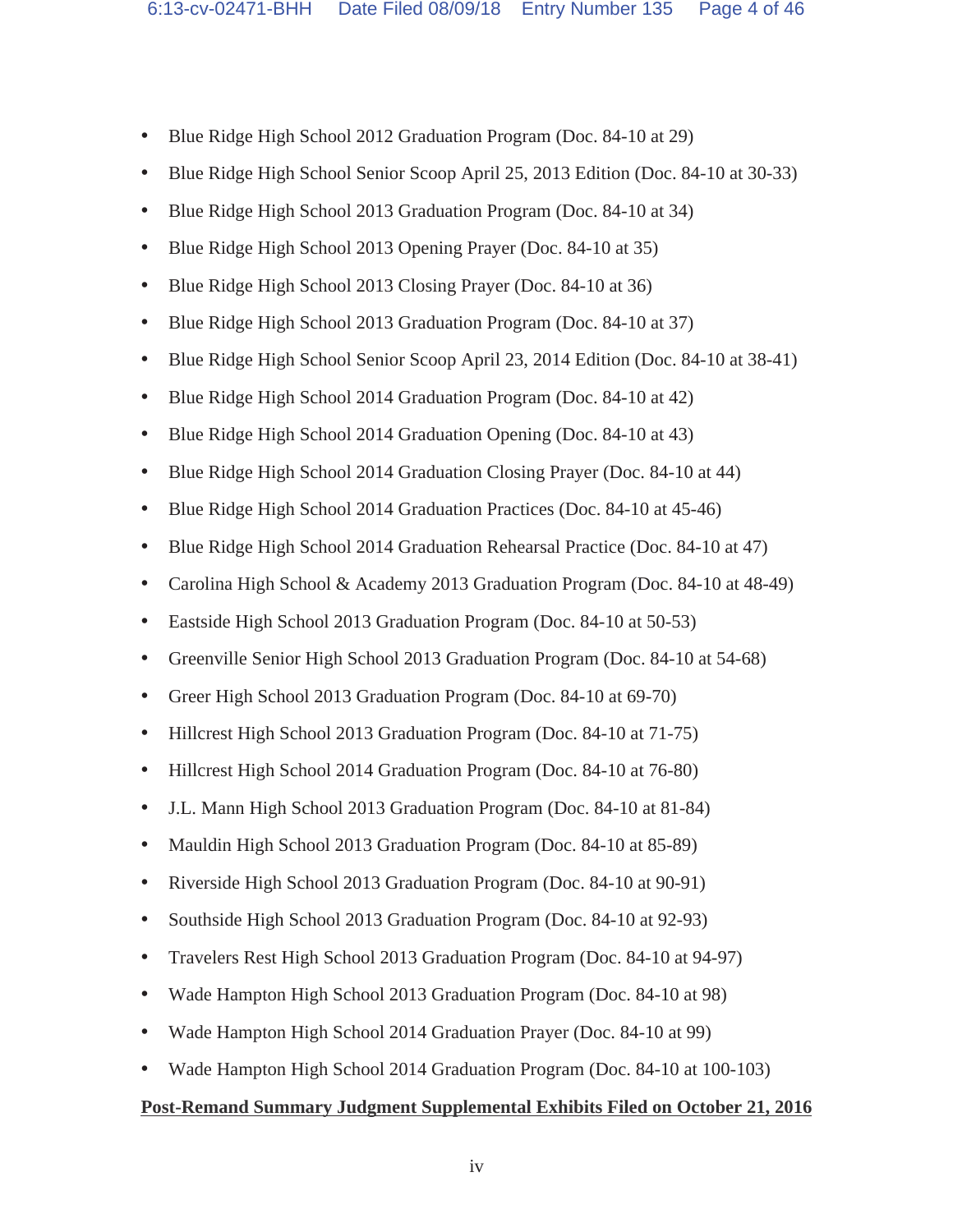Roy Speckhardt Declaration ("Speckhardt Decl.") (Doc. 115-1)

• Exhibit A: AHA Membership Summary – GCSD (Doc. 115-1 at 5-9)

Jeffrey Lamb Declaration ("Lamb Decl.") (Doc. 115-2)

- Exhibit A: 2015 Wade Hampton High School graduation program (Doc.115-2 at 5-7)
- Exhibit B: 2016 Wade Hampton High School graduation program (Doc. 115-2 at 8-10)

Michael Bruccoliere Declaration ("Bruccoliere Decl.") (Doc. 115-3)

• Exhibit A: 2013 Greenville High School graduation program (Doc. 115-3 at 3-9)

Andrew Irwin Declaration ("Irwin Decl.") (Doc.115-4)

- Exhibit A: 2013 Greenville High School graduation program (Doc.115-4 at 4-8)
- Exhibit B: 2016 Greenville High School graduation program (Doc.115-4 at 9-12)

Doneta Pernak Declaration ("Pernak Decl.") (Doc. 115-5)

- Exhibit A: 2013 Greer High School graduation program (Doc. 115-5 at 5-7)
- Exhibit B: 2016 Greer High School graduation program (Doc. 115-5 at 8-10)
- Exhibit C: "Christmas 2012" Concert (Doc.115-5 at 11-13)

Elisa Willis Declaration ("Willis Decl.") (Doc.115-6)

• Exhibit A: 2013 – 2015 Mauldin High School graduation programs (Doc.115-6 at 6-12)

Arthur Street Declaration ("Street Decl.") (Doc.115-7)

• Exhibit A: Released-Time Christian Education handout (Doc.115-7 at 6-8)

James Childress Declaration ("Childress Decl.") (Doc. 115-8)

Teresa Bowen Declaration ("Bowen Decl.") (Doc. 115-9)

Exhibit G: 2014 & 2015 Bell's Crossing Elementary Fifth Grade Awards Day programs (Doc. 115-10)

Exhibit H-1: 2013 Brashier Middle College Charter High School (Doc. 115-11 at 1-5)

- Exhibit H-2: 2014 Brashier Middle College Charter High School graduation materials (Doc. 115- 11 at 6-10)
- Exhibit H-3: 2015 Brashier Middle College Charter High School graduation materials (Doc. 115- 11 at 11-17)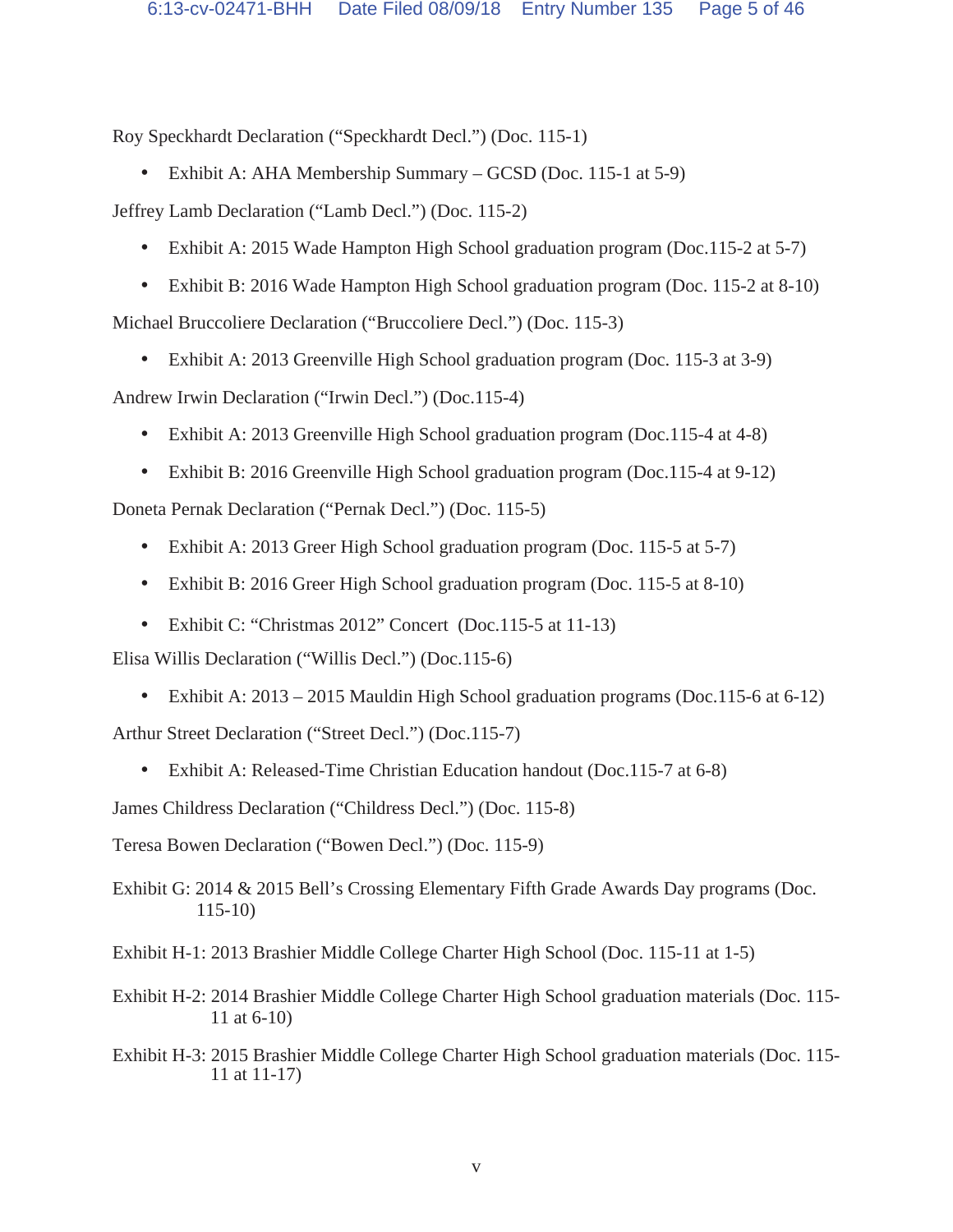Exhibit I-1: 2014 Berea High graduation program (Doc. 115-12 at 1-3)

- Exhibit I-2: 2015 Berea High graduation program (Doc. 115-12 at 4-6)
- Exhibit I-3: 2016 Berea High graduation program (Doc. 115-12 at 7-10)
- Exhibit J-1: 2015 Blue Ridge High School graduation program (Doc. 115-13 at 1-3)
- Exhibit J-2: 2016 Blue Ridge High School graduation program (Doc. 115-13 at 4-6)

Exhibit K-1: 2014 Carolina High graduation program (Doc. 115-14 at 1-3)

Exhibit K-2: 2015 Carolina High graduation program (Doc. 115-14 at 4-6)

Exhibit K-3: 2016 Carolina High graduation program (Doc. 115-14 at 7-10)

Exhibit L-1: 2014 J.L. Mann High graduation program (Doc. 115-15 at 1-3)

Exhibit L-2: 2015 J.L. Mann High graduation program (Doc. 115-15 at 4-6)

Exhibit L-3: 2016 J.L. Mann High graduation program (Doc. 115-15 at 7-9)

Exhibit M-1: 2014 Travelers Rest High School graduation program (Doc. 115-16 at 1-3)

Exhibit M-2: 2015 Travelers Rest High School graduation program (Doc. 115-16 at 4-6)

Exhibit M-3: 2016 Travelers Rest High School graduation program (Doc. 115-16 at 7-9)

Exhibit N-1: 2014 Woodmont High School graduation program (Doc. 115-17 at 1-3)

Exhibit N-2: 2015 Woodmont High School graduation program (Doc. 115-17 at 4-6)

Exhibit N-3: 2016 Woodmont High School graduation program (Doc. 115-17 at 7-9)

Exhibit O: 2014 Riverside High School graduation program (Doc. 115-18)

Exhibit P-1 – P-4 (NGU Exhibits): (Doc. 115-19)

Exhibit Q: 2015 Greenville High School graduation program (Doc.115-20)

# **New Exhibits For this Post-Remand Filing**

# *Exhibit S*: *High School Graduation Programs*

Exhibit S-1: Berea High School Graduation Video Capture and Program

- Exhibit S-2: Blue Ridge High School 2017 Graduation Program
- Exhibit S-3: Carolina High School & Academy 2017 Graduation Program
- Exhibit S-4: Eastside High School 2017 Graduation Program and Speeches
- Exhibit S-5: Greenville Senior High School 2017 Graduation Program and Speeches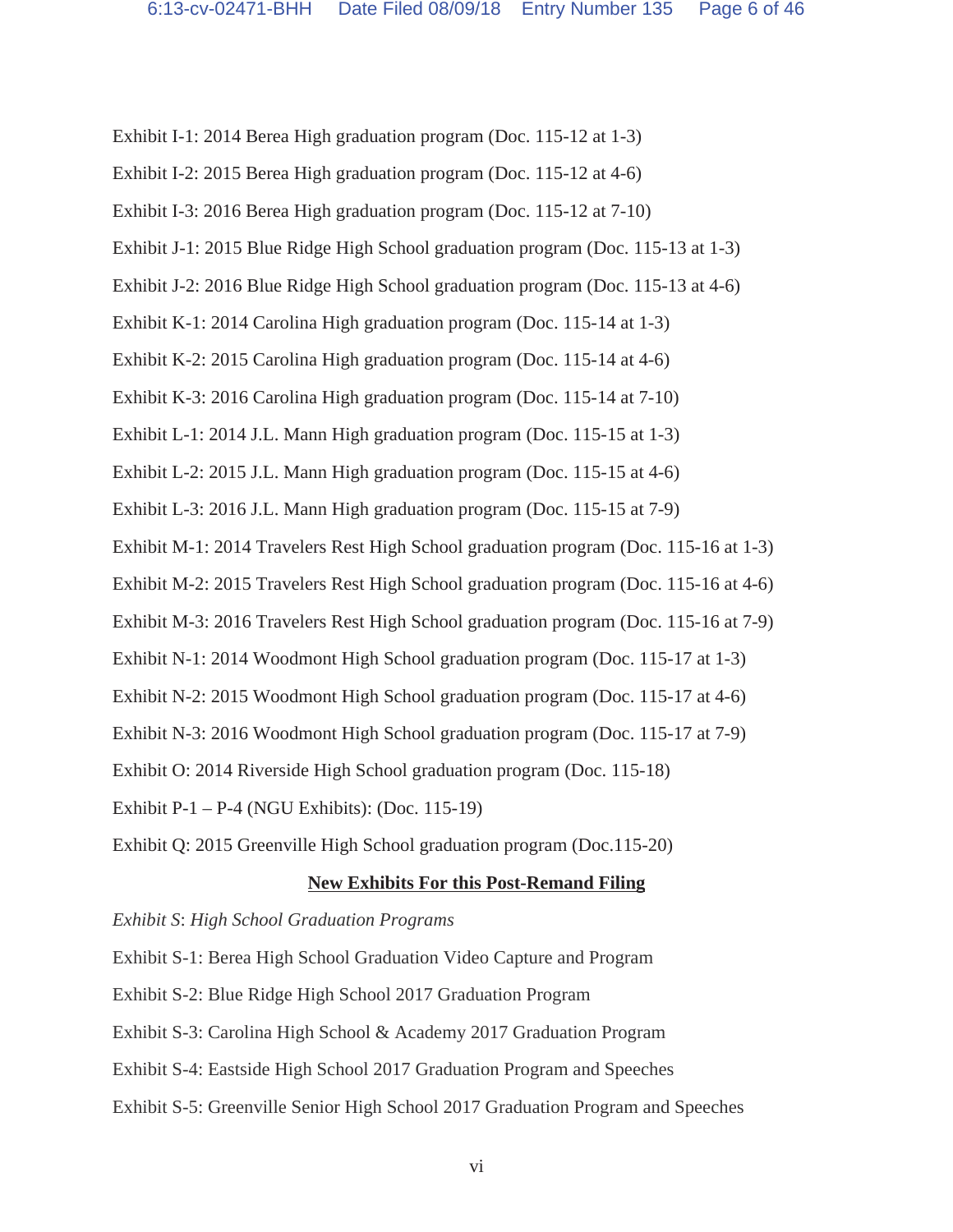- Exhibit S-6: Greer High School 2017 Graduation Program
- Exhibit S-7: Hillcrest High School 2017 Graduation Program
- Exhibit S-8: J. L. Mann. High School 2017 Graduation Program and 2015-2017 Speeches

Exhibit S-9: Lifelong Learning Satellite Program 2017 Graduation Program

- Exhibit S-10: Mauldin High School 2017 Graduation Program
- Exhibit S-11: Riverside High School 2017 Graduation Program and Speeches
- Exhibit S-12: Southside High School 2017 Graduation Program
- Exhibit S-13: Travelers Rest High School 2017 Graduation Program and Speeches
- Exhibit S-14: Wade Hampton High School 2017 Graduation Program, Speeches, & Video Capture
- Exhibit S-15: Washington Center 2017 Graduation Ceremony Program
- Exhibit S-16: Woodmont High School 2017 Graduation Program, Speeches, and Video Capture
- *Exhibit T*: *Middle School Graduation Programs*
- Exhibit T-1: Berea Middle School 2017 Graduation Program
- Exhibit T-2: Blue Ridge Middle School 2017 8th Grade Awards Day Program
- Exhibit T-3: Charles Townes Center 2017 8th Grade Awards Ceremony Program and Speeches
- Exhibit T-4: Dr. Phinnize J. Fisher Middle School 2015, 2016, and 2017 Award Ceremony Programs
- Exhibit T-5: Greenville Middle 2017 End of the Year Awards Program
- Exhibit T-6: Greer Middle School 2016 and 2017 Ceremony Programs
- Exhibit T-7: Hillcrest Middle School 2017 Awards Ceremony Program
- Exhibit T-8: Hughes Academy 2016 & 2017 Awards Night Programs
- Exhibit T-9: Lakeview Middle School 2017 Award Ceremony Program
- Exhibit T-10: League Academy 2017 Eighth Grade Awards Ceremony Program
- Exhibit T-11: Northwest Middle School 2016 and 2017 8th Grade Award Ceremony Programs
- Exhibit T-12: Northwood Middle School 2015 Award Ceremony Program
- Exhibit T-13: Ralph Chandler Middle School Evening of Excellence 2014 and 2015 Programs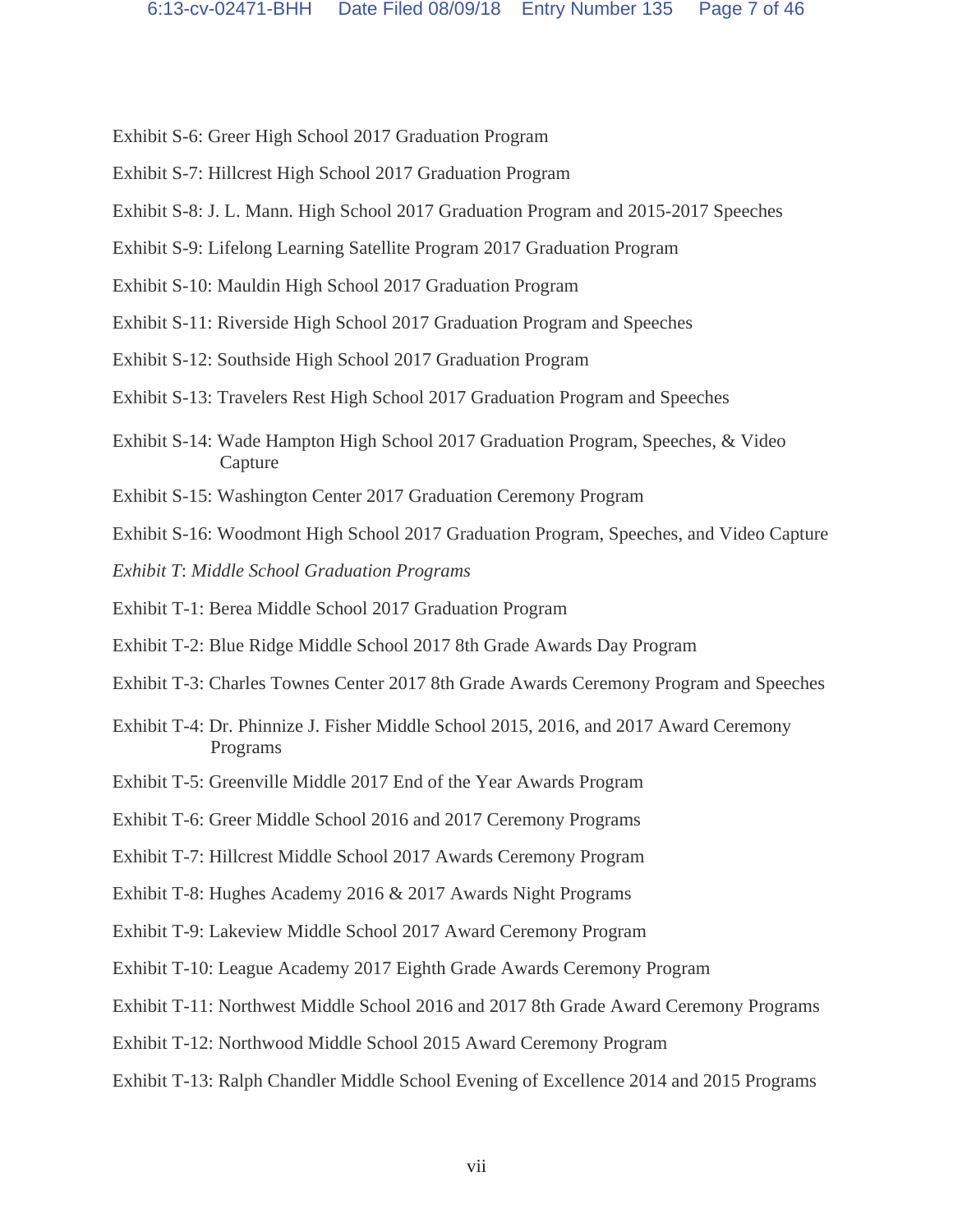Exhibit T-14: Riverside Middle School Award Ceremony Programs 2015 and 2017

- Exhibit T-15: Sevier Middle School 2017 Awards Ceremony Program
- Exhibit T-16: Tanglewood Middle School 2017 Eighth Grade Award Day Program
- Exhibit T-17: Woodmont Middle School 2017 Awards Program
- Exhibit U-1: A.J. Whittenberg Elementary School 2017 End of Year Award Program
- *Exhibit U: Elementary School Graduation Programs*
- Exhibit U-2: Alexander Elementary School Fifth Grade Award Ceremony 2016 and 2017 Programs
- Exhibit U-3: Armstrong Elementary School 2017 Awards Program
- Exhibit U-4: Augusta Circle Elementary School 2017 Fifth Grade Salute Program
- Exhibit U-5: Bell's Crossing Elementary School 2017 Fifth Grade Awards Day Ceremony Program
- Exhibit U-6: Berea Elementary School 2017 5th Grade Awards Ceremony Program
- Exhibit U-7: Brook Glenn Elementary School 2017 5th Grade Promotion Ceremony Program
- Exhibit U-8: Bushy Creek Elementary School 2017 5th Grade Awards Ceremony Program
- Exhibit U-9: Buena Vista Elementary School 2017 5th Grade Awards Ceremony Program
- Exhibit U-10: Cherrydale Elementary School 2017 5th Grade Awards Program
- Exhibit U-11: East North Street Academy of Mathematics and Science 2017 5th Grade Awards Day Program
- Exhibit U-12: Fork Shoals Elementary School 2017 5th Grade Awards Day Program
- Exhibit U-13: Fountain Inn Elementary School 2016 & 2017 5th Grade Awards Ceremony Programs
- Exhibit U-14: Gateway Elementary School Class of 2015 and Class of 2017 Programs
- Exhibit U-15: Greenbrier Elementary School 2017 End of Year Awards Program
- Exhibit U-16: Grove Elementary School 2017 5th Grade Awards Ceremony Program
- Exhibit U-17: Heritage Elementary School 5th Grade Awards Day 2016 and 2017 Programs
- Exhibit U-18: Hollis Academy 5th Grade Awards 2015 and 2017 Programs
- Exhibit U-19: Mauldin Elementary School 2017 5th Grade Awards Program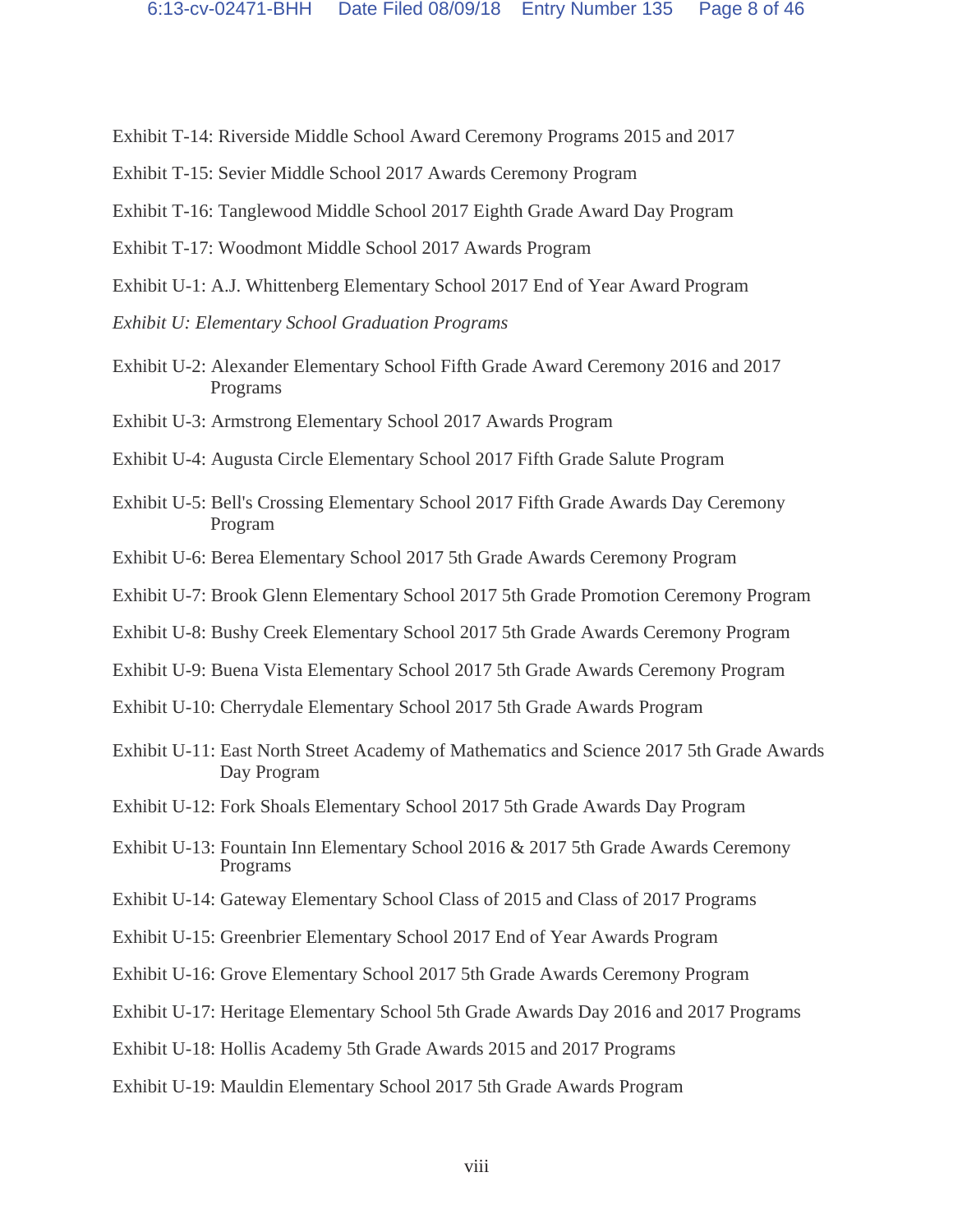- Exhibit U-20: Monarch Elementary School 2015, 2016, and 2017 5th Grade Awards Ceremony Programs
- Exhibit U-21: Mountain View Elementary School 2017 5th Grade Awards Ceremony Program
- Exhibit U-22: Pelham Road Elementary School 2017 5th Grade Awards Ceremony Program
- Exhibit U-23: Sara Collins Elementary School 2017 5th Grade Awards Day Program
- Exhibit U-24: Simpsonville Elementary School 2017 5th Grade Awards Day Program
- Exhibit U-25: Sterling Elementary School 2017 5th Grade Awards Ceremony Program
- Exhibit U-26: Stone Academy 2017 5th Grade Awards Program
- Exhibit U-27: Sue Cleveland Elementary School 2015 and 2016 Kindergarten Celebration Program, 2016 5th Grade Program
- Exhibit U-28: Taylors Elementary School 2017 5th Grade End of Year Awards Program
- Exhibit U-29: Tigerville Elementary School 2017 5th Grade End of Year Awards Program
- Exhibit U-30: Westcliffe Elementary School 2017 5th Grade Awards Day Program
- Exhibit U-31: Woodland Elementary School 2017 5th Grade Awards Day Program
- Exhibit V: Monica L. Miller Declaration
- Exhibit V-1: Rule 1006 Summary Chart
- Exhibit W-1: Berea High School 2017 Graduation Video
- Exhibit W-2: Greenville Senior High School 2018 Graduation Video
- Exhibit W-3: Greer HS Graduation (Facebook Video) 2018
- Exhibit W-4: Wade Hampton High School 2017 Graduation Video
- Exhibit W-5: Woodmont High School 2017 Graduation Video Files (1-4)
- Exhibit X: School District Policies (2015 & 2018)
- Exhibit Y: *Anderson et al. v. Chesterfield et al.* Consent Decree and Order
- Exhibit Z: Andrew Irwin 2018 Declaration
- Exhibit Z-1: 2018 Greenville Senior High School Graduation Video Screenshot (see also Exhibit  $W-2)$

# **2018 Written Discovery Responses**

Defendant's Responses to AHA's Supplemental RFA ("D. Disc. 1")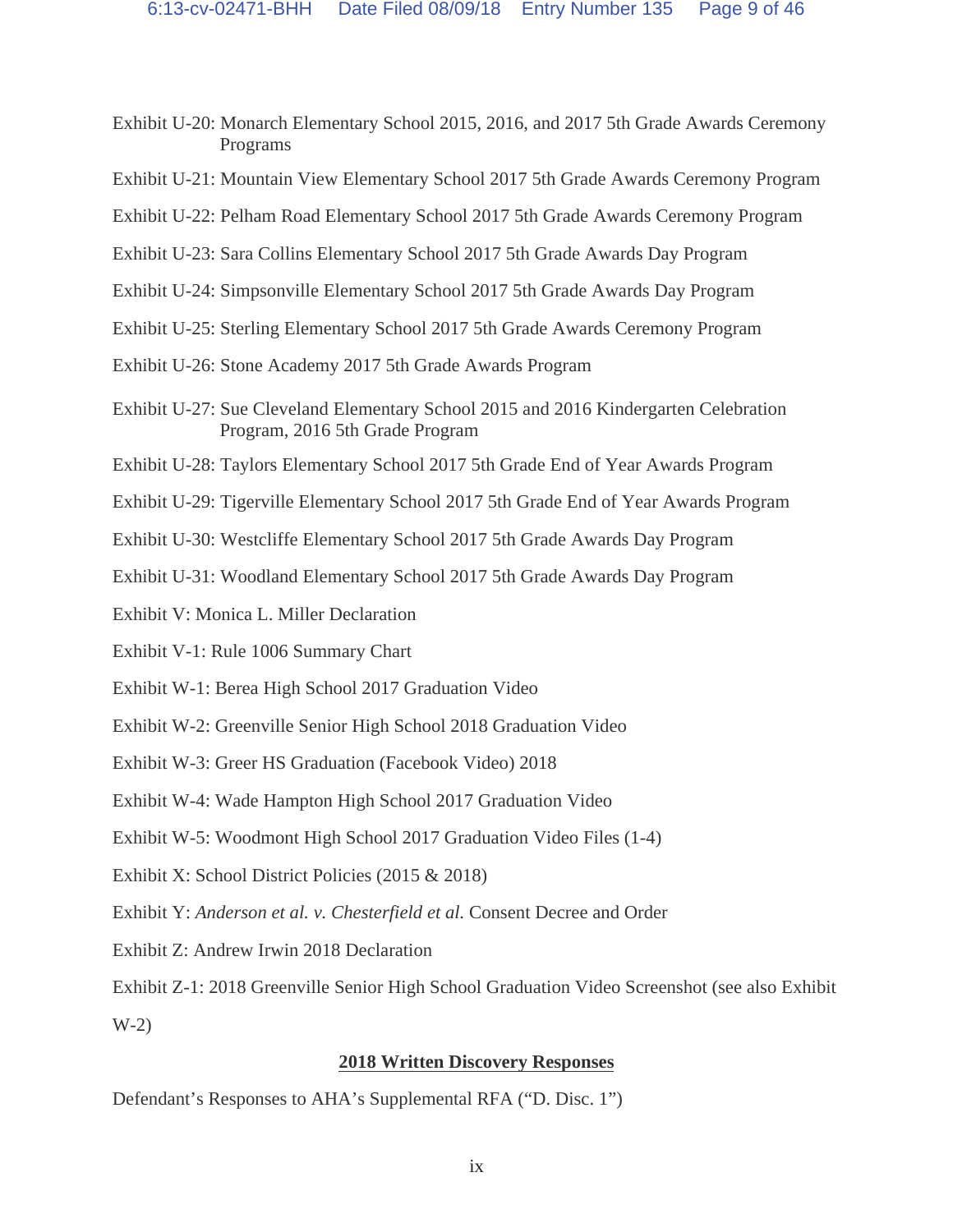Defendant's Responses to AHA's Supplemental Interrogatories and RFP ("D. Disc. 2")

Defendant's Responses to AHA's Second Supplemental Interrogatories, Requests for Admissions, and Requests for Production ("D. Disc. 3")

Defendant's Supplemental Responses to AHA's Supplemental RFA, INT & RFP ("D. Disc. 4")

AHA's Responses to Defendant's Supplemental Discovery Requests to Plaintiffs ("Pl. Disc")

# **Plaintiffs' Previous Memoranda Referenced**

(*Cited pages herein refer to ECF page numbers rather than page numbers at bottom*)

- Doc. 5-1 Plaintiffs' Memorandum in Support of Motion for Preliminary Injunction
- Doc. 21 Plaintiffs' Reply to Motion for Preliminary Injunction
- Doc. 56 Plaintiffs' Post-Remand Supplemental Memorandum (Preliminary Injunction)
- Doc. 74 Plaintiffs' Motion to Determine Sufficiency of Defendant's Responses to RFAs
- Doc. 84-1 Plaintiffs' Memorandum in Support of Summary Judgment
- Doc. 87 Plaintiffs' Objection to Report and Recommendation (Preliminary Injunction)
- Doc. 92 Plaintiffs' Reply to Motion for Summary Judgment
- Doc. 115 Plaintiffs' Post-Remand Supplemental Memorandum (Summary Judgment)
- Doc. 117 Plaintiffs' Response to Defendant's Post-Remand Supplemental Memorandum
- Doc. 119 Plaintiffs' Reply to Post-Remand Supplemental Memorandum

# **COMMONLY USED ACRONYMS**

American Humanist Association ("AHA")

Greenville County School District ("GCSD")

- Blue Ridge High School ("BRHS")
- Greenville High School ("GHS")

Mountain View Elementary School ("MVES")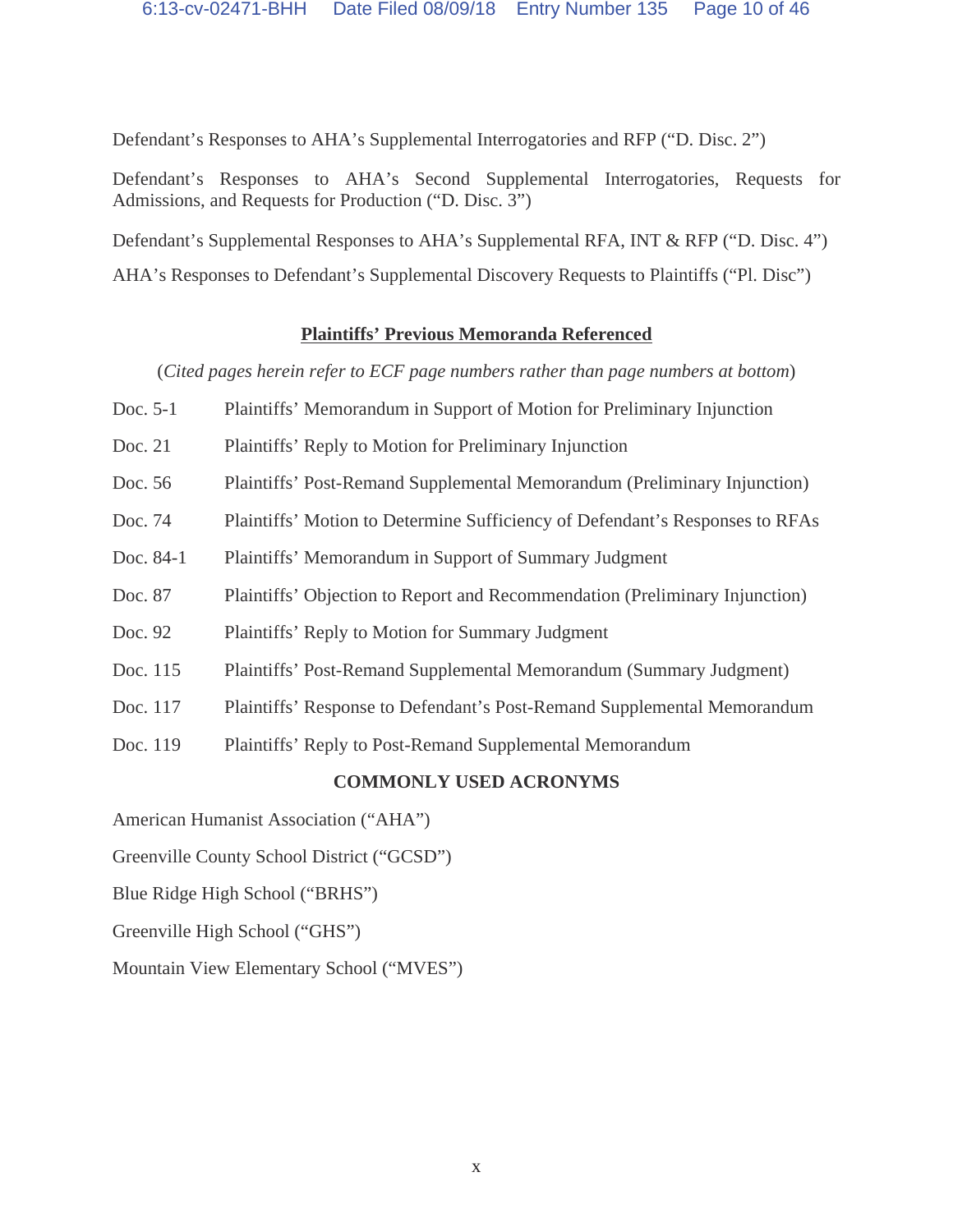# **I. Introduction and Overview<sup>2</sup>**

The Constitution "forbids the State to exact religious conformity from a student as the price of attending her own high school graduation." *Lee v. Weisman*, 505 U.S. 577, 595-96 (1992). Indeed, public "schools may not subject their students to readings of any prayer." *Id.* at 610 (Souter, J., concurring) (citing *Engel v. Vitale*, 370 U.S. 421 (1962)). This is so even if the prayers are "student-led, student-initiated," and "without scrutiny or preapproval by school officials," at purely voluntary events. *Santa Fe Indep. Sch. Dist. v. Doe*, 530 U.S. 290, 296, 298 n.6, 301, 307-08 (2000). Forcing captive students to "sit by while other students or faculty pray" is unconstitutional under *Lee* and *Santa Fe*. *Child Evangelism Fellowship of Md., Inc. v. Montgomery Cty. Pub. Schs*, 373 F.3d 589, 599 (4th Cir. 2004) ("*CEF*"). "That is being done here, and it is forbidden by the Establishment Clause." *Lee*, 505 U.S. at 599.

Plaintiffs seek to enjoin Greenville County School District's ("GCSD") longstanding practice of subjecting public school students to prayer in the compulsory graduation setting. GCSD conceded that prayers delivered at its graduation ceremonies from 1951 through 2013 were unconstitutional. (Doc. 17 at 14). After the 2013 graduations, GCSD avowed (through principal affidavits only) to change its practice in two small ways: (1) by replacing "Invocation" and "Benediction" on the written programs with a "Welcome" and "Closing" (or "Reflection" and "Student Remarks"); and (2) by no longer reviewing, editing, or approving student speeches in advance.<sup>3</sup> GCSD has been adamant, however, that Christian prayers and Bible readings can still be delivered to captive student audiences. (Doc. 1 at  $23-25$ ) (Ex. X). And they have.<sup>4</sup>

Plaintiffs have consistently maintained that these superficial changes: (1) completely fail to eliminate the coercive element of prayers delivered to captive audiences; (2) underscore rather than militate against GCSD's primary religious purpose; (3) fail to remove GCSD's imprimatur over the prayers; and (4) fail to eliminate excessive entanglement.<sup>5</sup> See Meltzer v. Bd. of Pub.

<sup>&</sup>lt;sup>2</sup> Plaintiffs incorporate by reference all evidence, arguments, and authorities previously submitted to this Court as if fully stated herein. Plaintiffs specifically draw the Court's attention to Doc. 115 at 10-40. (Doc 89-1 at 4) (Doc. 93 at 5) (Doc. 17-1) (Gibson Aff. ¶7) (Spinks Aff. ¶5). <sup>4</sup>

 $4$  (Doc. 115 at 10-15) (Doc. 84-1 at 8-9) (Miller Decl. at 6 ¶34) (Ex. V-1) (D. Disc. 1 at 1¶1).

 $<sup>5</sup>$  (Doc. 115 at 12-22) (Doc. 56 at 18-40) (Doc. 87 at 2-16) (Doc. 84-1 at 10, 23-27).</sup>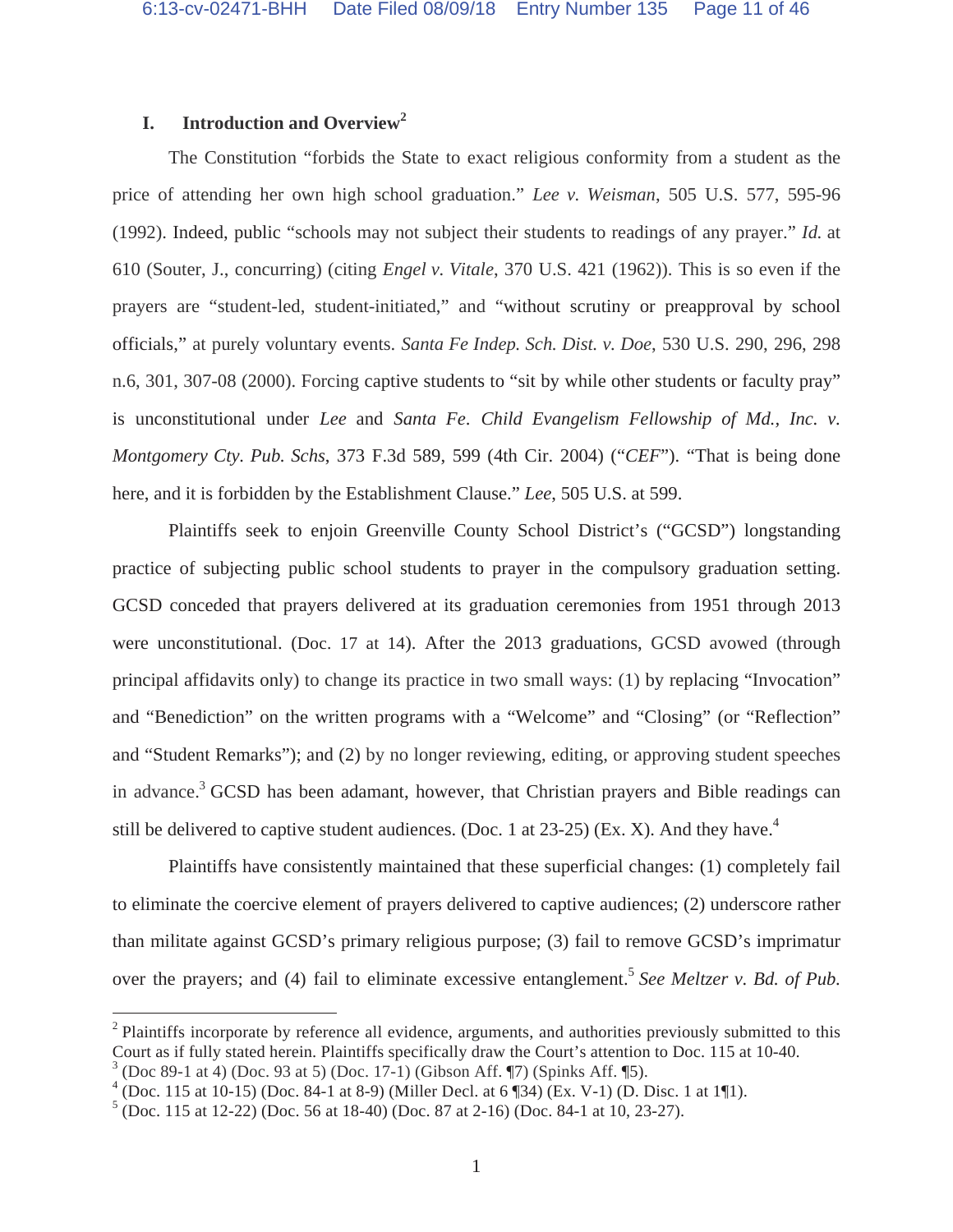*Instruction*, 548 F.2d 559, 574 (5th Cir. 1977) ("[T]hese minor changes in the school board policy and practice do not cure the constitutional infirmities that we have found as to the initial board resolution and practices" because Bible readings are still delivered to captive students.).

Everything substantive about GCSD's practice remains the same. Prayers are still delivered to captive student audiences whose attendance is compulsory (*Lee*). (Miller Decl. at 6  $\P$ 34) (Ex. V-1). School officials still control the entire ceremony from start to finish,<sup>6</sup> and heavily regulate students' dress, movements, and decorum.<sup>7</sup> The schools create the programs, select the speakers, and determine the order of the remarks, the theme, and the general content. (Exs. S-1 thru U-31) (Ex. V-1). The majority of speakers are school officials. (*Id.*). And GCSD retains authority to "prevent" a student "speaker if the content of their speech is obscene, contrary to the District's behavior code or substantially disruptive to the school environment."<sup>8</sup>

In May 2015, this Court held that prayers delivered from 1951 through 2013 were unconstitutional, but upheld GCSD's practice of allowing "student-initiated" prayer due its professed minor changes. (Doc. 97). After AHA presented a mere sample of evidence regarding 2014-2016 graduations, this Court expressed "grave concerns about the constitutionality of the actual practices of the school district and the revised policy *as implemented*." (Doc. 121 at 15- 16). The fruits of the 2017 graduation discovery validate this Court's concerns. Not only are prayers continuing as usual, but GCSD has not even adopted the two small changes it promised in 2013. (Ex. V-1) (D. Disc. 2 at 3 ¶3). The programs featured religious language, including an "Irish Blessing," "The Lord Bless You and Keep You," "Pray God Bless You," and an

 $^{6}$  (Ex. V-1); *e.g.* (Ex. S-1 at 6-13) (Ex. S-2 at 4) (Ex. S-4 at 3, 10-12) (Ex. S-5 at 4, 17-24) (Ex. S-8 at 6-7) (Ex. S-11 at 6) (Ex. S-12 at 3) (Ex. S-13 at 3-4) (Ex. S-14 at 2, 6-9) (Ex. S-16 at 3) (Ex. T-3 at 2, 7-10) (Ex. U-7 at 4-7) (Ex. U-14 at 3) (Ex. U-16 at 3) (Ex. U-18 at 4) (Exs. U-23 thru U-25) (Doc. 84-10 at 8).

 $<sup>7</sup>$  (Doc. 115-12 at 10) (Doc. 84-10 at 25-26, 38-39) ("Dress and behavior must follow school policy"</sup> "Students who do not meet the dress requirement will not march"); (*id.* at 45-47) ("explain to your group of students how they will walk in, be seated, receive diplomas, return to their seat, and leave the arena"); *See also, e.g.*, (Ex. S-14 at 9-10, 17) (Ex. S-16 at 9, 26-29) (Ex. T-1 at 3) (Ex. T-3 at 2) (Ex. T-11 at 3-5) (Ex. T-16) (Ex. U-2) (Ex. U-5 at 3) (Ex. U-14 at 4) (Ex. U-17) (Ex. U-22) (Ex. U-27 at 3-7) (Ex. Z at 7). <sup>8</sup> (Ex. X at 4-5, 8-9) (Doc. 1 at 23-25); *e.g.* (Ex. S-1 at 5-14) (Ex. S-4 at 4-12) (Ex. S-12 at 3).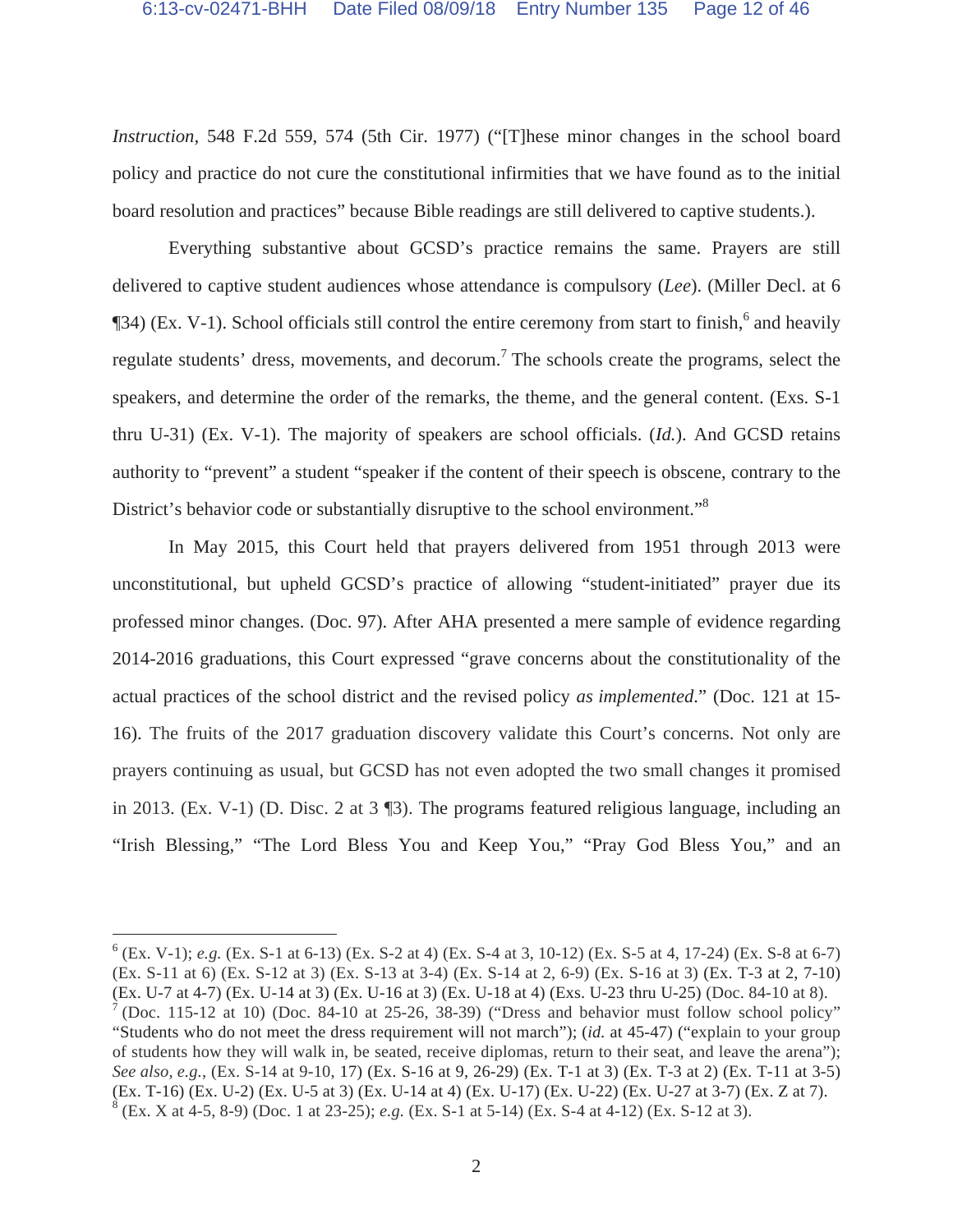"Inspirational Reading," violating this Court's Order. (Doc. 97 at 15, 17-18).<sup>9</sup> School officials also continue to review, edit, and approve student speeches and prayers. (Miller Decl. at 7 ¶38).

On December 12, 2017, the Court directed the parties to brief the "issues of whether the Court should amend its prior judgment on the prospective prayer claim and, if so, how the Court should do so." (Doc. 121 at 5, 18-19). Plaintiffs previously touched on these issues (Doc. 115 at 10-39), and attempt to avoid unnecessary repetition. To quickly recap, in accord with *Lee* and *Santa Fe*, federal courts have been unanimous (save for *Adler*) 10 in finding prayers at graduation ceremonies unconstitutional, even when wholly student-initiated and neither pre-reviewed nor mentioned in a program.<sup>11</sup> Several cases have been decided since that bear emphasis here:

- *Freedom from Religion Found. v. Chino Valley Unified Sch. Dist. Bd. of Educ*., 2018 U.S. App. LEXIS 20673, at \*33 (9th Cir. July 25, 2018) ("A requirement that a child choose whether to participate in a religious exercise or to dissent in order to participate in a complete educational experience, on par with that of her peers, implicates grave[] Establishment Clause considerations"), *affirming*, 2016 U.S. Dist. LEXIS 19995, at \*40- 41 (C.D. Cal. Feb. 18, 2016) (prayers delivered in school board meetings held unconstitutionally coercive)
- *Freedom from Religion Found., Inc. v. Concord Cmty. Schs*, 885 F.3d 1038, 1048-49 (7th Cir. 2018) (finding that *Lee* and *Santa Fe* prohibit public schools from subjecting captive student audience to religious messages, "because a choice to participate or miss out on a significant portion of the curriculum is an unconstitutional one.")
- *Cambridge Christian Sch., Inc. v. Fla. High Sch. Ath. Ass'n*, 2017 U.S. Dist. LEXIS 87298, at \*28, \*32 (M.D. Fla. June 7, 2017) (state properly prohibited private entity

 $\overline{a}$ <sup>9</sup> *See also* (Doc. 115-11 at 11-17) (Doc. 115-12 at 4-10) (Doc. 115-13) (Doc. 115-14 at 4-10) (Doc. 115- 15 at 4-6) (Doc. 115-16 at 4-9) (Doc. 115-17) (Doc. 115-20) (Irwin Decl. ¶¶11-13) (Doc. 115-4 at 9-12). 10 *Adler v Duval Cty. Sch. Bd.*, 250 F. 3d 1330 (11th Cir. 2001).

<sup>11</sup> *See* (Doc. 87 at 8-10) (Doc. 84-1 at 14-29) (Doc. 115 at 21, 25-28) (Doc. 56 at 21-24).

*E.g.*, *Lassonde v. Pleasanton Unified Sch. Dist.*, 320 F.3d 979, 983 (9th Cir. 2003); *Cole v. Oroville Union High Sch.*, 228 F.3d 1092, 1104 (9th Cir. 2000); *Doe v. Santa Fe Indep. Sch. Dist*., 168 F.3d 806, 816 (5th Cir. 1999), *aff'd*, 530 U.S. 290 (2000); *ACLU v. Black Horse Pike Reg'l Bd. of Educ*., 84 F.3d 1471 (3d Cir. 1996); *Harris v. Joint Sch. Dist.*, 41 F.3d 447 (9th Cir. 1994), *vacated as moot*, 515 U.S. 1154 (1995); *Collins v. Chandler Unified Sch. Dist*., 644 F.2d 759 (9th Cir. 1981) (school assembly); *M.B. v. Rankin Cty. Sch. Dist*., 2015 U.S. Dist. LEXIS 117289 (S.D. Miss. 2015); *Workman v. Greenwood Cmty. Sch. Corp*., 2010 U.S. Dist. LEXIS 42813 (S.D. Ind. 2010); *Doe v. Gossage*, 2006 U.S. Dist. LEXIS 34613 (W.D. Ky. May 24, 2006); *Ashby v. Isle of Cty. Sch. Bd.*, 354 F. Supp. 2d 616, 629 (E.D. Va. 2004); *Deveney v. Bd. of Educ. of Kanawha*, 231 F. Supp. 2d 483, 487-88 (S.D. W.VA. 2002); *Skarin v. Woodbine Cmty. Sch. Dist*., 204 F. Supp. 2d 1195, 1198 (S.D. Iowa 2002); *Appenheimer v. Sch. Bd.*, 2001 WL 1885834 (C.D. Ill. 2001); *Gearon v. Loudoun Cty. Sch. Bd.*, 844 F. Supp. 1097 (E.D. Va. 1993); *Lundberg v. W. Monona Cmty. Sch. Dist.*, 731 F. Supp. 331, 337 (N.D. Iowa 1989). *See also Corder v. Lewis Palmer Sch. Dist. No. 38*, 566 F.3d 1219, 1229-31 (10th Cir. 2009).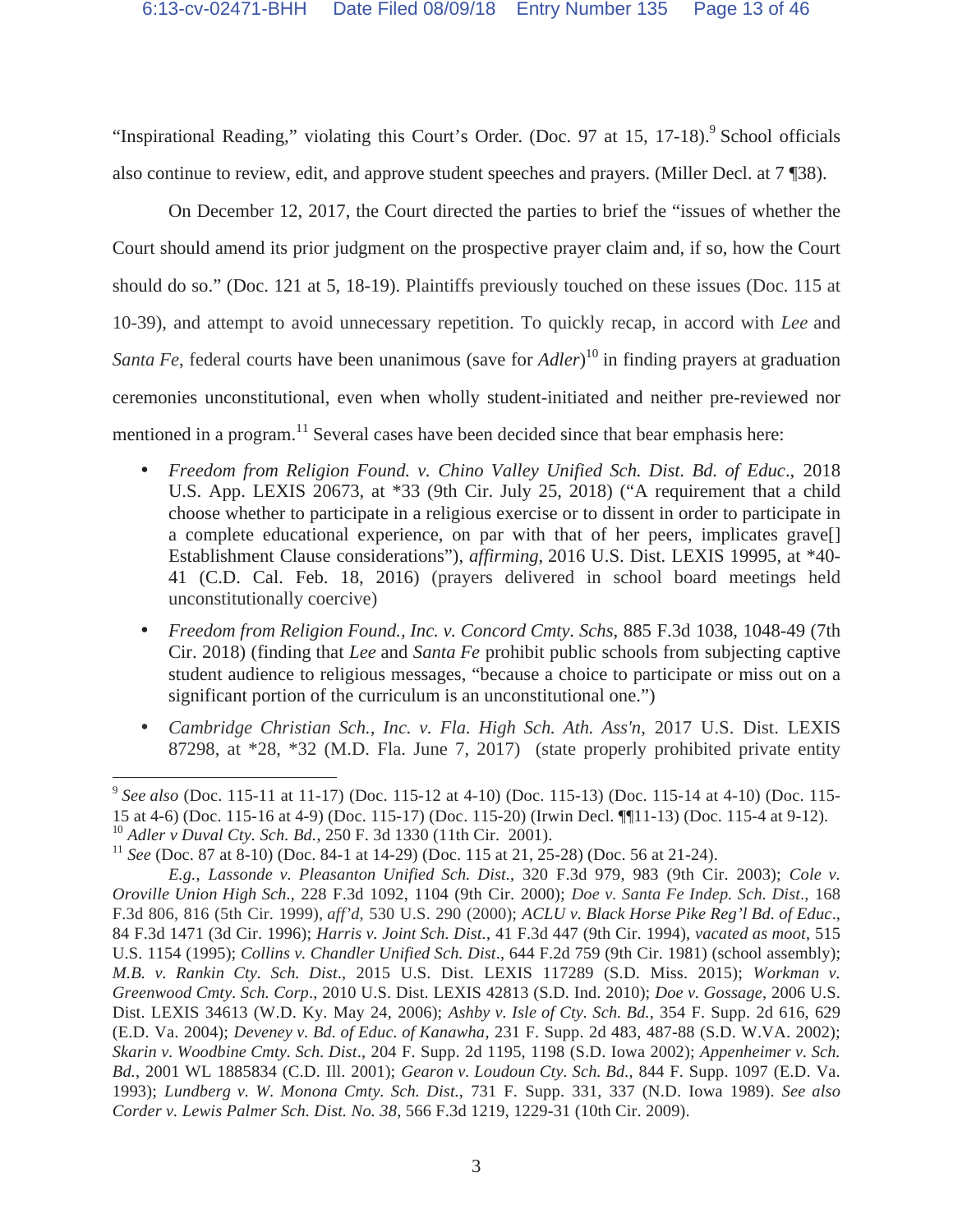from delivering prayer over loudspeaker during championship game, holding that pursuant to "binding jurisprudence, the undersigned reaches the inescapable conclusion that the [prayer] . . .is government speech") (distinguishing *Adler* and *Chandler*).

#### **II. Supplemental Statement of Facts Regarding 2017 and 2018 Graduations**

In 2017, sixteen GCSD high schools held graduations, but only twelve had students deliver welcome or closing remarks "of their own choosing" (Gibson Aff. ¶17). (Ex. V-1 at 1-6) (Ex. V, Miller Decl. at 6  $$35)$ .<sup>12</sup> Of those, seven included at least one prayer or religious message. Three included two or more. (*Id.*). Most were expressly Christian; none were non-Christian. (*Id.* 7 ¶36). All of the prayers and religious messages were delivered by student body representatives (i.e. class presidents) or Valedictorians/Salutatorians, or under the direction of a school official (i.e. "The Lord Bless You and Keep You" and "Irish Blessing"). (*Id.* ¶37). Over half of the prayers were reviewed and approved by school officials in advance. (*Id.* ¶¶38-39). The audience was also asked to stand and participate in two of the prayers (Berea and J.L. Mann) and the proselytizing Christian remarks at Woodmont. (*Id.* ¶40) (Ex. V-1 at 2, 4, and 6). School officials actively participated in the prayers. (Ex. V-1 at 1-6). Plaintiffs received evidence of two 2018 graduations, Greer and GHS, both of which included Christian prayers.<sup>13</sup>

## **A. Schools are still attempting to make space available for invocations.**

The crux of this Court's decision upholding the practice in 2015 was: "There is nothing about the new position on graduations that suggests any role whatsoever in the schools attempting to make space available for invocation." (Doc. 97 at 11). In October 2016, Plaintiffs produced overwhelming evidence to the contrary. (Doc. 115 thru 115-20). This Court agreed: "the school district has captioned innocuously as a 'welcome,' 'opening remarks,' or 'closing remarks,' but which merely continue the school district's decades-long practice of including Christian prayers." (Doc. 121 at 15). The new evidence further bears this out.

GHS, for instance, simply replaced "Invocation" with "Reflection," which has continued

 $12$  Twenty middle schools had gradations in 2017. But none had students deliver welcome/closing remarks "of their own choosing" (Gibson Aff. ¶17). (Ex. V-1 at 7-9). Likewise, only five of fifty-two elementary schools had students deliver welcoming or closing remarks of their own choosing. (*Id.*).

 $13$  (Ex. W-2) (Ex. W-3) (Ex. Z at 2  $\P$ 10) (Ex. Z-1).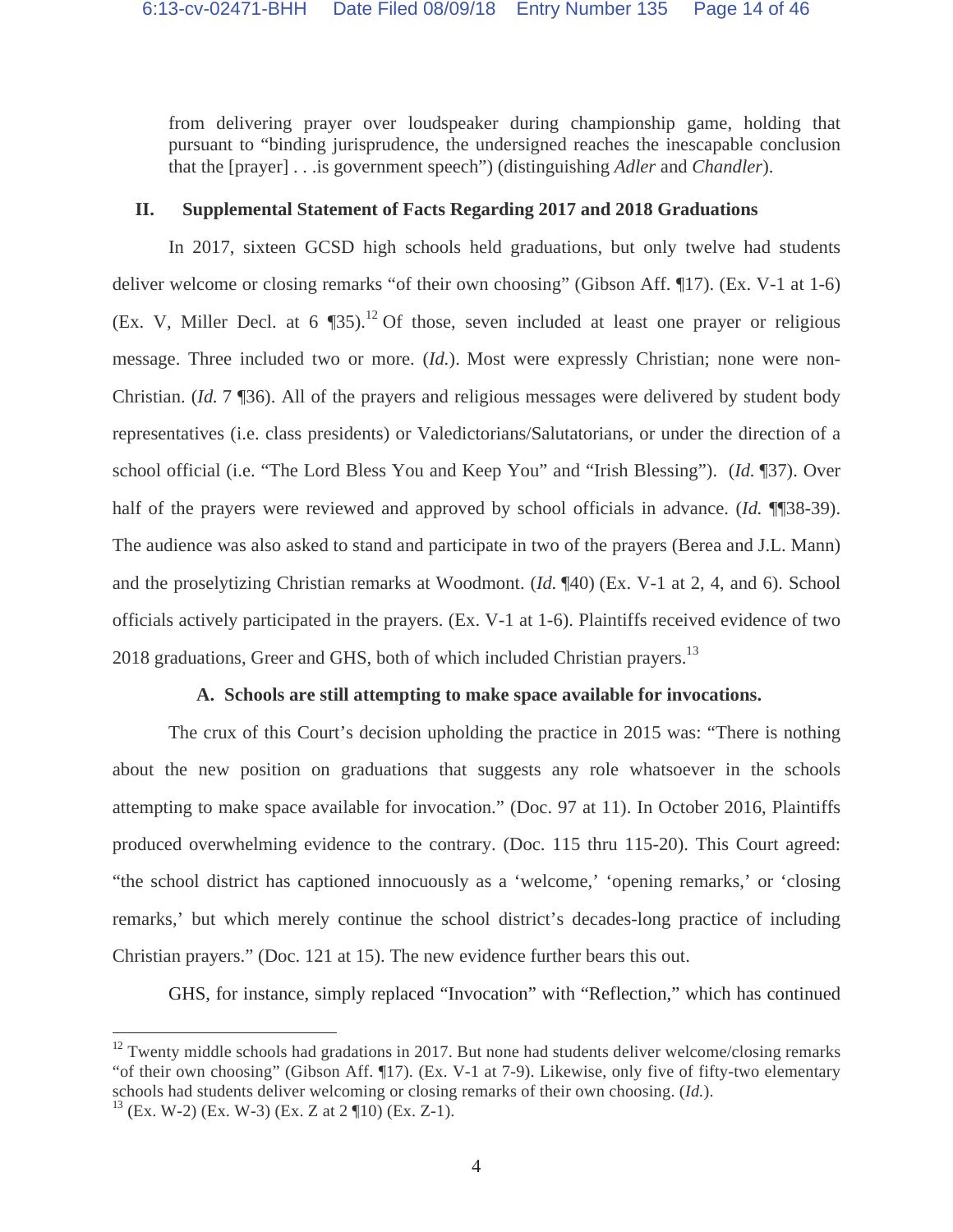to be a Christian prayer.<sup>14</sup> A student council representative informed AHA member Andrew Irwin in 2017 that "the prayer is provided to the student graduation speaker each year by the school administration." (Irwin 2018 Decl. at 1-2 ¶7). "The student has no choice in the matter as to the content of the prayer." (*Id.*) This is corroborated by the principal's own testimony that previous years' prayers are given for "guidance." (Doc. 116-1 at ¶4). Jeffrey Lamb, a teacher at Woodmont (2006-2010) and Blue Ridge High (2014-2016), confirmed that school officials "make it clear to students that prayer is allowed." (Doc. 115-2 at 3\[15). "Students are aware that prayer is customarily included in graduation ceremonies and it is emphasized to them that no one can compel them *not* to pray at graduation." (*Id.*). GCSD's written memos prove as much: "the District protects . . . religious expression," and a graduation speech "may not be restricted because of its religious or secular content." (Ex. X at 9).

While Berea previously had an "Invocation" and a "Welcome," and a "Benediction" and "Closing," (Doc. 115-12), in 2017 it dropped "Invocation" and "Benediction" leaving the "Welcome" and "Closing." (Ex. S-1 at 3). But it added an asterisk next to each, instructing the audience to stand for what was ultimately an overtly Christian prayer. (*Id*.). In perhaps an even more conspicuous attempt to make room for prayer, at least eight high schools and two elementary schools replaced "Invocation" with "Opening Remarks" or "Reflection," while retaining (or adding) a *separate, redundant* "Welcome."15 The strong inference is that the "Opening" is something other than a "Welcome." And in the past, that has been a prayer.

 $14$  (Ex. S-5) (D. Disc. 1 at 2) (Pl. Disc. at 2-3) (D. Disc. 3 at 4) (Ex. Z) (Miller Decl. at 11-12).

<sup>&</sup>lt;sup>15</sup>\*Adult/Lifelong: "Welcome" and "Student Reflections" \*Carolina: "Welcome" and "Reflections" -**Eastside**: "Reflection" and "Welcome" -**Greenville:** "Reflection" then "Welcome" -**Greer**: "Opening Remarks" and "Welcome" -**J.L. Mann**: "Opening Remarks" and "Welcome" -**Wade Hampton**: "Student Message" (*audience to stand*) and "Welcome" -**Woodmont**: "Salutation" (*audience to stand*) and "Welcome" **\*MVES:** "Welcome" (principal), "Opening Remarks" (student), "Closing Remarks" (student) "Ending Comments" (principal) -**Sterling School**: "Pledge and Welcome" (student) separate "Welcome" (principal). (Miller Decl. at 8 ¶44) (Ex. V-1).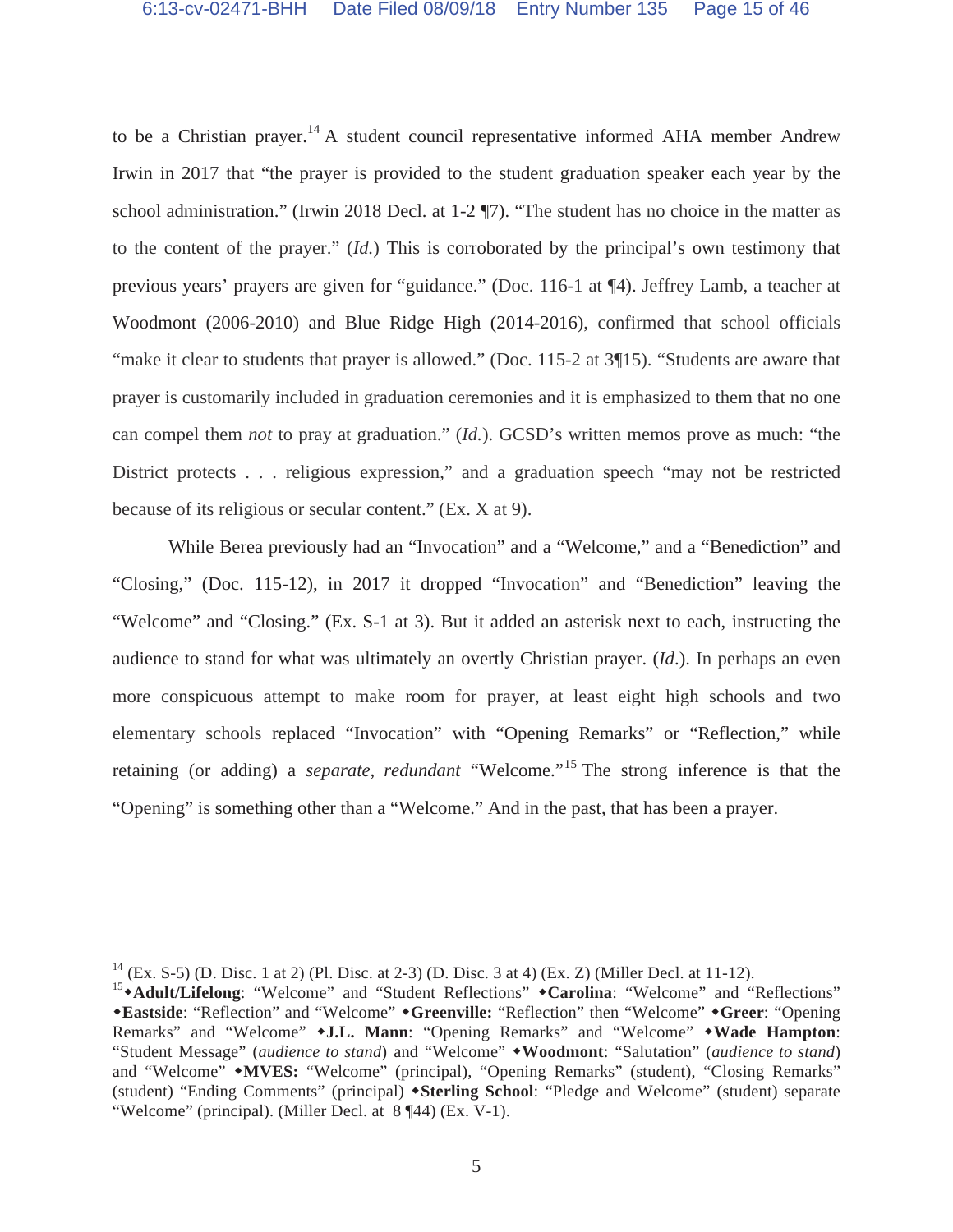# **B. That GCSD's current practice is merely a continuation of its "decades-long practice" is dramatically illustrated by a comparison of its ceremonies before and after the alleged changes were adopted in June 2013.16**

## **1. The audience is still asked to stand for prayers.**

As this Court noted in December, "even following the school district's revision of its prayer policy, the programs for certain schools' graduation ceremonies ask the audience to stand." (Doc. 121 at 15). At least six high school graduations in 2017 had instructions for the audience to stand and participate in the prayer (or "student message"). $^{17}$ 

## **2. Prayers are still reviewed and approved by school officials.**

In 2015, this Court noted: "It has also been the school district's practice to have school officials review and approve the content of the prayers prior to their delivery." (Doc. 97, at 2). Nothing has changed, despite GCSD repeatedly representing that: "The School District continues to follow the practice described in Gibson's Affidavit for all of its schools. (Gibson Aff. ¶ 17.)" (Doc. 89-1 at 4) (Doc. 93 at 5). Gibson's Affidavit provides: "Students will be chosen . . . to give messages of their own choosing *without prior review, censorship, or editing* by any teacher or administrator at this school." (Gibson Aff. ¶17) (emphasis added).

At least eight of the twelve high schools that had welcome or closing student remarks in 2017 had school officials review and approve the remarks beforehand. (Miller Decl. at 7 ¶38)  $(Ex. V-1).$ <sup>18</sup> Over half of these were prayers or speeches proselytizing Bible scripture. (Miller Decl. at 6 ¶34). Of the five elementary schools that had students deliver opening/closing remarks, at least three reviewed and approved, and/or drafted the students' remarks in advance. (*Id.* 9 ¶48) (Ex. V-1 at 10-16). At Brook Glenn Elementary, the student-led "Welcome" and "Closing" were *drafted entirely* by a teacher. (D. Disc. 3 at 5 ¶8, ¶11) (Ex. U-7 at 4-7). Similarly, Woodland Elementary had students "run" the program, but the script was clearly written by

<sup>16</sup> *See Santa Fe*, 530 U.S. at 309; *M.B*, 2015 U.S. Dist. LEXIS 117289, at \*14-15 ("A comparison between the 2014 ceremony and those from prior years shows that the 2014 event proceeded in its traditional fashion. Despite its Religion Policy . . . the District did not alter the program or its behavior."). <sup>17</sup> Berea (*prayer*), J.L. Mann (*prayer*), Woodmont ("Salutation" and "Farewell," former was religious), Blue Ridge, Travelers Rest, Wade Hampton (student message). (Miller Dec. at 7-8 ¶40) (Ex. V-1 at 1-6). <sup>18</sup> Berea, Eastside, Greenville, J.L. Mann, Riverside, Travelers Rest, Wade Hampton, and Woodmont.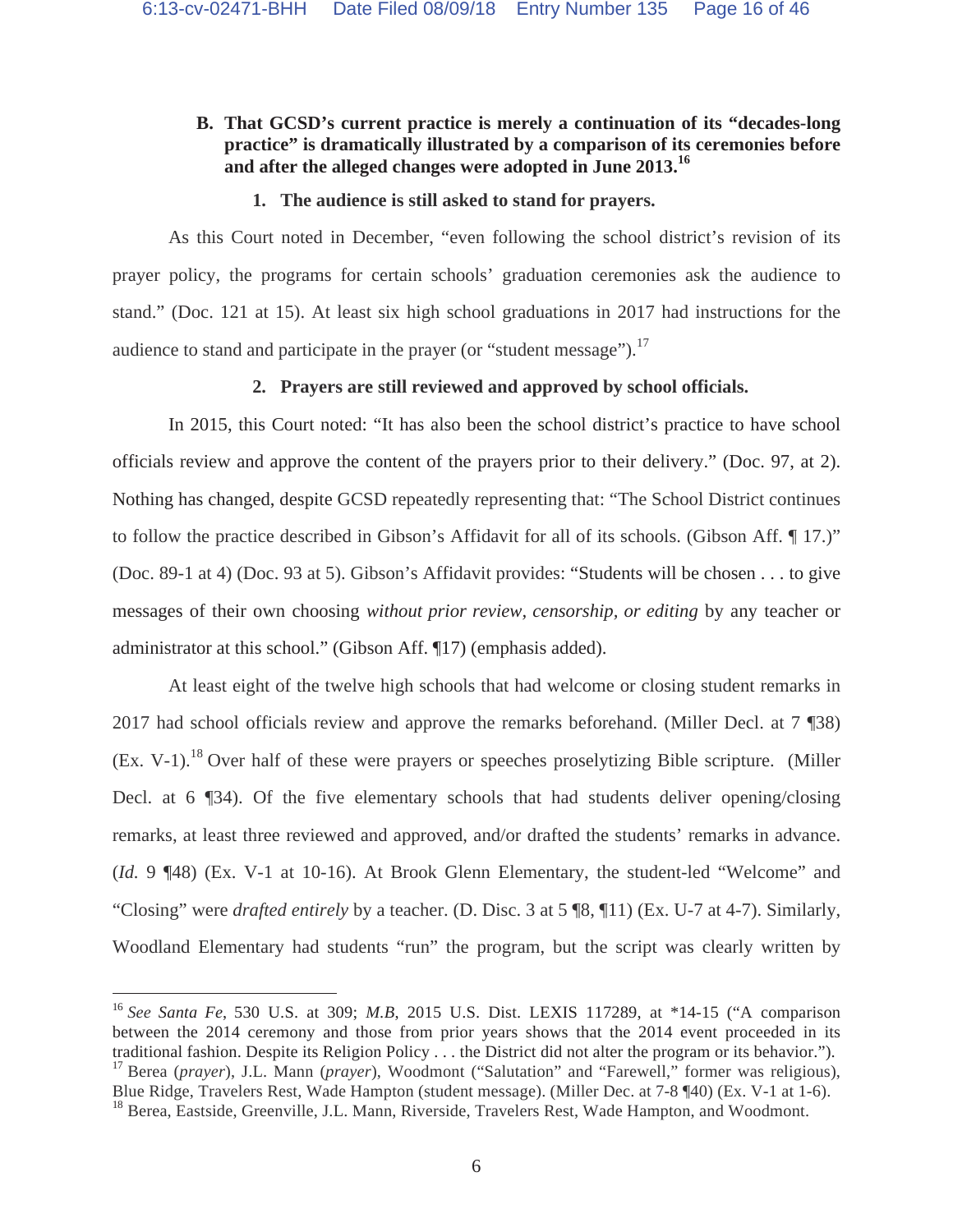school officials. (Ex. U-31).

 $\overline{a}$ 

#### **3. The selection process has not changed.**

GCSD has not changed how students are selected. The "Invocation" and "Benediction" were typically delivered by student body representatives, <sup>19</sup> and now the "Welcome," "Reflection" and/or "Closing" are delivered by student body representatives. (Ex. V-1) (Miller Decl. at 7 ¶37). And elementary schools continue to choose students based on discretionary factors such as improved behavior or "citizenship criteria."<sup>20</sup>

# **4. No disclaimers on programs (or no programs)**

Since 2015, GCSD has purported to require its schools to display disclaimers on programs. (Ex. X at 8). While a "disclaimer is not sufficient to alleviate Establishment Clause concerns in the graduation speech context," *Kennedy v. Bremerton Sch. Dist.*, 869 F.3d 813, 836 (9th Cir. 2017) (Smith, J., concurring) (citing *Lassonde*, 320 F.3d at 984); *See also Smith v. Cty. of Albemarle*, 895 F.2d 953, 958 (4th Cir. 1990) (Doc. 115 at 28-29, 32, 41-42), not a single disclaimer appeared on an elementary or middle school program in 2017. (Miller Decl. at 10 ¶50) (Ex. V-1 at 7-16). At least six high school programs did not include a disclaimer either, even when Christian prayers were delivered. (Miller Decl. at  $10 \text{ } \frac{\text{m}}{\text{ }10}$ ).<sup>21</sup>

#### **5. School-by-school comparison (before and after June 2013)**

**Berea High: 2013:** The program directed the audience to stand for an "Invocation" (by a senior class officer) and "Benediction." (Doc. 84-10 at 22). **2014:** The program replaced "Invocation" with "Opening Remarks," followed by a redundant "Welcome." Both the "Opening Remarks" and "Closing Remarks" had an asterisk instructing the audience to stand. (Doc. 115-12 at 3). **2015 & 2016:** The programs directed the audience to stand for the "Welcome" and

 $19$  (Doc. 84-10 at 21-22, 29, 34-37, 42-44, 49, 51, 55-56, 69-72, 86-88, 91, 95, 98-101) (Doc. 84-9 at 2, 4-6, 10) (Jane Decl. ¶11, ¶¶14-16) (Doc. 56-2) (Doc. 56-5 thru 56-7) (Docs. 115-11, 115-13, 115-14, 115- 15, 115-17, 115-18, 115-20) (Reynolds Decl. ¶2).

<sup>&</sup>lt;sup>20</sup> (Miller Decl. at 10 ¶49) (Ex. V-1) (Gibson Aff. ¶17) (Spinks Aff. ¶5) (Byrd Aff. ¶5) (Meisten Aff. ¶5) (Doc. 84-9 at 2-3 ¶ 2) (Doc. 84-9 at 5-6; 10) (Doc. 56-2) (Docs. 56-5, 56-6, 56-7) (Doc. 87, at 5).

 $^{21}$  Despite GCSD asserting on May 7, 2018 that it would ensure disclaimers on 2018 programs (D. Disc. 3) at 9-10) the June 2018 GHS program did not bear a disclaimer. (Ex. Z at 16) (Irwin 2018 Decl. at 2 ¶13).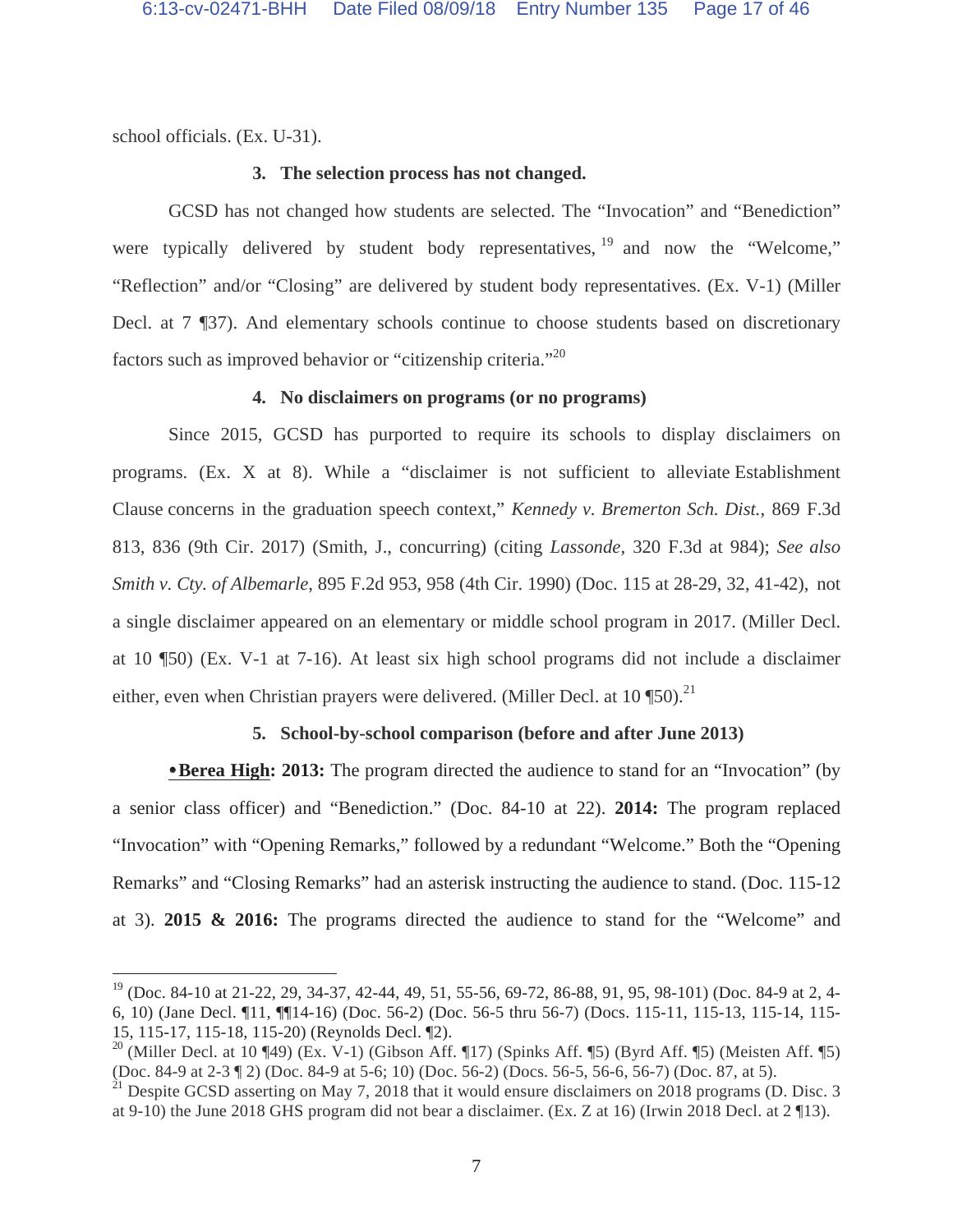"Closing Remarks," and retained a redundant "Opening Remarks." (Doc. 115-12 at 6, *Id.* at 9) (Doc.115-12 at 4-10). (*Id.*). **2017:** The "Closing Remarks" was a Christian prayer by the Senior Class President. (Ex. S-1 at 12). The program included an asterisk directing the audience to stand for the prayer, which they did. (Ex. S-1 at 3) (Ex. W-1). The student asked everyone: "Please join me in prayer," and the prayer ended: "In Jesus Name. Amen." (Ex. S-1 at 12) (Ex. W-1). The audience followed: "Amen" (*Id.*). Video footage shows school officials participating in the prayer. (Ex. W-1). The Salutatorian Speech included Bible scripture. (Ex. S-1 at 10). Both were reviewed and were approved by school officials beforehand. (D. Disc. 2 at 5) (Ex. S-1 at 9-12).

**Blue Ridge High: 2001-2004:** Irwin confronted overtly Christian prayers in the 2001 and 2004 graduations. (Irwin Decl. ¶¶8-9). **2012 & 2013:** The programs directed the audience to stand for the "Invocation" and "Benediction." (Doc. 84-10 at 29, 34). The 2013 "Invocation" was led by the Senior Class Treasurer and the "Benediction" by the Senior Class Secretary. (Doc. 84- 10 at 34). Both were Christian prayers reviewed and approved in advance. (Doc. 84-10 at 35-36). **2014:** The program replaced "Invocation" with "Opening Remarks" (Senior Class President) and directed the audience to stand for "Closing Remarks," which was a Christian prayer by the Senior Class Vice President. (Doc. 84-10 at 42) (Doc. 84-9 at 4-5). The remarks were approved in advance. (Doc. 84-10 at 43-44). **2015 & 2016:** The programs directed the audience to stand for "Closing Remarks" (Senior Class President and Vice President). (Doc. 84-10 at 42, 44, 47) (Doc. 115-13). The 2015 and 2016 "Opening Remarks" were prayers (Senior Class Vice President and President). (Lamb Decl. ¶11-13) (Doc. 115-13 at 1-6). **2017:** The program directed the audience to stand for the "Closing Remarks." (Ex. S-2 at 4).

**Carolina High**: **2013:** The program directed the audience to stand for an "Invocation" and "Benediction" (Student Body President) (Doc. 84-10 at 48-49). **2014 & 2015:** The programs directed the audience to stand for a "Dedication" and "Gratitude." (Doc. 115-14 at 1-6). The Dedication was delivered by the Senior Class Vice President (2014) and Senior Class President (2015). (Doc. 115-14 at 1-6). The Gratitude was led by the Student Body President (2014) and Vice President (2015). (Doc. 115-14 at 1-6). **2016:** Student body officials led the "Dedication"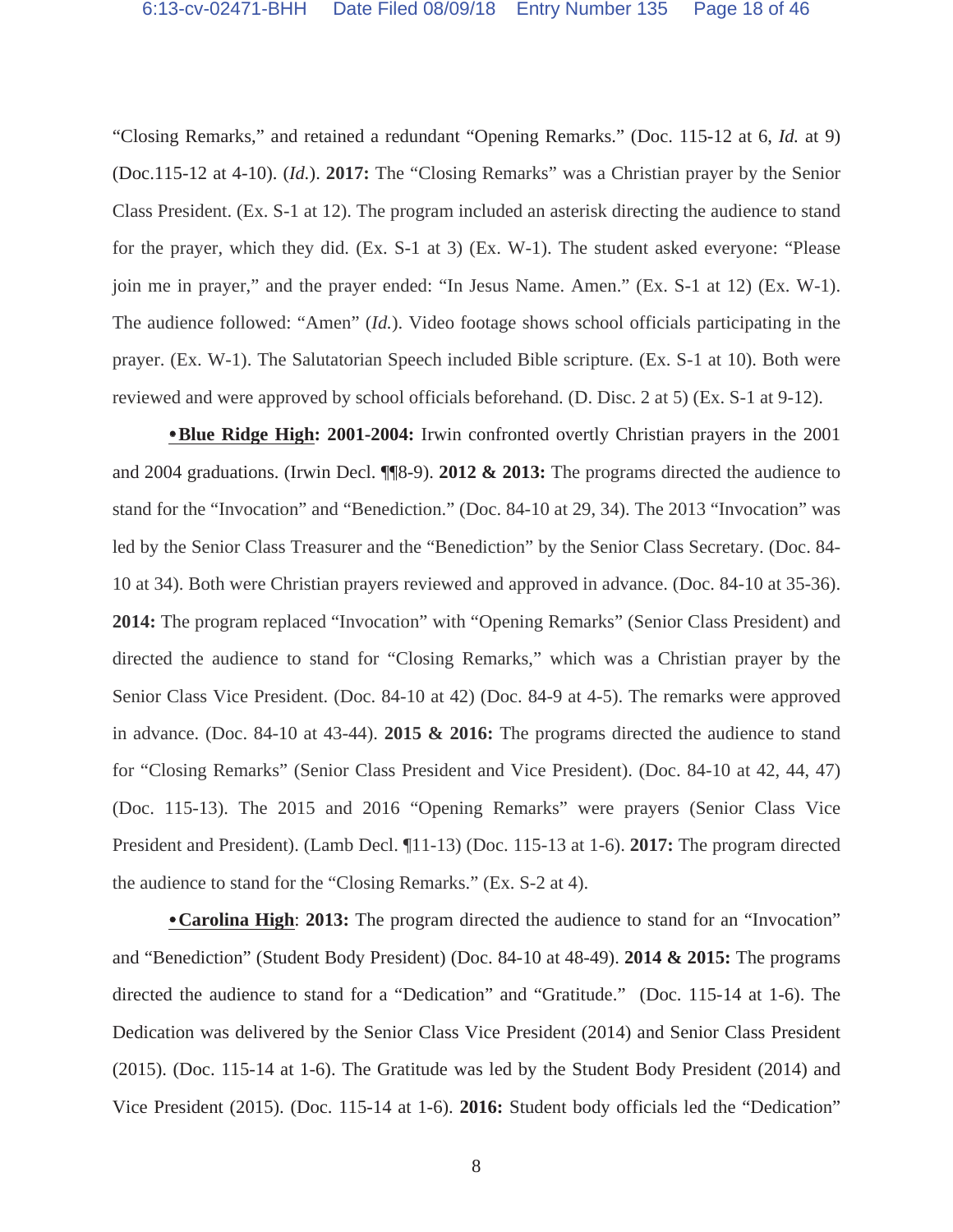and "Gratitude." (Doc. 115-14 at 7-10). **2017:** The "Reflections" were led by the Student Body Vice President and Senior Class President. (Ex. S-3 at 4) (D. Disc. 3 at 6).

**• Greenville High: 2012:** GHS had graduation prayers prior to 2012. (Doc. 84-8 at 4 ¶20). **2013:** The program had an "Invocation" and the "Alma Matter," which includes "And pray God bless you."<sup>22</sup> **2016:** The "Reflection" was a Christian prayer delivered by a student council member, witnessed by Irwin and his son at his son's graduation.<sup>23</sup> The prayer and other student speeches were reviewed and approved by school officials. (Ex. S-5 at 20-24). The program also included a recitation of the Alma Matter. (Doc. 115-4 at 12). **2017:** The "Reflection" was a prayer by the "Class treasurer" (Ex. S-5 at 10), virtually identical to the 2016 prayer. (Doc. 116-1 at  $\P$ 4), and was reviewed and approved in advance.<sup>24</sup> The Valedictory speech preached: "God has provided each one of us … let's not forget where all of our abilities ultimately originate from." (Ex. S-5 at 13). The program included the Alma Matter. (Ex. S-5 at 7). **2018**: The "Reflection" was again a prayer by the "Class Treasurer," witnessed by Irwin and his daughter at her graduation. (Irwin 2018 Decl. at 2¶10). The program included the Alma Matter. (Ex. Z at 17).

**Greer High: 2012 & 2013:** The programs included an "Invocation" by the Senior Class Vice President and a "Benediction."<sup>25</sup> The audience was instructed to stand for the "Invocation." (Doc. 84-10 at 69-70). **2016:** The program replaced "Invocation" with "Student Opening Remarks," while including a redundant "Welcome" (by a school official) and then a "Greetings" by the Student Body President. (Pernak Decl. ¶¶10-11) (Doc. 115-5 at 8-10). The "Student Opening Remarks" was a proselytizing Christian prayer, witnessed by AHA member Doneta Pernak and her son. (*Id.*). **2017:** The "Student Opening Remarks" was a prayer by the "Senior Class President." (Ex. W-3) (Miller Decl. at 15-16 ¶87-88). **2018:** The "Salutation" was a proselytizing Christian prayer by the "Senior Class President," for which the audience was asked

<sup>&</sup>lt;sup>22</sup> (Doc. 84-10 at 55, 68) (Doc. 84-8 at 20) (Bruccoliere Decl. ¶7) (Doc. 115-3 at 3-9) (Doc. 115-4 at 5-8).

<sup>&</sup>lt;sup>23</sup> (Irwin Decl. ¶¶10-13) (Doc. 115-4 at 9-12) (Doc. 115-20).

<sup>&</sup>lt;sup>24</sup> (Ex. S-5 at 3, 10, 20) (D. Disc. 2 at 5) (Pl. Disc. at 4) (Ex. Z at 1-2 \left).

<sup>&</sup>lt;sup>25</sup> (Doc. 84-8 at 23) (Doc. 84-10 at 69-70) (Pernak Decl. ¶¶9-11) (Doc. 115-5 at 5-7).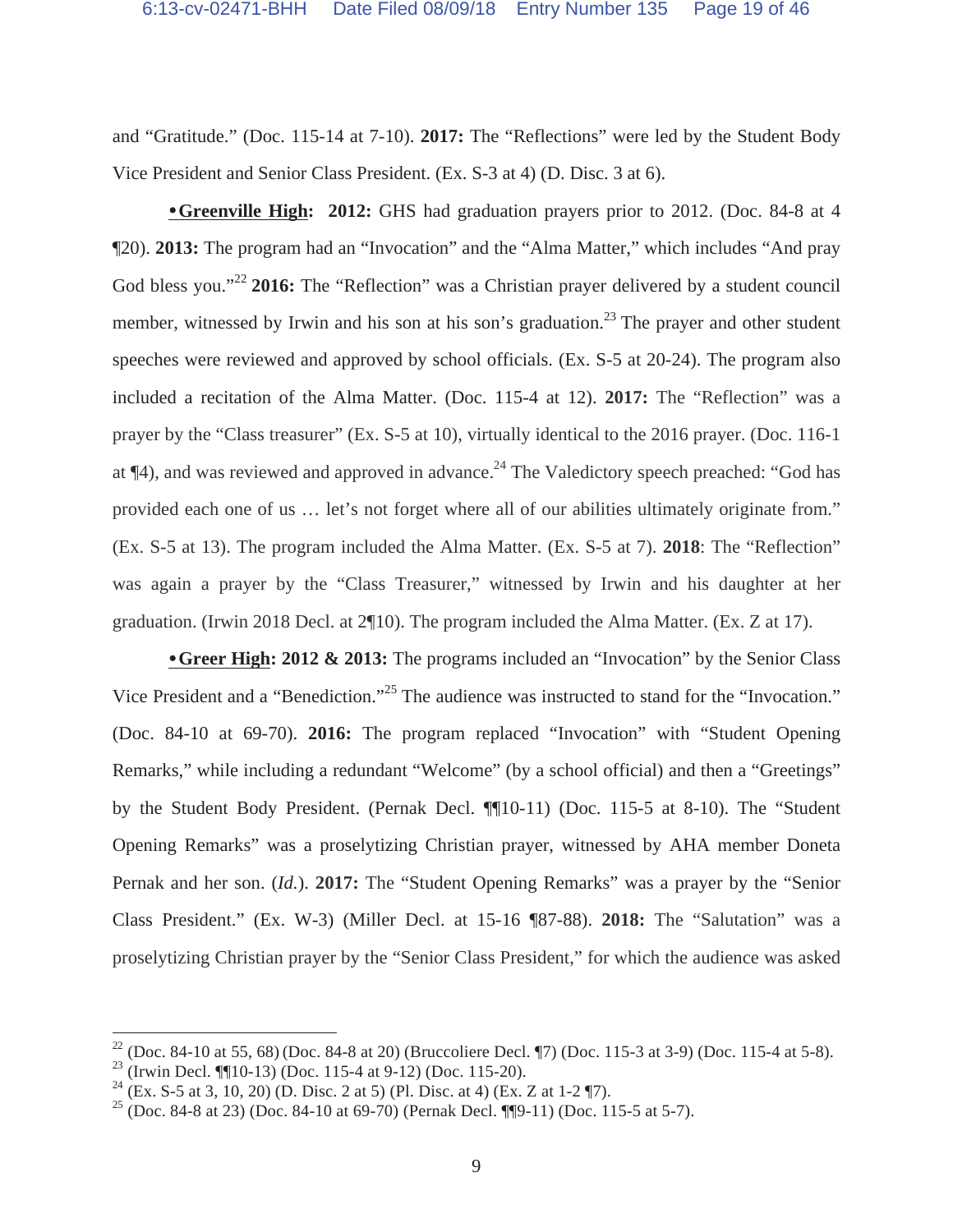to participate.<sup>26</sup> Both the Salutatorian and Valedictorian speeches also included religious language. (Ex. W-3) (Miller Decl. at 16 ¶90-91).

**J.L. Mann Academy: 2009-2013:** The 2009 and 2013 programs included prayers.<sup>27</sup> The 2013 "Invocation" was led by the "Senior Class Vice President" and the "Benediction" was led by the "Senior Class President." (Doc. 84-10 at 83). The audience was directed to stand for both. (*Id.*). **2014:** The program directed the audience to stand for "Opening Remarks" and "Closing Remarks" by the Senior Class Vice President and Senior Class President, respectively. (Doc. 115-15 at 3). **2015:** The program directed the "Audience and Graduates" to stand for "Opening Remarks" and "Closing Remarks" by the Senior Class Vice President and Senior Class President, respectively. (Doc. 115-15 at 6). **2017:** The "Opening Remarks" was a Christian prayer delivered by the Senior Class President, followed by a separate "Welcome" by the Student Body President.<sup>28</sup> The audience was directed to stand and bow their heads for the prayer.<sup>29</sup> Prior to the ceremony, the student speakers were given a slip: "Because of your class" rank and/or your position on Student Council, you are a designated speaker at this year's graduation ceremony. We will have a brief meeting . . . in Ms. Bishop's Office to go over expectations." (Ex. S-8 at 6). The school provided a theme for the student remarks and officials assigned students to their roles. (*Id.* at 7). The agenda stated: "All speeches are due to Mrs. Holden, Mrs. Crider, and Mrs. Bishop by May 18 so they may be proofread and approved*.*" (*Id.*).

**Mauldin: 2013:** The program instructed the audience to stand for an "Inspiration" and included Christian songs. (Doc. 115-6 at 3, 7-12) (Doc. 84-10 at 86). **2014:** The program instructed the audience to stand for an "Inspiration," and included a Christian chant and a

 $26$  (Ex. W-3) (Miller Decl. at 15-16 ¶87-88) ("I ask that you all bow your heads as we say the prayer to our heavenly father. Let us pray. Dear Lord, in your word it says to give honor where honor is due. . . . Without you lord, we could not have accomplished . . .Let us remember that in your word it says, those who are righteous are ordered by the Lord . . .For it is in the name of Jesus Christ, our risen savior, we pray. Amen.")

<sup>&</sup>lt;sup>27</sup> (Doc. 84-8 at 7) (Doc. 56-8) (Jane Decl. ¶17) (Doc. 84-10 at 83) (Reynolds Decl. ¶2).

 $28$  (Ex. S-8 at 3, 12-13) (D. Disc. 1 at 2-3).

<sup>&</sup>lt;sup>29</sup> (Ex.S-8 at 12-13) (" $\dots$  would you please stand and bow your heads in prayer. Dear Lord,  $\dots$  Help us to fulfill your great plan that you have laid out for each one of us and may we be servant leaders in everything we do. In your name we pray, Amen.").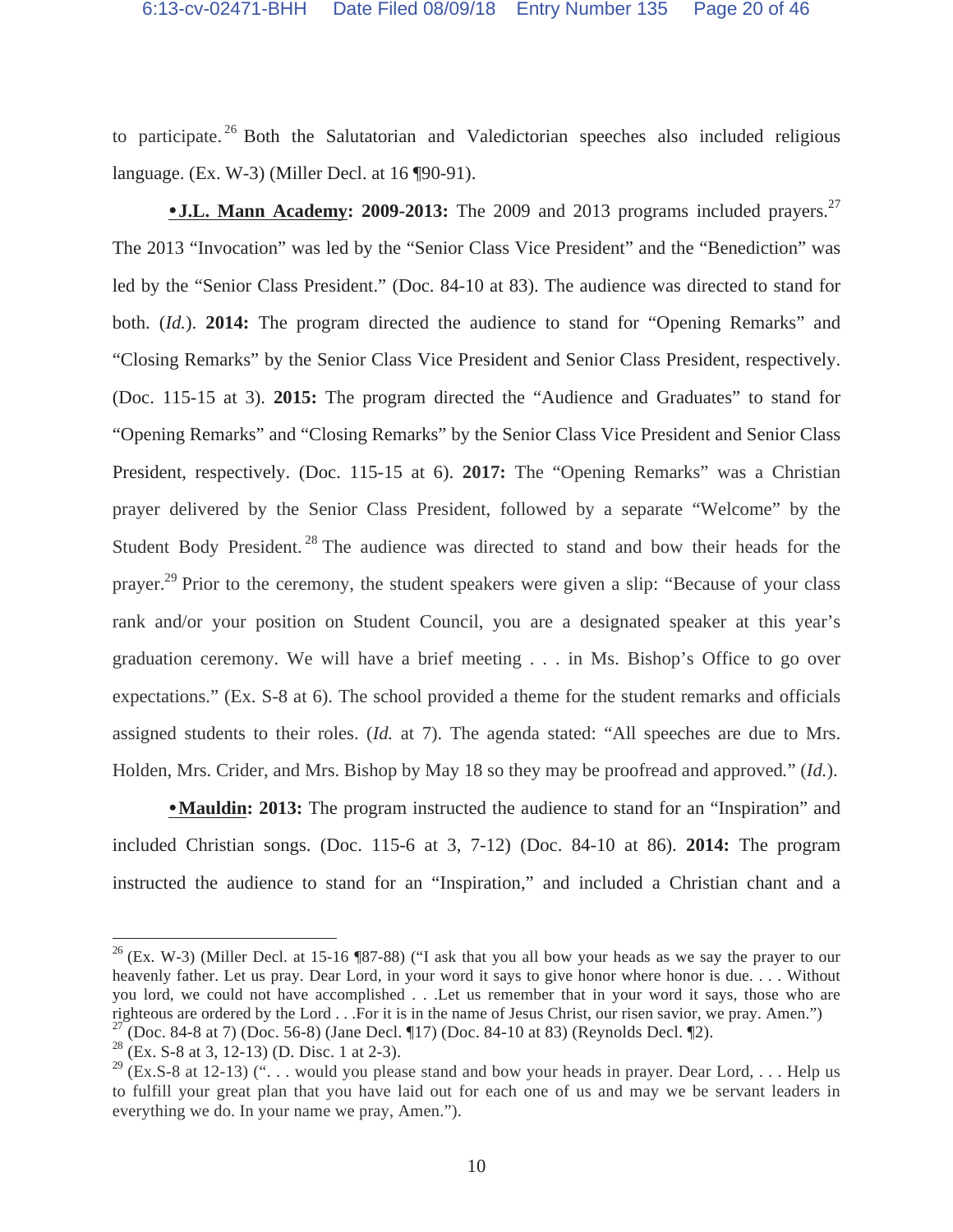Christian song ("Alleluia") (*Id.*). **2015:** The ceremony included a Christian song and "Toccata of Praise." (*Id.* at 11-12). **2017:** The program included a Christian song, "Exsultate." (Ex. S-10 at 3). *See* https://genius.com/Libera-exsultate-lyrics (last viewed August 1, 2018).

**Riverside: 2013:** The program directed the audience to stand for an "Invocation." (Doc. 84-10 at 91). **2014:** The program directed the audience to stand for a "Welcome." (Doc. 115-18). **2017:** The school set the theme and reviewed speeches beforehand. (Ex. S-11 at 6-12).

**Travelers Rest: 2013, 2014, 2015, 2016:** The programs directed the audience to stand for an "Inspirational Reading."30 **2017:** The program again included an "Inspirational Reading." (Ex. S-13 at 3). It also included an "Irish Blessing" led by faculty and the choir. (Ex. S-13 at 4). All student remarks were reviewed and approved beforehand. (Ex. S-13 at 7-10).

**Wade Hampton: 2013:** The program directed the audience to stand for an "Invocation." (Doc. 84-10 at 98). **2014:** The program instructed the audience to stand for the "Inspirational Reading," which was a prayer delivered by the Student Body President.31 **2013 - 2016:** The ceremonies included "The Lord Bless You and Keep You."<sup>32</sup> **2017:** The program included "The Lord Bless You and Keep You." It also included a "Student Message" by the Student Body President, for which the audience was directed to stand, followed by a separate "Welcome," by the Senior Class President. (Ex. S-14 at 2). The remarks were reviewed and approved by school officials. (Ex. S-14 at 7, 14-15) (Ex. V-1 at 5) (no disclaimer).

**Woodmont: 2006-2010:** Jeffery Lamb, who taught at Woodmont from 2006 to 2010, testified there was "a prayer at each and every GCSD graduation that I attended, and at least one WHS graduation I attended included two prayers." (Lamb Decl. 11). Lamb added: "one year a WHS student was concerned about being a Salutatorian and felt pressure to lead a prayer during graduation." (*Id.* at ¶14). **2013:** The program directed the audience to stand for the "Invocation" and "Benediction."33 **2014, 2015, 2016:** The programs directed the audience to stand for both the

 $30$  (Doc. 84-10 at 94-97) (Doc. 115-16 at 1-9).

<sup>31 (</sup>Doc. 84-10 at 98-100); *see also* (Doc. 56-6) (Doc. 84-8 at 15-16) (Doc. 84-9 at 9).

 $32$  (Doc. 84-10 at 98, 100) (Lamb Decl. [6] (Doc. 115-2 at 5-10).

 $33$  (Lamb. Decl. ¶11; ¶14) (Doc 56-2) (Doc. 56-7) (Doc.115-17) (Doc. 84-10 at 101).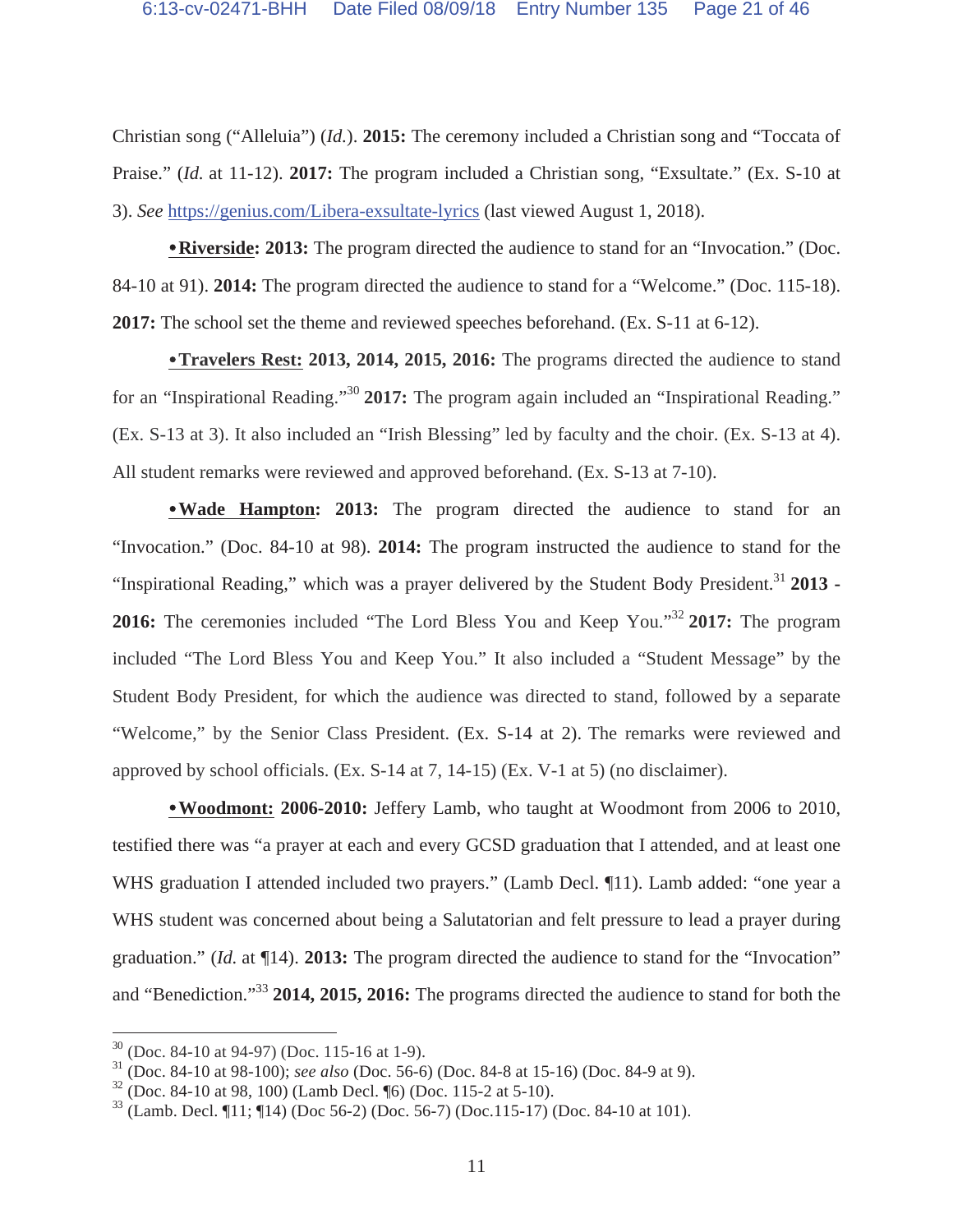"Salutation" and "Farewell." (Doc. 115-17). **2017:** The program directed the audience to stand for the "Salutation" (co-class presidents), and the "Farewell" (Student Government President). (Ex. S-16 at 3) (D. Disc. 4 at 6). The "Salutation" proselytized Christianity. (Ex. S-16 at 9). Video footage shows students standing during these remarks. (Ex. W-5 at 9:38). The "Salutatorian" also speech preached extensively from the Bible.<sup>34</sup> All speeches were reviewed and approved beforehand. (S-16 at 6-24). *See also* (Ex. S-16 at 2-3) (no disclaimer).

**East North Street Academy: 2014:** As in 2012 and 2013, the 2014 fifth grade awards ceremony included a prayer identified on the program as an "Invocation."35

**Sue Cleveland Elementary: 2016:** The program had a "Message from Principal" stating that the school "will be praying for you every step of the way!" (Ex. U-27 at 6).

#### **III. GCSD's prayers violate the Establishment Clause and therefore must be enjoined.**

This Court left open the "question of the constitutionality of wholly student-led and initiated prayers." (Doc. 121 at 16). *Lee* and *Santa Fe* require that such prayers be enjoined for three independent reasons. First, even if GCSD could distance itself from "endorsing" the prayers, it has no means of preventing "the coercive element of the final message." *Santa Fe*, 530 U.S. at 310. Second, GCSD's recent actions underscore, rather than negate, its primary religious purpose. *Id.* Third, in the heavily school-controlled context of graduation, the prayers continue to bear the school's imprimatur and excessively entangle GCSD with religion, *infra*.

#### **A. GCSD cannot eliminate the coercive aspect of the prayers.**

"Even if the school district could have conducted the proceedings so as to avoid" endorsement, it has "no means of preventing the coerced participation of dissenters attending their graduation ceremony other than censoring [religious] speech." *Lassonde*, 320 F.3d at 984. In *Santa Fe*, the Supreme Court rejected the argument that "there is no impermissible government coercion because the pregame messages are the product of student choices." 530 U.S. at 310-11. The Court held that neither the "dual elections and student speaker" nor the fact

 $34$  (Ex. S-16 at 16) ("Apostle Paul put it best in Romans 12 . . .") (Miller. Decl. at 15 ¶82).

<sup>35 (</sup>Doc. 84-10 at 2); *see also* (Doc. 84-9 at 2).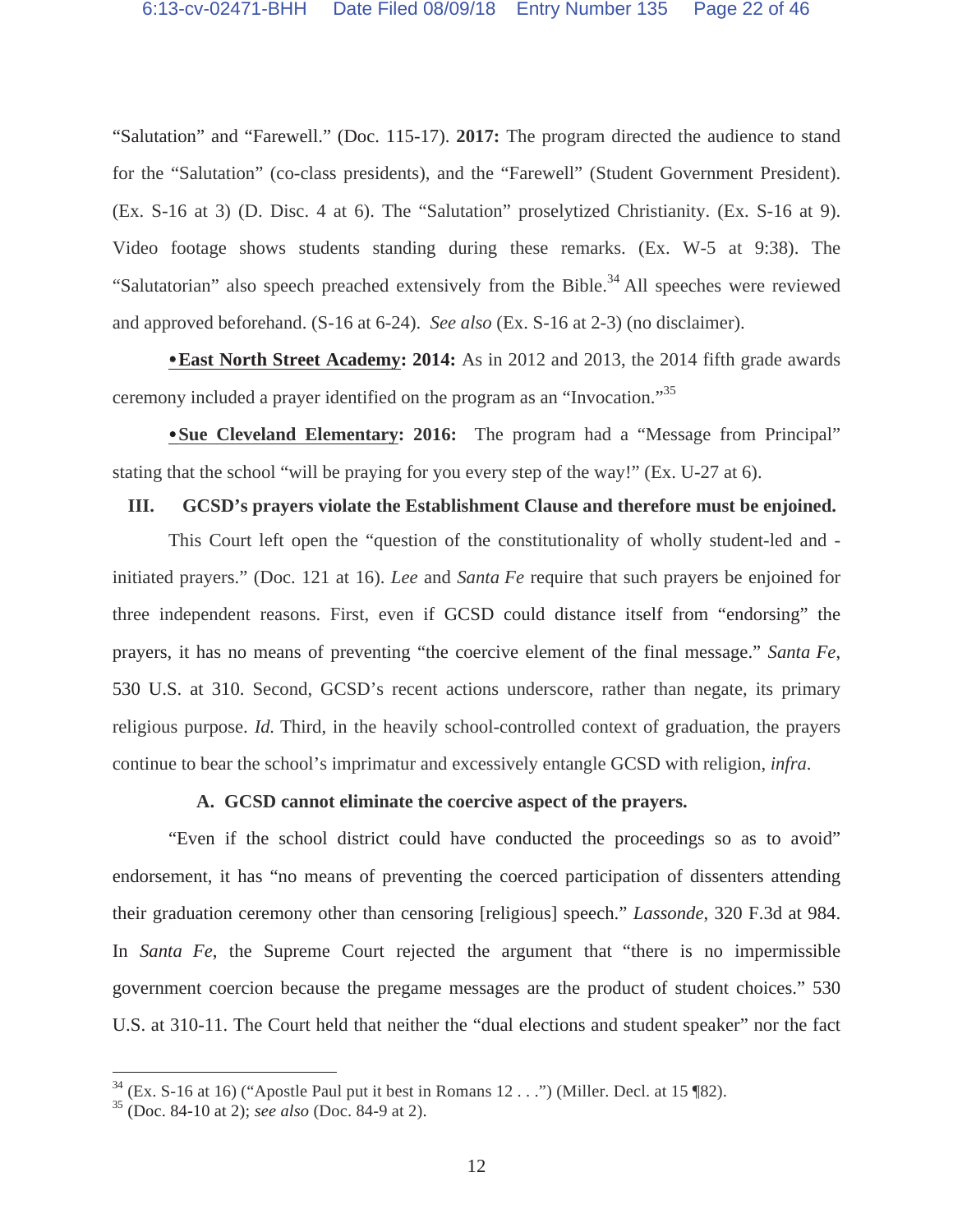that a student's decision to attend a game is "purely voluntary" could "insulate the school from the coercive element of the final message." *Id. See also Gossage*, 2006 U.S. Dist. LEXIS 34613, at \*20 ("The new policy also does nothing to eliminate the fact that a minority of students are impermissibly coerced to participate in a religious exercise." $\cdot$ <sup>36</sup>

 "[P]rayer exercises" in public schools "carry a particular risk" of coercion, as there "are heightened concerns with protecting freedom of conscience from [even] subtle coercive pressure." *Lee*, 505 U.S. at 592. Prayers delivered in most *adult* governmental settings are unconstitutional. *See McCreary Cty. v. ACLU*, 545 U.S. 844, 875 (2005) ("The prohibition on establishment covers . . . prayer in widely varying government settings").<sup>37</sup> But the risk of coercion "is most pronounced" in public schools. *Lee*, 505 U.S. at 592. Justice Kennedy, joined by Justice Scalia, agreed that the "inquiry with respect to coercion" must be "whether the government imposes pressure upon a student to participate in a religious activity. This inquiry, of course, must be undertaken with sensitivity to the special circumstances that exist in a secondary school where the line between voluntary and coerced participation may be difficult to draw." *Bd. of Educ. v. Mergens*, 496 U.S. 226, 261-62 (1990) (Kennedy, J., concurring in part).<sup>38</sup>

Accordingly, in "the context of school prayer," a court "must give special consideration, under the principles discussed in *Lee* and *Santa Fe*, to whether a state has coerced religious worship." *Mellen*, 327 F.3d at 37. Under *Lee* and *Santa Fe*, unconstitutional coercion exists when a school district forces "a student to choose between attending and participating in school functions and not attending only to avoid personally offensive religious rituals." *Skarin*, 204 F.

<sup>36</sup> *See also Cole*, 228 F.3d at 1103-04; *Black Horse*, 84 F.3d at 1482, 1487.

<sup>37</sup> *See*, *e.g.*, *N.C. Civil Liberties Union Legal Found. v. Constangy*, 947 F.2d 1145, 1147-49 (4th Cir. 1991) (courtroom); *Hall v. Bradshaw*, 630 F.2d 1018, 1022 n.1 (4th Cir. 1980) ("utterly innocuous" motorist prayer limited to adult audiences); *Mellen v. Bunting*, 327 F.3d 355, 368-69 (4th Cir. 2003) (military academy); *Marrero-Méndez v. Calixto-Rodríguez*, 830 F.3d 38, 48 (1st Cir. 2016) (police department); *Milwaukee Deputy Sheriffs' Ass'n v. Clarke*, 588 F.3d 523, 528-29 (7th Cir. 2009) (sheriff's department); *Doe v. Village of Crestwood*, 917 F.2d 1476,1479 (7th Cir. 1990) (village-sponsored event); *Rojas v. City of Ocala*, 2018 WL 2359139, at \*37 (M.D. Fla. May 24, 2018) (police-sponsored prayer vigil in adult setting violated Establishment Clause) (distinguished *Adler*). 38 *See also Marsh v. Chambers*, 463 U.S. 783, 792 (1983) (distinguishing adults not susceptible to

<sup>&</sup>quot;religious indoctrination" and children subject to "peer pressure"); *Town of Greece*, 134 S. Ct. at 1823, 1826-27 (2014) (same, and reiterating that a prayer is coercive in the graduation setting).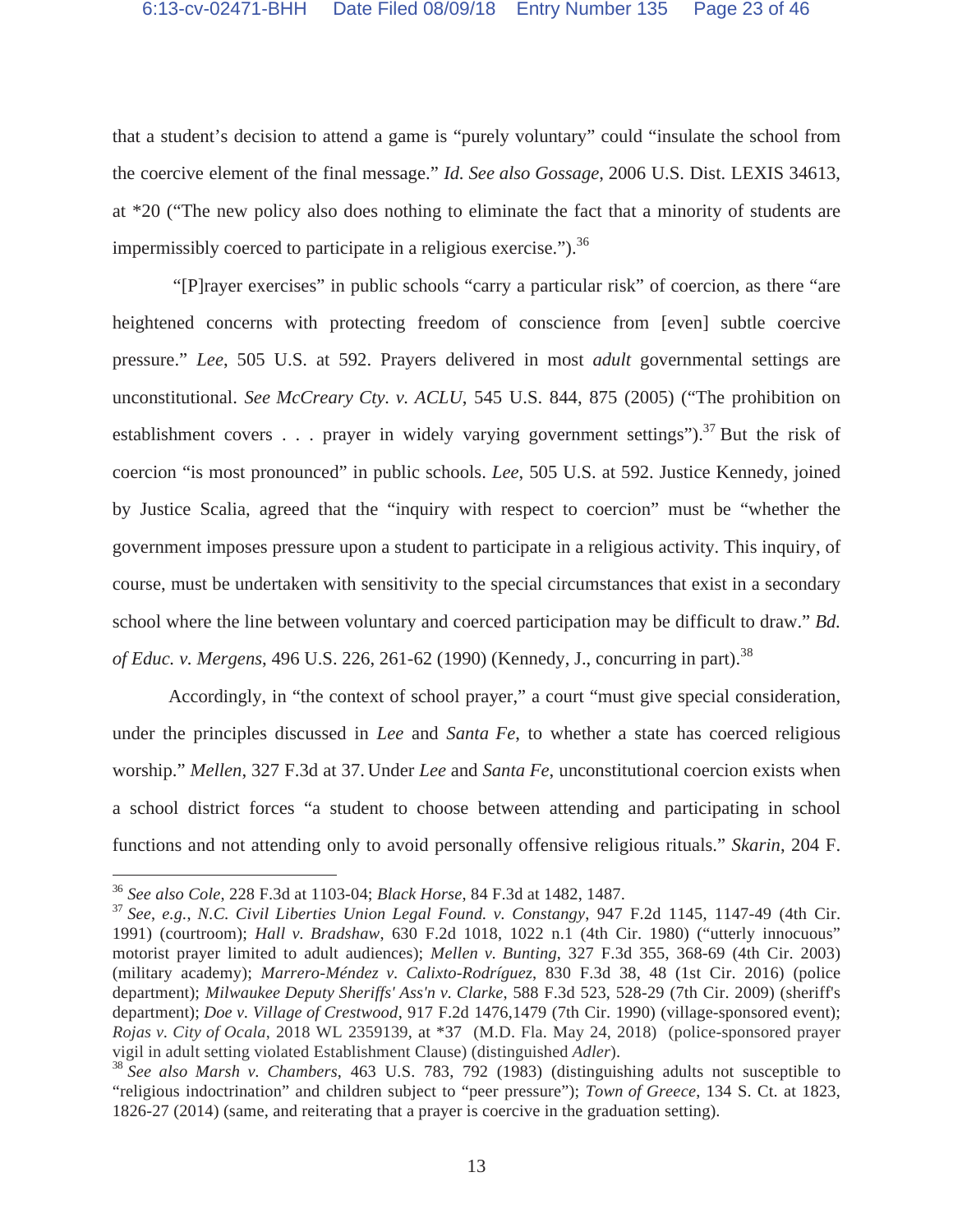Supp. 2d at 1198 (citing *Santa Fe*, at 312; *Lee*, at 593). *Accord Mellen*, 327 F.3d at 372 n.9. By permitting graduation prayers, GCSD forces students to choose between attending "one of life's most significant occasions," and not attending to avoid religious rituals. *Lee* 505 U.S. at 595. The Constitution forbids it from forcing this "difficult choice upon these students." *Id.* 

*Santa Fe* held that the Establishment Clause "will not permit the District 'to exact religious conformity from a student as the price' of joining her classmates at a varsity football game." 530 U.S. at 311-12. Although attendance was "purely voluntary," the Court declared that a school may not "force [the] difficult choice upon these students." *Id*. GCSD's practice is far more coercive, as the "pressure to attend an athletic event is not as strong as a senior's desire to attend her own graduation ceremony." *Id.* "To say that a student must remain apart from the ceremony . . . is to risk compelling conformity in an environment analogous to the classroom setting." *Lee*, 505 U.S. at 596. *See also Concord Cmty. Schs*, 885 F.3d at 1048-49 (7th Cir. 2018) ("As in *Lee, Santa Fe*, and *Elmbrook II*, Concord had a captive audience on its hands . . . That the school had a policy allowing students to opt out of participating in the Spectacular (an option some invoked) is irrelevant, because a choice to participate or miss out on a significant portion of the curriculum *is an unconstitutional one*.") (emphasis added).<sup>39</sup>

That GCSD imposes this unconstitutional choice on students *before* the graduation is enough to warrant enjoining future prayers. But such prayers must also be enjoined due to the unconstitutional pressures students in a captive audience face when a prayer is actually delivered *during* the ceremony. *See Lee*, 505 U.S. at 594. "Finding no violation under these circumstances would place objectors in the dilemma of participating, with all that implies, or protesting," *id.* at 593, and "thereby risk actual or perceived opprobrium and ostracism." *Doe v. Beaumont Indep.*  Sch. Dist., 173 F.3d 274, 290 (5th Cir. 1999).<sup>40</sup> A school may not "place primary and secondary

<sup>&</sup>lt;sup>39</sup> See also Collins, 644 F.2d at 760-62 ("students must either listen to a prayer chosen by a select group of students or forego the opportunity to attend a major school function. It is difficult to conceive how this choice would not coerce a student"); *Gearon*, 844 F. Supp. at 1099.

<sup>40</sup> *See Sch. Dist. of Abington Twp. v. Schempp*, 374 U.S. 203, 289-90 (1963) ("[E]ven devout children may well avoid claiming their right and simply continue to participate in exercises distasteful to them because of an understandable reluctance to be stigmatized as atheists.").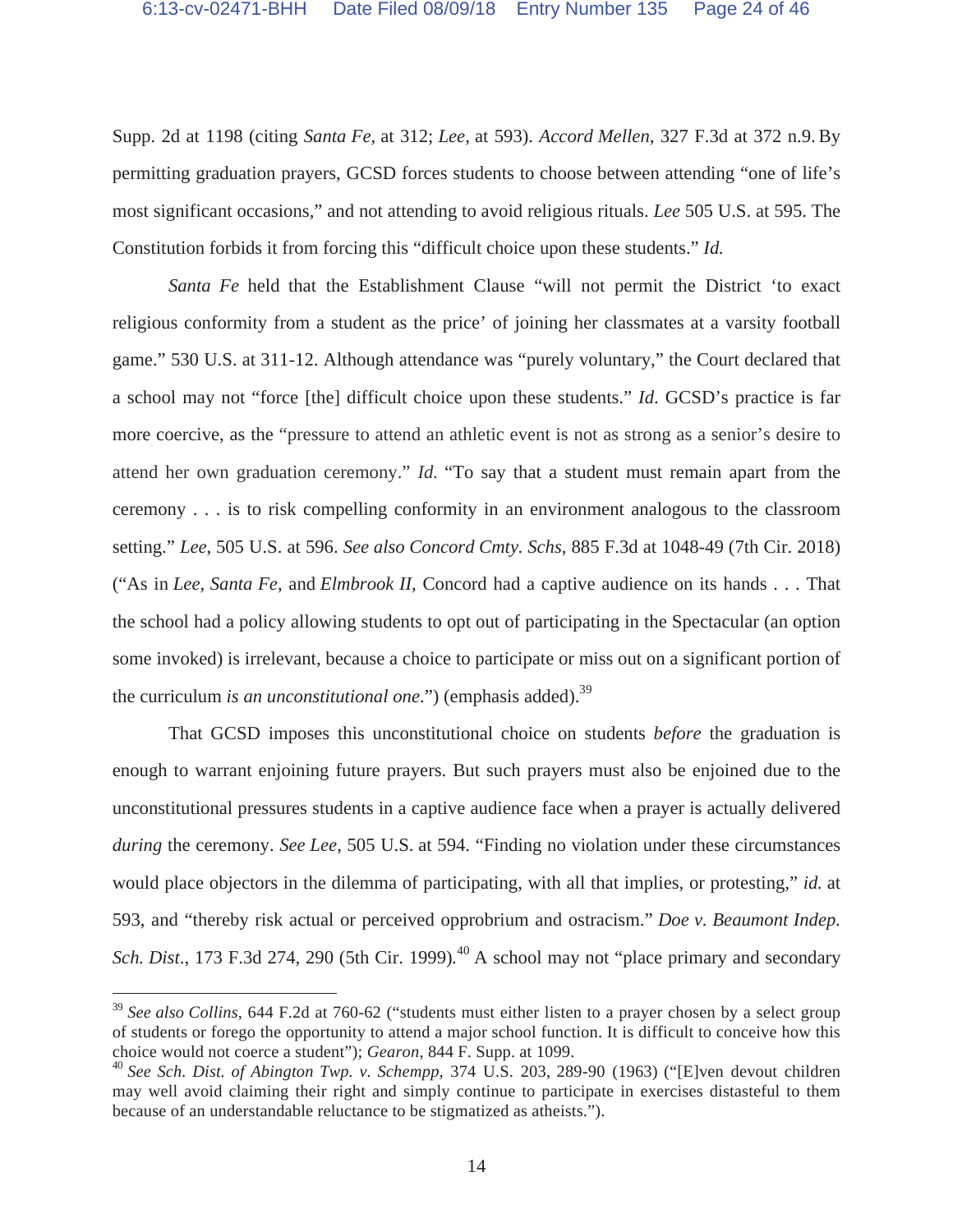school children in this position." *Lee*, 505 U.S. at 593. Not even when the prayers are student-led and student-initiated. *Santa Fe*, 530 U.S. at 310-312. In *Santa Fe*, the Court held that even "if we regard every high school student's decision to attend a home football game as purely voluntary, we are nevertheless persuaded that the delivery of a pregame prayer has the improper effect of *coercing those present*." *Id.* at 312 (emphasis added).

In originally declining to enjoin future prayers, this Court confined its coercion analysis to the "face" of GCSD's "position." (Doc. 97 at 11). The coercion test, however, focuses on the "effect" of any prayer that may be delivered, regardless of a written policy. *Lee*, 505 U.S. at 583 (no written policy). (Doc. 115 at 38-40). And "the effect of the particular prayer that is offered in any given year will be to advance religion and coerce dissenting students." *Black Horse*, 84 F.3d at 1487. This Court even agreed that the "pressure to stand participatorily at a graduation in prayer or other religious rite is *inherently violative*." (Doc. 97 at 14 n.6) (emphasis added).<sup>41</sup>

Many of GCSD's prayers, including in 2017 and 2018, explicitly call for the audience's participation.<sup>42</sup> But merely enjoining GCSD from inviting the audience to participate in prayers while allowing prayers to continue will not eliminate coercion. It is unconstitutionally coercive to force captive student audiences to "listen to a religious message" or "sit by while other students or faculty pray." *CEF*, 373 F.3d at 599. *See Meltzer*, 548 F.2d at 574 ("daily Bible reading to students in a 'captive audience' situation over the public address system" is unconstitutional regardless of participation).<sup>43</sup> The Ninth Circuit in *Harris* held that student prayers were unconstitutional even though "[n]o one is asked to participate in the prayer by standing, bowing their heads, or removing their hats." 41 F.3d at 452-53. Even forcing adults in a captive audience to listen to a religious message is unconstitutionally coercive. *See Howard v.* 

 $41$ <sup>41</sup> This Court distinguished a prayer from "a student spontaneously decided to end her speech, without invitation to others to participate, by innocently saying, 'God, thank you for helping me complete my remarks.'" (Doc. 97 at 14 n.6). Plaintiffs do not seek to enjoin such remarks. *See infra* at Section IV-A.

<sup>&</sup>lt;sup>42</sup> (Miller Decl. at 7-8 ¶40-41) (Ex. V-1) (Ex. S-1 at 12) (Ex. W-1 at 1:08-1:15) (Ex. S-16 at 9) (Ex. W-5). <sup>43</sup> *See also Ingebretsen v. Jackson Pub. Sch. Dist*., 864 F. Supp. 1473, 1488 (S.D. Miss. 1994) *aff'd*, 88 F.3d 274 (5th Cir. 1996) ("[I]f students are subjected to prayer in a 'captive audience' situation, the state, although not officially delivering the prayer, may be effectively coercing students.").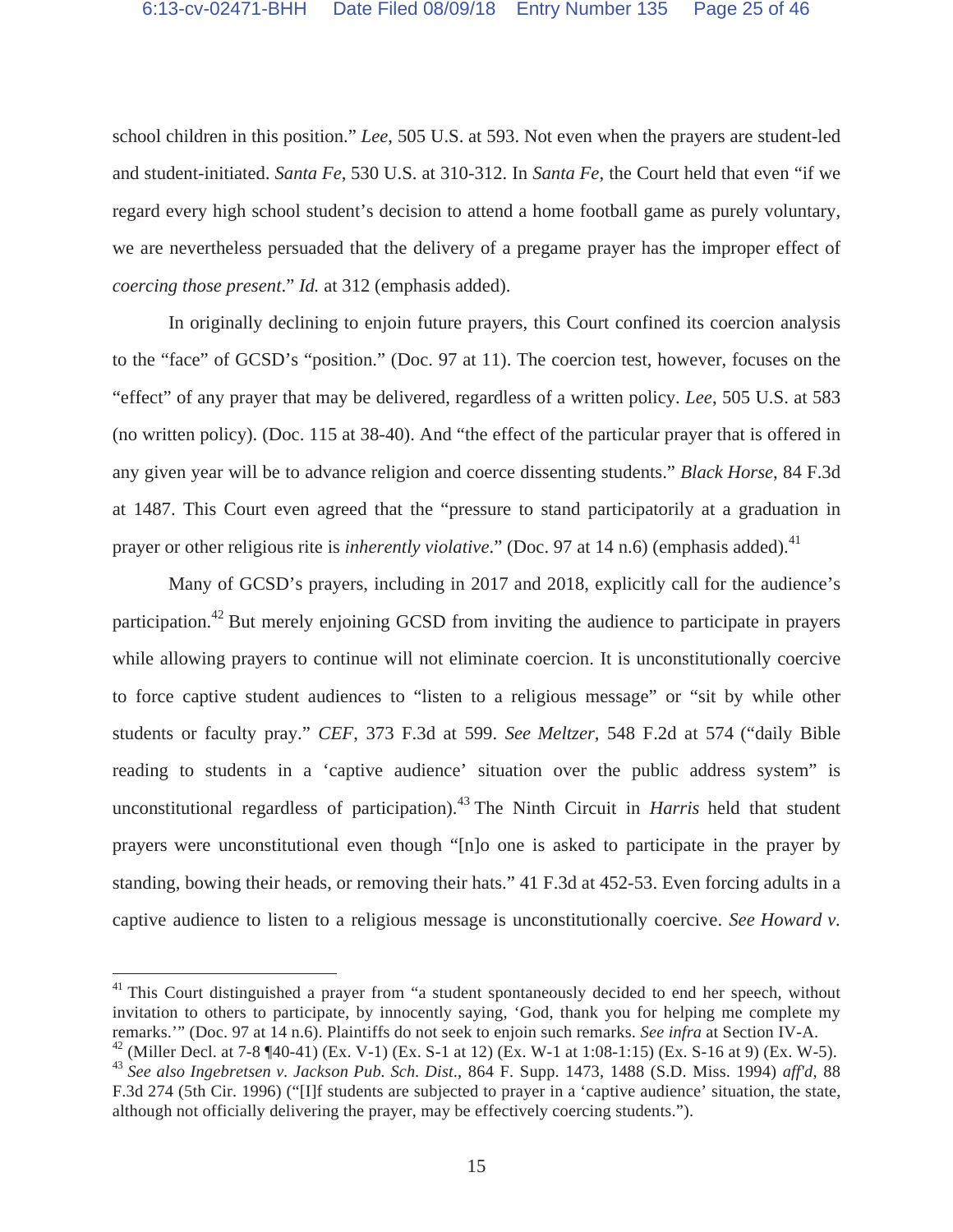*Joyce Meyer Ministries*, 2017 U.S. Dist. LEXIS 207022, at \*29 (E.D. Wis. Dec. 18, 2017) ("Inmates should not be forced to listen to religious programming as a condition of getting information over the institution's television channel. While the warden may not have directed the playing of a Christian radio station, his failure to take any action in the face of a complaint would render him personally liable if the religious programming continued.").

 "Even the appearance of participation should be avoided in this setting." *Black Horse*, 84 F.3d at 1480. *See Lee*, 505 U.S. at 588. "The undeniable fact is that the school district's supervision and control of a high school graduation ceremony places public pressure, as well as peer pressure, on attending students to stand as a group or*, at least*, *maintain respectful silence* during the invocation and benediction." *Id.* at 593 (emphasis added). "There can be no doubt that for many, if not most, of the students at the graduation, the act of standing *or remaining silent* [is] an expression of participation." *Id.* (emphasis added).

The unconstitutionally coercive dilemma imposed by GCSD's prayers is not merely conjectural. Jill Doe testified that she felt compelled to "look like" she was praying to "not stand out." (Doc. 61-12 at ¶3, ¶6). Victor Reynolds felt that the Christian prayer at his 2013 J.L. Mann graduation was "threatening to those who practice non-Abrahamic religions." (Doc. 21-2 at ¶4). Andrew Irwin testified that his youngest "son was disturbed and upset" by the Christian prayer at his 2016 GHS graduation. (Irwin Decl. **[9**; **[11-13**) "He was with the group of graduates and felt forced to participate by proximity." (*Id.*). Irwin testified: "I was deeply concerned that my daughter would be placed in the position of having to participate in a prayer that would out herself as a non-Christian at her 2018 GHS graduation ceremony. In light of the past prayers we encountered, we were very conflicted on whether to attend. Understandably, we did not want our daughter to miss her own graduation ceremony." (Ex. Z at 2 ¶9). And true to form, Irwin and his daughter were subjected to prayer and religious messages at her 2018 graduation. (Ex. Z at 2 ¶10). Irwin averred: "I felt that my rights as a parent to raise my children free from religious doctrine were violated by the prayer delivered at my daughter's graduation ceremony." (*Id.* ¶15).

Michael Bruccoliere's eldest daughter is a rising junior at GHS and his youngest will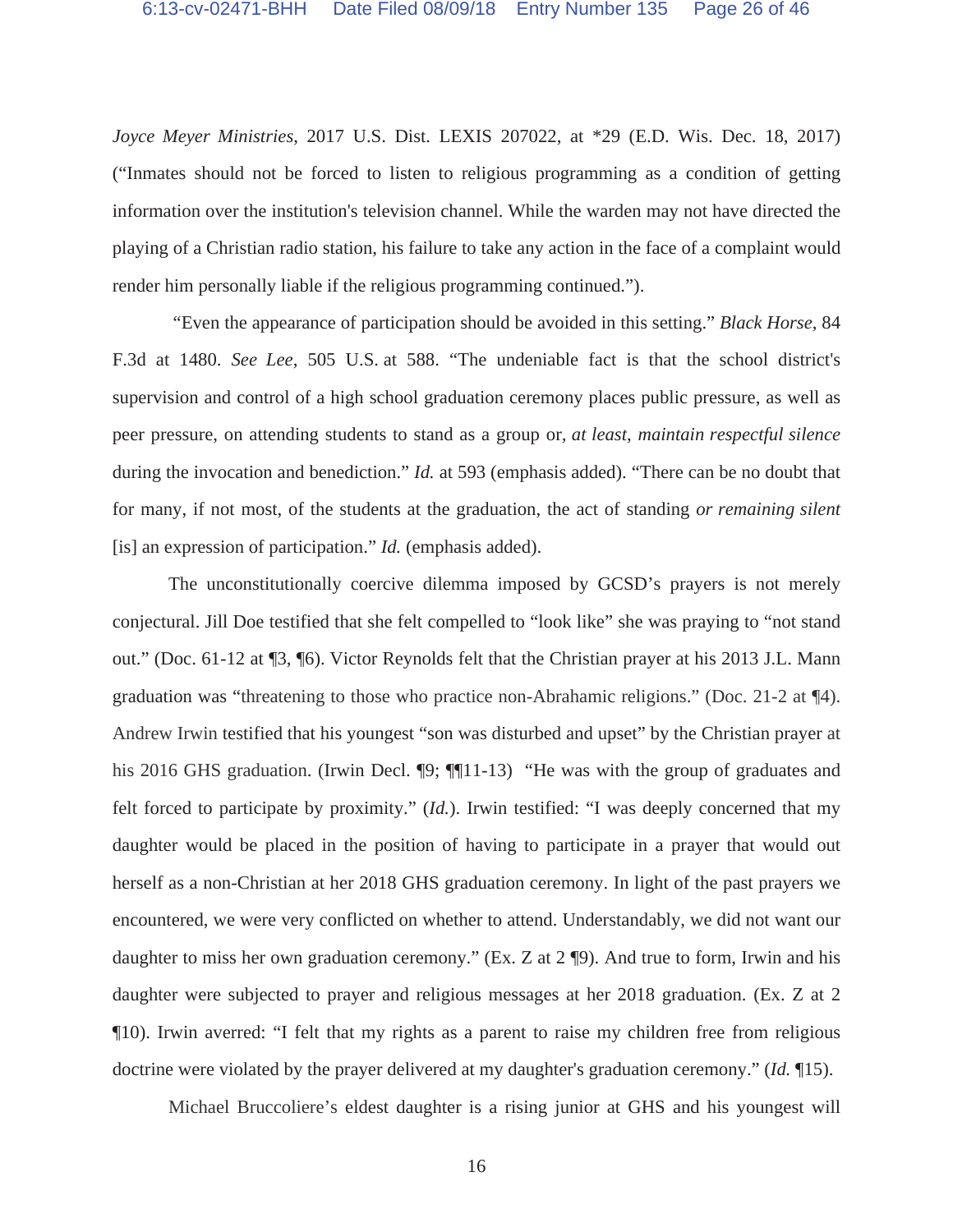matriculate to GHS. He fears they too will be "coerced into participating in prayer." (Bruccoliere Decl. ¶¶1-2, ¶¶4-5, ¶11). Elisa Sanders and Arthur Street share the same concerns for their children. (Doc. 115-6, ¶¶7-8) (Doc. 115-7 ¶10). Pernak and her son were faced with both the unconstitutional choice of deciding whether to attend his 2016 Greer graduation or forgo a momentous life occasion only to avoid prayer, *and* the unconstitutional dilemma of being forced to participate in a prayer with all it implies, or protest, with all it implies, when the speaker asked everyone to bow their heads and pray to Jesus. (Pernak Decl. at 2 ¶¶10-11). Pernak's son was left to "out" himself as he "sat in silence during the prayers, and did not bow his head." (*Id*.). Pernak fears her other child (a freshman at Greer) will be placed in this dilemma. (Pernak Decl. at 2 ¶12). Jeffery Lamb likewise testified: "If this practice is not enjoined, my daughters . . . will be put in an untenable position of having to choose between attending the most important event of their high school careers and avoiding it in order to avoid personally offensive religious rituals." (Lamb Decl. ¶19). Because GCSD's prayers are exacting an "unconstitutional toll on the consciences of religious objectors," they must be enjoined. *Mellen*, 327 F.3d at 372.

The prayers are also "intrinsically unconstitutional" because they interfere "'with the rights of parents to raise their children according to family religious traditions.'" *M.B*., 2015 U.S. Dist. LEXIS 117289, at \*27-28 (quoting *Schempp*, 374 U.S. at 226).

# **B. Prayers delivered at GCSD graduation ceremonies fail the** *Lemon* **test.**

**1. The 2017 evidence confirms that GCSD's purpose is to preserve a longstanding practice of graduation prayer, failing the purpose prong.** 

When governmental action fails *Lemon*'s purpose prong, it is unconstitutional regardless of its "possible applications." *Santa Fe*, 530 U.S. at 314. (Doc. 115 at 25-28). Again, when a school district "permits religious invocations which by definition serve religious purposes," its practice "cannot meet the secular purpose prong." *Jager v. Douglas Cty. Sch. Dist*., 862 F.2d 824, 830 (11th Cir. 1989).<sup>44</sup> As this Court recognized last December, it must consider the

<sup>44</sup> *See also Karen B. v. Treen*, 653 F.2d 897, 901 (5th Cir. 1981), *aff'd*, 455 U.S. 913 (1982) (Supreme Court affirmed holding that policies intended to permit "student" prayers have an "obviously religious purpose."); *Collins*, 644 F.2d at 760-63; *Black Horse*, 84 F.3d at 1484-85; *Harris*, 41 F.3d at 458.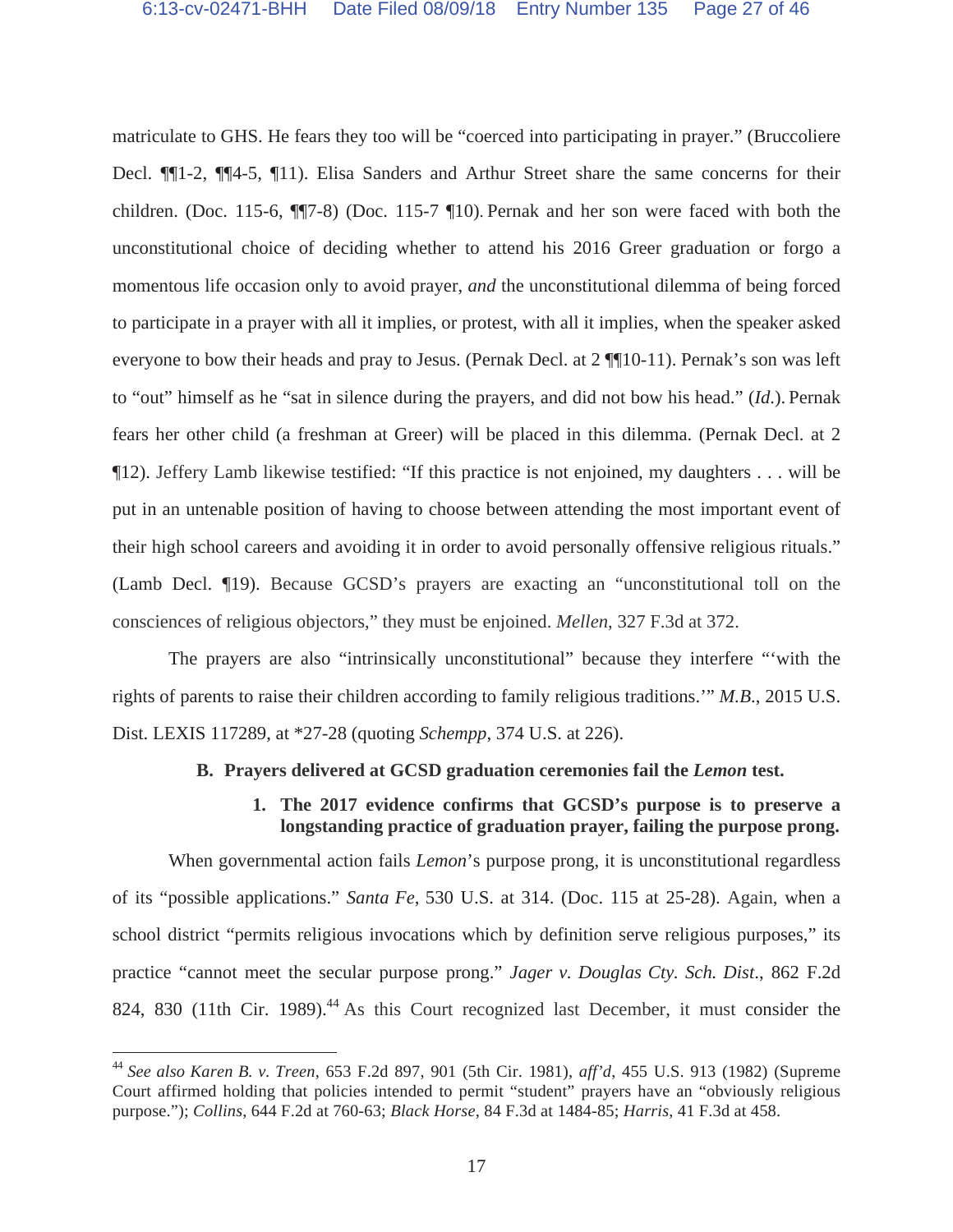"evolution" of GCSD's practices, which includes a history of "practices that unquestionably violated the Establishment Clause." *Santa Fe*, 530 U.S. at 309, 315. (Doc. 121 at 17).

There can be no doubt at this juncture that GCSD is "simply reaching for any way to keep a religious [practice]." *McCreary*, 545 U.S. at 873 & n.14. Even in 2015, this Court understood that GCSD "insists on securing every slight remaining loophole of religious demonstration." (Doc. 97 at 6). The only problem is that there is no such "loophole" because such an effort *is itself* an impermissible religious purpose. *Id*. at 871 & n.14; *Santa Fe*, 530 U.S. at 309.45 In *Santa Fe*, the school district's practice failed *Lemon*'s purpose test because the history of its actions "indicate[d] that the District intended to preserve the practice of prayer before football games." *Id.* The Court reasoned: "The conclusion that the District viewed the October policy simply as a continuation of the previous policies is dramatically illustrated by the fact that the school did not conduct a new election, pursuant to the current policy, to replace the results of the previous election, which occurred under the former policy." *Id.* 

That GCSD views its current practice "as a continuation of the previous policies" is dramatically illustrated by not one but many facts, including that: (1) it has not adopted a formal written policy changing the practice permanently;  $46(2)$  it has not even implemented the two minor changes it promised in 2013;  $47$  (3) many schools replaced "Invocation" with "Opening Remarks" or "Reflection" while retaining a *separate*, redundant "Welcome," while others added an asterisk to the "Welcome" instructing the audience to stand for what continues to be prayer; and (4) no change has been made to the selection process, *supra*. Given "these observations, and

<sup>45</sup> *See also Gossage*, 2006 U.S. Dist. LEXIS 34613, at \*19-20 (new policy permitting uncensored student "remarks" was "nothing more than a poorly disguised attempt to ensure that prayer will continue").

<sup>46</sup> *See Concord Cmty. Schs*, 885 F.3d at 1051-52 ("we cannot give definitive weight to the superintendent's statements. . .Though the school board had the authority to adopt official policies, . . . [it] failed to document in any way its decision to make the changes permanent.").

<sup>47</sup> *See Hall v. Bd. of Sch. Comm'rs*, 656 F.2d 999, 1000 (5th Cir. 1981) ("Defendants permitted the longstanding practice to continue until the filing of this lawsuit was imminent in 1979, despite the fact that such religious readings in public schools were declared unconstitutional as early as 1963. . . . Although the superintendent of schools testified he was aware the activity was unconstitutional and had so advised the various school principals, no further attempt had been made to ensure the practice had been discontinued in all Conecuh County schools.").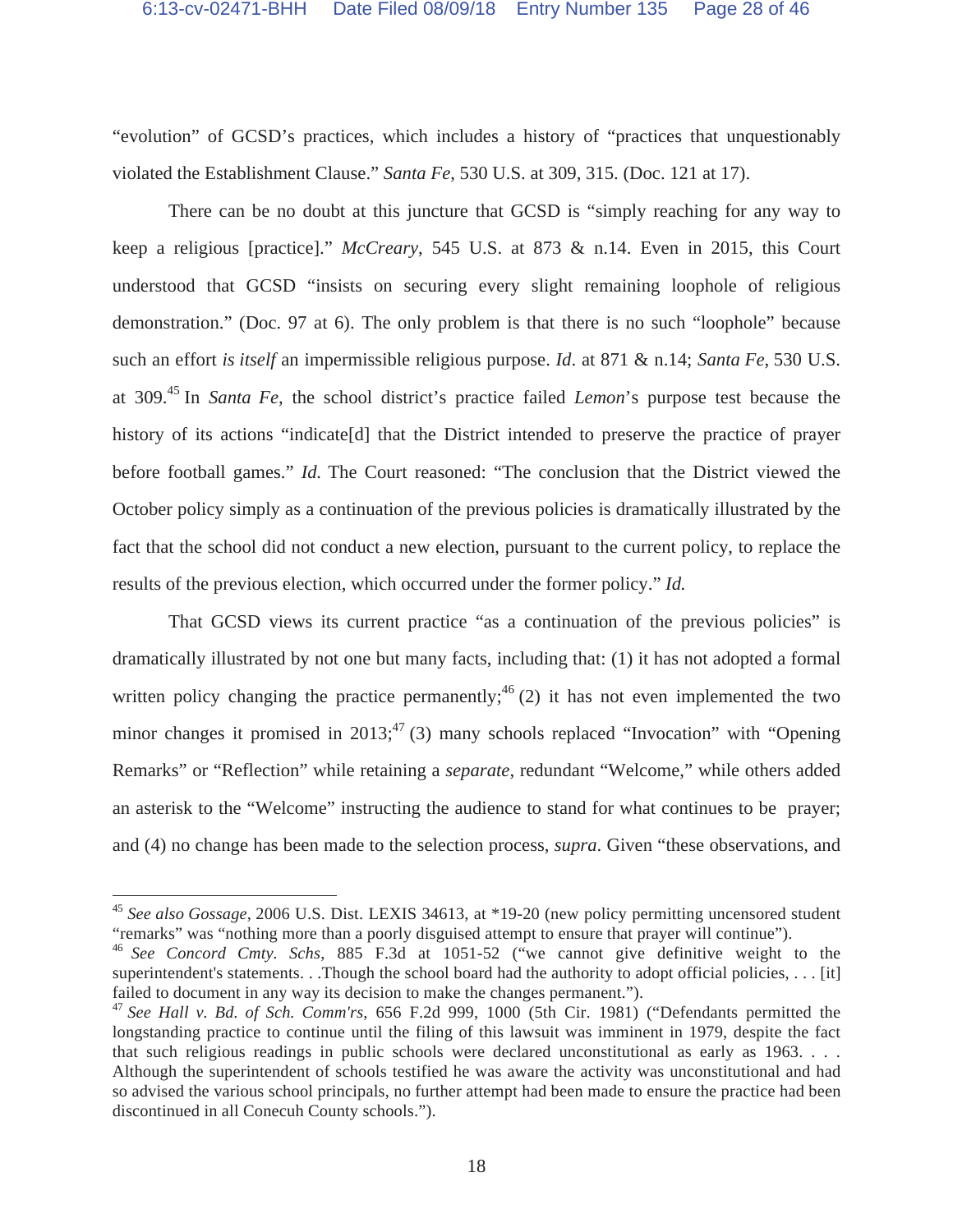in light of the school's history of regular delivery of a student-led prayer" at graduations, "it is reasonable to infer that the specific purpose of the policy was to preserve a popular 'statesponsored religious practice.'" *Id.* at 309. In 2017, this Court agreed that GCSD's proposed changes are designed to "merely continue the school district's decades-long practice of including Christian prayers." (Doc. 121 at 15). For this reason alone, the prayers must be enjoined.

The only secular purpose GCSD has proffered for its prayers is to promote freedom of speech and religion,<sup>48</sup> the very purposes rejected in *Santa Fe*, at 309. Moreover, in light of GCSD's history and failure to make any substantive changes, it is clear that this "new statement[] of purpose w[as] presented only as a litigating position." *McCreary*, 545 U.S. at 871 & n.4. (Doc. 115 at 27). If the "stated purpose is not actually furthered" by the government action, "then that purpose is disregarded as being insincere or a sham." *Church of Scientology Flag Serv. v. City of Clearwater*, 2 F.3d 1514, 1527 (11th Cir. 1993).<sup>49</sup> The fact that "graduation" is not an open or public forum . . . disposes of this free speech argument." *Harris*, 41 F.3d at 458-59.<sup>50</sup> Schools "do not offend the First Amendment" by prohibiting "student speech in school-sponsored expressive activities." *Hazelwood Sch. Dist. v. Kuhlmeier*, 484 U.S. 260, 271- 73 (1988) (citations omitted). And the "principle that government may accommodate the free exercise of religion does not supersede the fundamental limitations imposed by the Establishment Clause." *Lee*, 505 U.S. at 587; *accord Santa Fe*, 530 U.S. at 302.<sup>51</sup>

Just like the 2014-2016 evidence, moreover, the 2017 evidence sharply belies GCSD's alleged free speech purpose. Graduation speaking slots are not open to the entire student body for indiscriminate speech, but rather, a small, select group of student body representatives or

 $48$  (Doc. 93 at 2) (Doc. 17 at 20) (Doc. 89-1 at 9, 28).

<sup>49</sup> *See also Chino Valley*, 2016 U.S. Dist. LEXIS 19995, at \*58-59 ("Because the Court questions the sincerity of the asserted secular purpose, and because solemnization of the meetings could have been achieved without resort to religious prayer, the Resolution fails to satisfy the purpose prong").

<sup>50</sup> *See also Black Horse*, 84 F.3d at 1484-85; *Cambridge Christian Sch., Inc*, 2017 U.S. Dist. LEXIS 87298, at \*26-27 ("the government was not required to open its loudspeaker to allow Cambridge Christian to broadcast its prayer. Its decision not to do so is not subject to the Free Speech Clause.").

<sup>51</sup> *See also Doe v. Duncanville Indep. Sch. Dist*., 70 F.3d 402, 406 (5th Cir. 1995) ("free expression rights must bow to the Establishment Clause."); *Lundberg*, 731 F. Supp. at 333.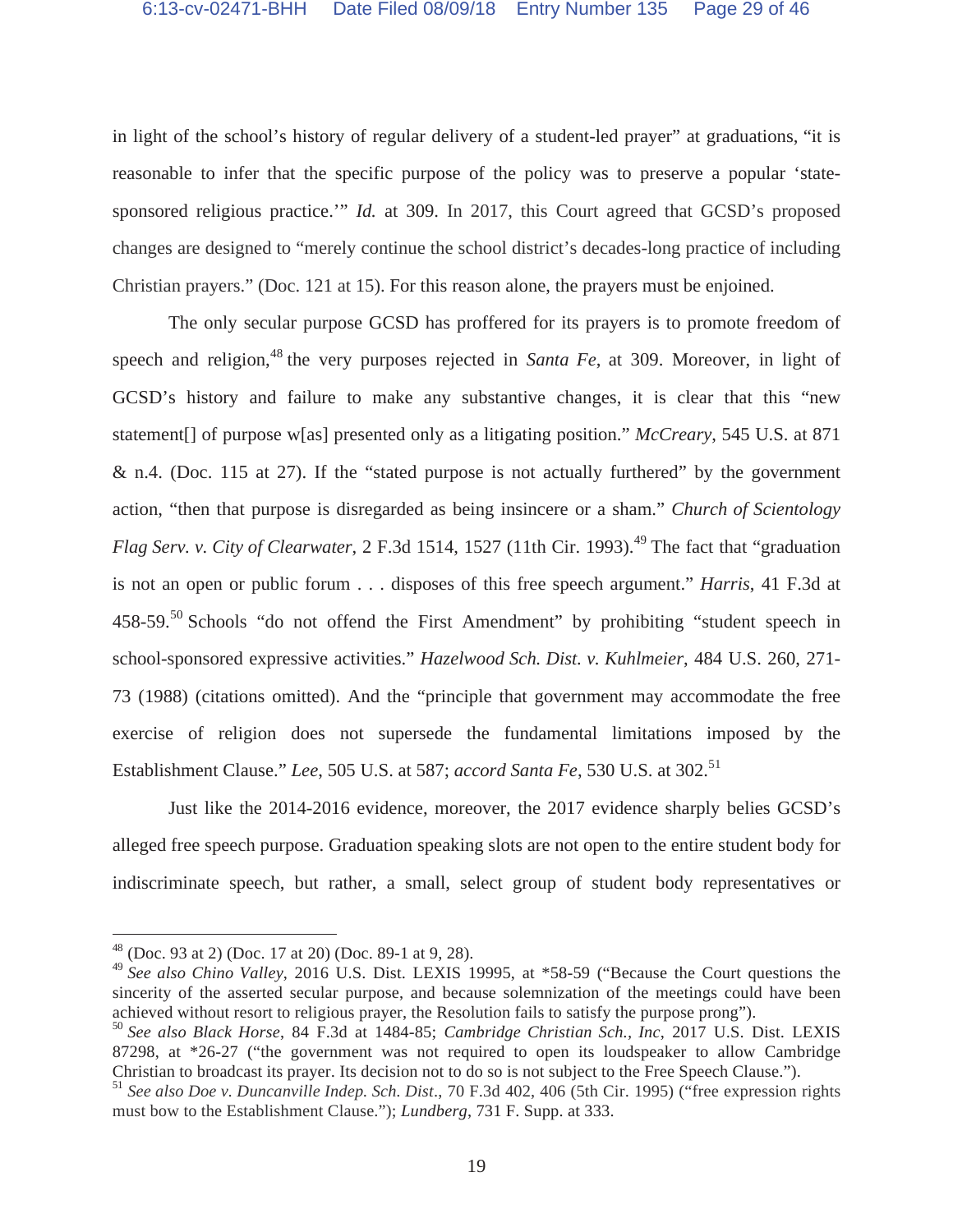Valedictorians/Salutatorians. "'[S]elective access does not transform government property into a public forum.'" *Id.* at 303 (citation omitted). In some 2017 graduations, a teacher drafted the student remarks *entirely*, others gave the students a theme, and some selected a poem or script for the student to read.<sup>52</sup> In at least three 2017 ceremonies, school officials selected or heavily influenced the *religious* remarks, including Wade Hampton's "The Lord Bless You and Keep You," Travelers Rest's "Irish Blessing," and GHS's Alma Matter and "Reflection" prayer.<sup>53</sup> The "purpose of an official school prayer 'is plainly religious in nature.'" *Mellen*, 327 F.3d at 373-74 (citation omitted). In short, GCSD's alleged policy changes are merely an attempt to keep "prayer and proselytization into public schools through the backdoor." *Chino Valley*, 2016 U.S. Dist. LEXIS 19995, at \*60-61. This improper purpose requires future prayers be enjoined. *Id.* 

#### **2. The prayers still have the effect of advancing and endorsing religion.**

A school's policy or practice, "as actually implemented," must "not have the effect of promoting or inhibiting religion." *Holloman v. Harland*, 370 F.3d 1252, 1284-91 (11th Cir. 2004). The Court "cannot turn a blind eye to the practical effects of the invocations at issue here." *Joyner v. Forsyth Cty*., 653 F.3d 341, 353-54 (4th Cir. 2011). In *Santa Fe*, the Court held that although there was "no certainty that any of the statements or invocations will be religious," even if no "student were ever to offer a religious message," the "award of that power *alone*, regardless of the students' ultimate use of it, is not acceptable." 530 U.S. at 313, 315-16. It is undisputed that GCSD has awarded students the power to deliver prayers at graduation ceremonies, and that students frequently exercise that power.

 If, as in *Santa Fe*, a policy "authorizing the [prayer] activities would be unconstitutional, then the activities, in the absence of a [policy], are also unconstitutional." *Jaffree v. Wallace*, 705 F.2d 1526, 1534 (11th Cir. 1983), *aff'd*, 472 U.S. 38 (1985). The Court must not be concerned with the "mechanism used to advance a concept, but the evil against which the clause protects."

<sup>52 (</sup>Ex. V-1) (Miller Decl. at 9-10 ¶48) (D. Disc. 4 at 4 ¶¶8-11); *see, e.g.*, (Ex. Z at 1-2 ¶7) (Ex. S-5 at 11- 12) (Ex. S-8 at 6-7) (S-11 at 6-7) (Ex. T-3 at 7-10) (Ex. U-7 at 4-7) (Ex. U-31).

<sup>53 (</sup>Ex. S-14 at 2) (Ex. S-13 at 4) (Ex. S-5 at 7, 10) (Ex. Z at 1-2 ¶7) (Pl. Disc. at 4).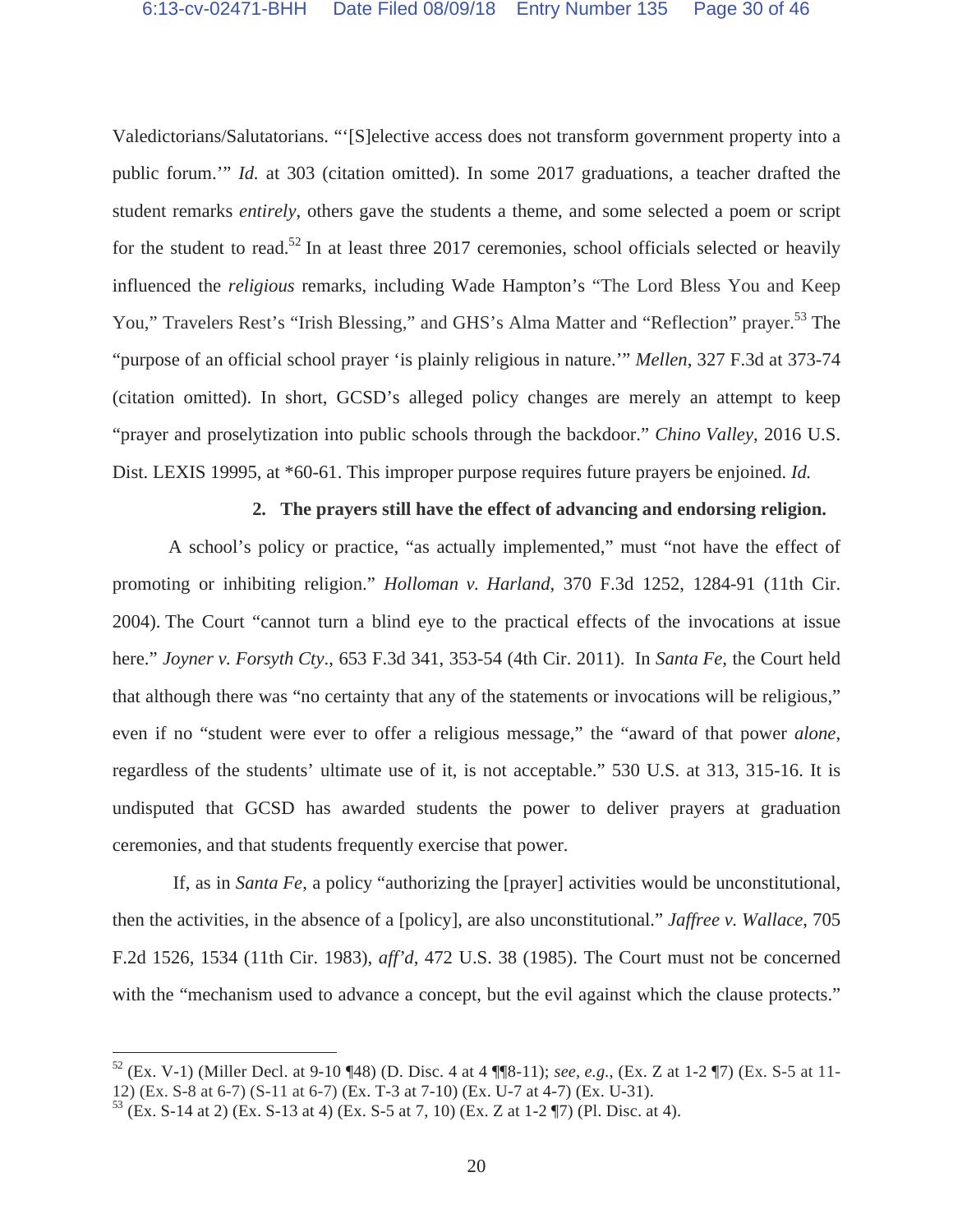*Id.* (citation omitted). The "need to protect students from government coercion [and endorsement]. . . is at the heart of the school prayer cases." *Doe v. Indian River Sch. Dist.*, 653 F.3d 256, 275 (3d Cir. 2011). "School sponsorship of a religious message is impermissible because it sends the ancillary message to members of the audience who are nonadherants 'that they are outsiders, not full members of the political community.'" *Santa Fe*, 530 U.S. at 309-10 (citation omitted). As Lamb testified: "My daughters, who are growing up to be wonderful young people in a Humanist household, routinely experience and clearly understand that Christianity is the expected norm of their schools and that they are the outsiders."<sup>54</sup>

To reiterate, "student initiated, wholly student-led prayers" at graduation ceremonies fail *Lemon*'s effect prong. Putting "the ultimate choice to the students" does not eliminate schoolsponsorship. *Santa Fe*, 168 F.3d at 817-18.<sup>55</sup> The "graduation ceremony is a school sponsored event; the fact that the school board has chosen to delegate the decision regarding one segment of the ceremony to the members of the graduating class does not alter that sponsorship." *Black Horse*, 84 F.3d at 1476. Such prayers are school-endorsed even if the policy "neither encourages a religious message nor subjects the speaker to a majority vote." *Cole*, 228 F.3d at 1103. This is because students "hear the prayers, not the policy." *Joyner*, 653 F.3d at 353-54.

As the Supreme Court noted in *Schempp*, it is the act of turning over the "machinery of the State" to the students to broadcast their religion which violates the Constitution, and that act cannot be justified as accommodating the First Amendment rights of the students who wish to do so. 374 U.S. at 226. Even if the prayers are, "in the strictest sense . . . 'student-initiated,'" turning "over the school public address system" to students to deliver prayers to a captive audience "places the District's seal of approval on this practice." *Herdahl v. Pontotoc Cty. Sch. Dist*., 887 F. Supp. 902, 908-09 (N.D. Miss. 1995). When the "principal hands control of the address system over to a student"—in this case, a student representative wearing school regalia and

<sup>54</sup> (Lamb Decl. ¶18); *see also* (Pernak Decl. at 4 ¶26) (Irwin Decl. ¶15) (Street Decl. ¶14).

<sup>55</sup> *See also Collins*, 644 F.2d at 760-62; *Black Horse*, 84 F.3d at 1475-79, 1484-85 (student-initiated prayer unconstitutionally endorsed religion despite disclaimer because a prayer "would be delivered in a forum controlled by the School [District]."); *Appenheimer*, 2001 WL 1885834, at \*1-6.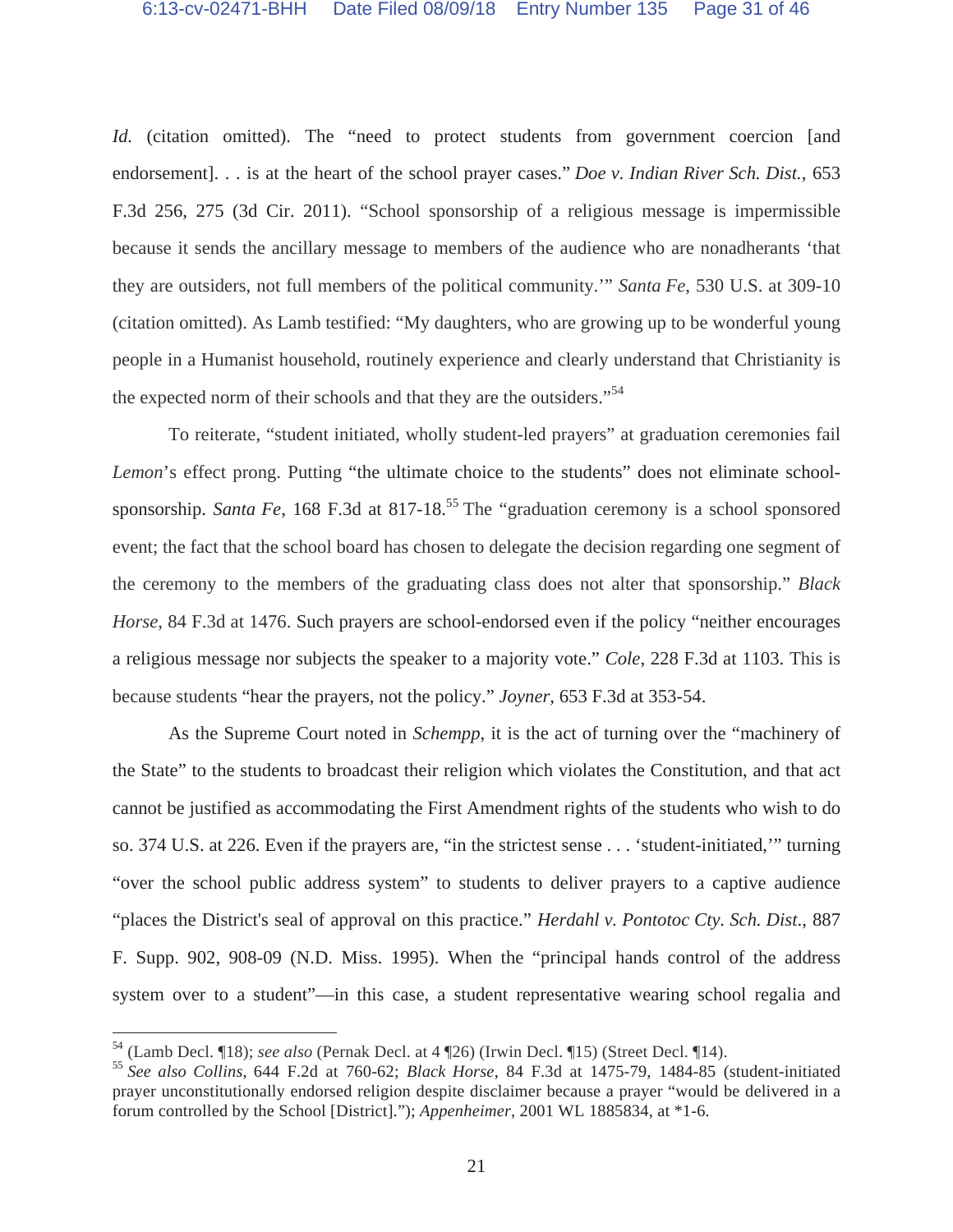sharing the stage with school officials—"for the purpose of prayer" (whatever it is labeled on the program) "the students reasonably believe that the school, a governmental institution, is advocating religion." *Id.* Because school officials "are present and have the authority to stop the prayers," their failure to do so manifests endorsement, *Santa Fe*, 168 F.3d at 817-18.<sup>56</sup> Such "inaction has been found significant in the Establishment Clause context." *Green v. Haskell Cty. Bd. of Comm'rs*, 568 F.3d 784, 802 (10th Cir. 2009) (citations omitted).

This is not a case where an isolated prayer is delivered in "*circumvention* of the School District's policy," where "the students and the audience" are "clearly and unequivocally notified" of the policy "that no prayers would be held." *Doe v. Sch. Dist. of City of Norfolk*, 340 F.3d 605, 612, 615 (8th Cir. 2003) (emphasis added). Quite the opposite, GCSD students are "clearly and unequivocally" (*id*.) aware of the fact that GCSD *allows* prayer (Lamb Decl. at 2 ¶11), and is devoting excessive resources to maintain its "decades-long practice of including Christian prayers." (Doc. 121 at 15). Such prayers are thus clearly school-endorsed.

# **i. Selecting students based on "neutral criteria" does not eliminate school endorsement over the prayers.**

Inexplicably, GCSD touts as dispositive the fact that students are selected by "neutral criteria." (Ex. X at 9). In its 2018 memo to principals, GCSD states conclusively: "Where student speakers are selected on the basis of genuinely neutral, evenhanded criteria and retain primary control over the content of their expression, that expression is not attributable to the school and therefore may not be restricted because of its religious or secular content." (Ex. X at 9). This "widely misses the mark." *Santa Fe*, 168 F.3d at 823. *See Santa Fe*, 530 U.S. at 307 n.21 ("the Establishment Clause forbids a State to hide behind the application of formally neutral criteria") (citation omitted); *Joyner*, 653 F.3d at 350. It is not enough that the "policy is neutral" because again, students "hear the prayers, not the policy." *Id.* at 350, 353-54.

GCSD's focus on the speaker selection is a red herring. It was never a core issue with the

<sup>56</sup> *See also Lassonde*, 320 F.3d at 984; *Black Horse*, 84 F.3d at 1479; *Jager*, 862 F.2d at 831-32; *Ashby*, 354 F. Supp. 2d at 629-30; *Lundberg*, 731 F. Supp. at 341; *Gearon*, 844 F. Supp. at 1102-03.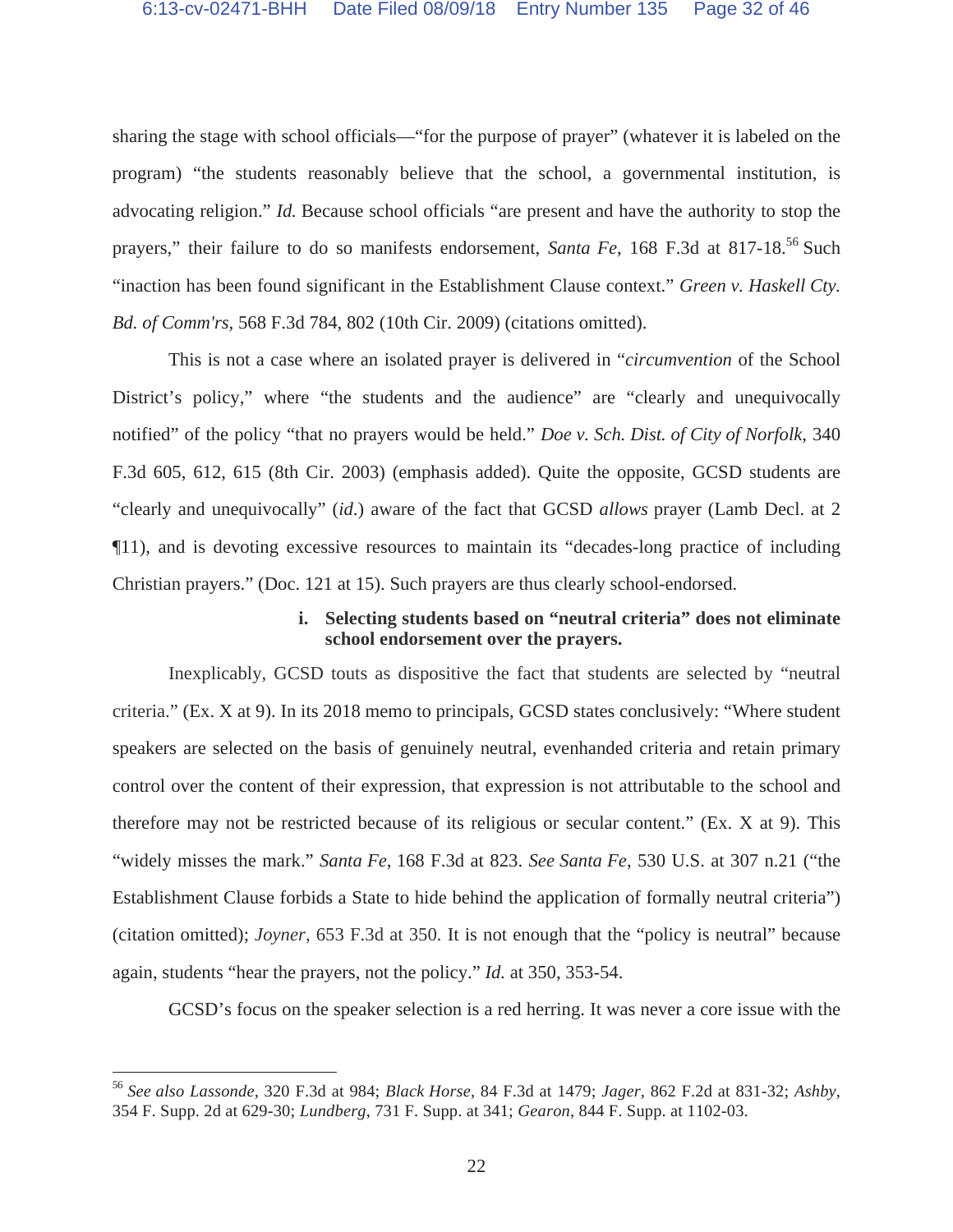policy to begin with, nor has it even changed since 2013, *supra*. In school prayer cases, the issue under *Lemon*'s effect prong is not whether students are selected by "neutral criteria" but rather, whether the prayer could reasonably be perceived as "delivered with the approval of the school administration." *Santa Fe*, 530 U.S. at 308.<sup>57</sup> The election in *Santa Fe* was problematic under the effect prong because it involved "the school in the selection of the speaker." *Id.* at 306. It was also problematic that the speaker was "representing the student body." *Id*. In this way, GCSD's practice is charged with even greater endorsement*. See* (Doc. 115 at 22-45).

GCSD graduation speakers consist of school officials, Valedictorians and Salutatorians (based on academic achievement), and student body representatives (i.e., Senior Class President). (Ex. V-1). That is, "the school endorsed and sponsored the speakers as representative examples of the success of the school's own educational mission." *Lassonde*, 320 F.3d at 984. In *Corder*, the speeches were given by "valedictorians." 566 F.3d at 1229. Consequently, the Tenth Circuit found that the speech is "'closely connected to the school'" and the school is "'sponsoring the speech.'" *Id.* (citation omitted). *Accord Cole*, 228 F.3d at 1103 (valedictorian speech was schoolsponsored even though school's "policy neither encourages a religious message nor subjects the speaker to a majority vote that operates to ensure only a popular message is expressed at the graduation"). The students who delivered prayers in 2017 were: as follows:

- Berea "Closing Remarks" (Christian prayer): **Senior Class President**
- Berea "Salutatorian Speech" (quoting Bible passage): **Salutatorian**
- Greenville "Reflection" (prayer): **Class Treasurer**

 $\overline{a}$ 

- Greenville "Valedictory" (proselytizing remarks): **Valedictorian**
- Greer "Student Opening Remarks" (prayer): **Senior Class President**
- J.L. Mann "Opening Remarks" (Christian prayer): **Senior Class President**
- Travelers Rest "Irish Blessing:" **High School Chorus under faculty direction**
- Wade Hampton "The Lord Bless You and Keep You": **Wade Hampton Singers**
- Woodmont "Salutation" (Christian prayer): **Student Government President**
- Woodmont "Salutatorian speech" (Christian Bible references): **Salutatorian**

 (Miller Decl. at 7 ¶8) (Ex. V-1). When such a prayer is "'delivered to a large audience assembled as part of a regularly scheduled, school-sponsored function'" an objective observer

<sup>57</sup> *See Doe v. Marshall*, 2018 U.S. Dist. LEXIS 41477, at \*39 (M.D. Ala. Mar. 14, 2018) ("What matters instead is whether the government's message is 'readily associated' with the private person").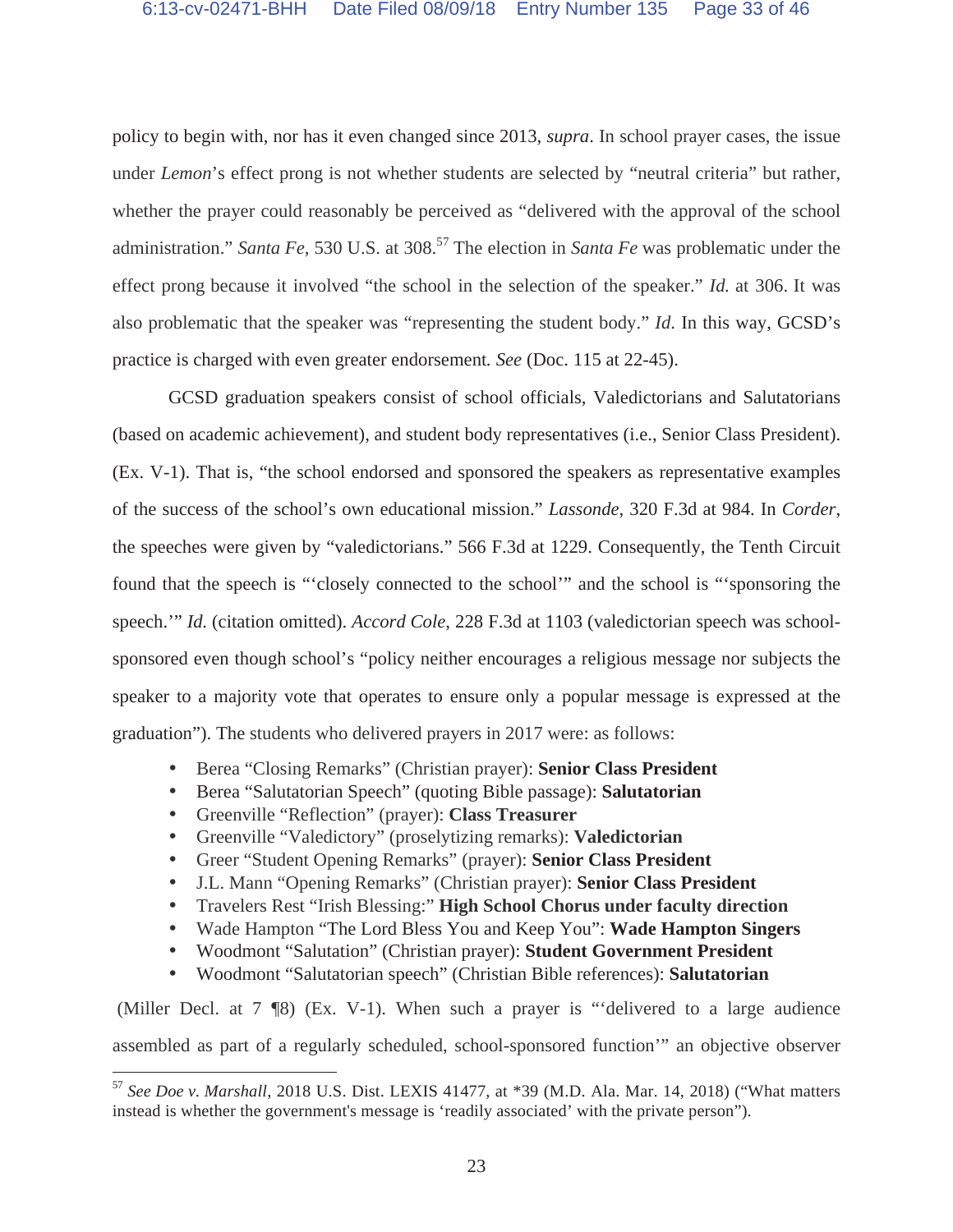would unquestionably "'perceive it as a state endorsement of prayer.'" *Mellen*, 327 F.3d at 374 (quoting *Santa F*e). And surely the "delivery of such a message—over the school's public address system, by a speaker representing the student body, under the supervision of school faculty, and pursuant to a school policy that explicitly and implicitly encourages public prayer is not properly characterized as 'private' speech." *Santa Fe*, 530 U.S. at 308.<sup>58</sup>

The Fourth Circuit has characterized a focus on the speaker selection as "miss[ing] the forest for the trees." *Joyner*, 653 F.3d at 350. "It [is] the governmental setting for the delivery of . . . prayers that court[s] constitutional difficulty, not those who actually gave the invocation." *Id.* The Establishment Clause "limit[s] freedom of speech when the speaking is done under government auspices." *McCreary*, 545 U.S. at 875. When "authority derives in part from Government's thumb on the scales, the exercise of that power by private persons becomes closely akin, in some respects, to its exercise by Government itself." *American Comm. Ass'n v. Douds*, 339 U.S. 382, 401 (1950). (Doc. 115 at 29). Thus, "[w]hen the senior class is given plenary power over a state-sponsored, state-controlled event such as high school graduation, it is just as constrained by the Constitution as the state would be." *Harris*, 41 F.3d 455.

In *Joyner*, the Fourth Circuit held that invocations by private citizens were government speech even though: (1) they were pursuant to a "neutral policy;" (2) the invocation would not be "listed or recognized as an agenda item;" (3) nobody would be "required to participate in any prayer that is offered;" (4) the government did not engage "in any prior inquiry, review of, or involvement in, the content of any prayer;" and (5) the board's policy stated that prayers were "not intended, and shall not be implemented or construed in any way, to affiliate the Board with, nor express the Board's preference for, any faith or religious denomination." 653 F.3d at 344*.*

GCSD rests its simplistic position on a footnote from Justice Souter's concurrence in *Lee*, at 630, n.8 (Doc. 89-1 at 10), but *Santa Fe* found this unavailing. In *Santa Fe*, Justice Rehnquist, in his dissent, quoted Justice Souter's passage to justify upholding the "student-initiated" prayers

<sup>&</sup>lt;sup>58</sup> Although there is no written "policy," the written memos and letters from GCSD both explicitly and implicitly encourage prayer. (Ex. X) (Doc. 1 at 23-25) (Ex. Z at 1-2) (Lamb Decl. at 3 ¶15).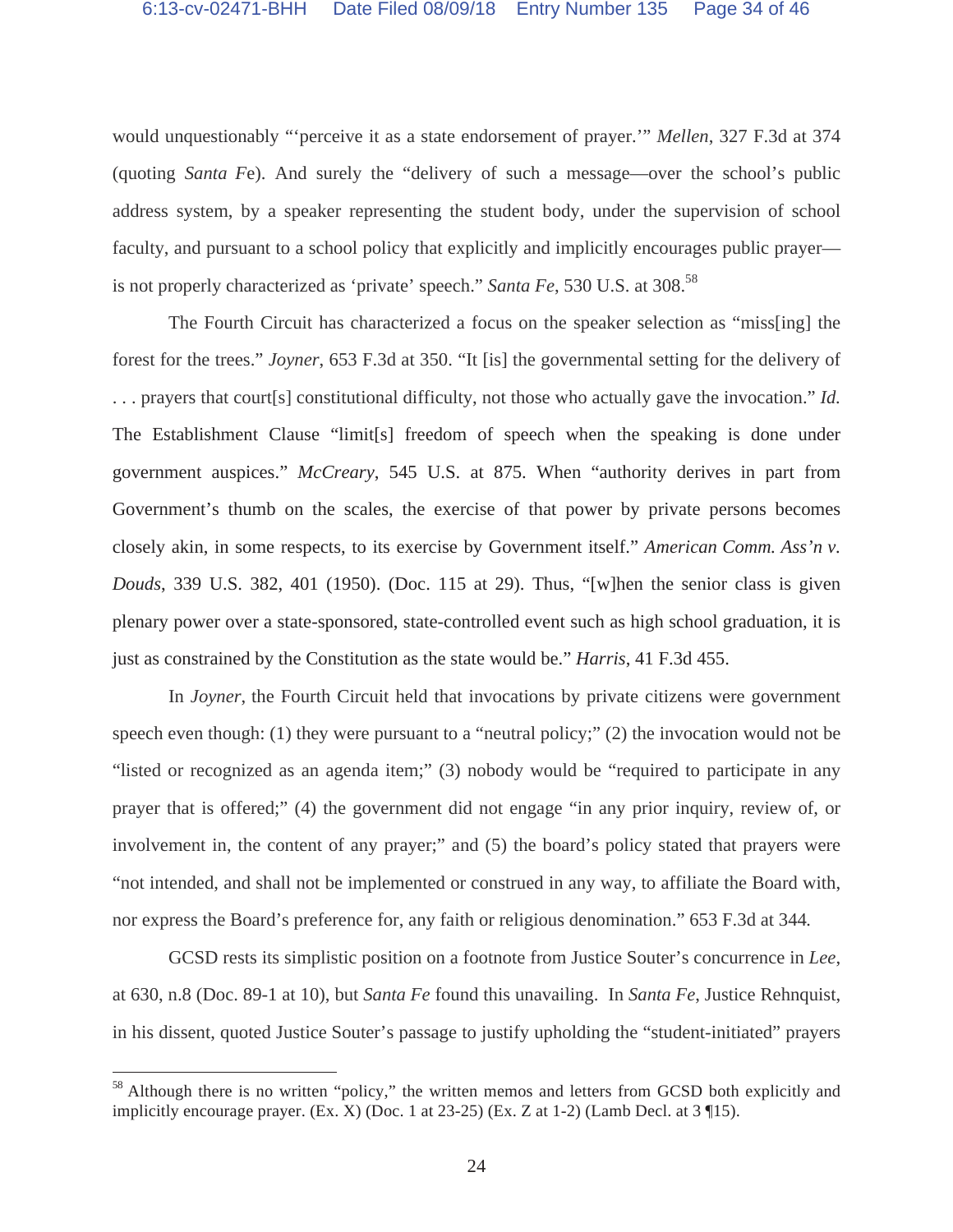because the speakers were chosen "'according to wholly secular criteria.'" 530 U.S. at 324-25 (dissenting, quoting *Lee* at 630 n.8). The *Santa Fe majority*, which *included* Justice Souter, did not dispute that the selection criteria was neutral, but found that the prayers would still bear the school's imprimatur and result in coercion. *Id.* at 310. Moreover, in *Lee*, Justice Souter merely opined that "it would have been *harder* to attribute an endorsement." 505 U.S. at 630 n.8 (emphasis added). He did not state that secular criteria would eliminate coercion or even eliminate endorsement. *Id*. On the contrary, he "fully agree<sup>[d]</sup> that prayers at public school graduation ceremonies indirectly coerce religious observance." *Id.* at 609.

GCSD rests the balance of its position on inapposite Eleventh Circuit cases (*Adler* and *Chandler II*),<sup>59</sup> and open-access policy cases such as *Peck v. Upshur Cty. Bd. of Educ.*, where students could readily "ignore or simply walk past the table" without "calling any attention to that choice." 155 F.3d 274, 277-78 (4th Cir. 1998). But the present case does not involve "the use of school property as a 'public' or 'open' forum of some sort." *Harris*, 41 F.3d at 456. "Graduation ceremonies have never served as forums" for private speech. *Brody v. Spang*, 957 F.2d 1108, 1119-20, 1117 (3d Cir. 1992). "A graduation proceeding is a theatrical production in a sense—the actors, director, and stage crew, or rather the students, administrators, teachers, and staff members, hope to convey a message the audience will understand and appreciate." *Dreaming Bear v. Fleming*, 714 F. Supp. 2d 972, 988-989 (D.S.D. 2010). It is not a case where a student's "speech happens to occur in a school setting as in *Tinker*." *Id.* "Rather, it is the schoolsponsored event—the graduation exercises—which provide the forum and opportunity" for the prayer. *Id.* These prayers thus "bear the imprimatur of the school." *Hazelwood*, 484 U.S. at 271.

Lest there be any lingering doubt—despite the unanimity of graduation prayer cases with all but *Adler* finding student prayers government speech and therefore unconstitutional—the analysis enunciated in *Walker v. Tex. Div., Sons of Confederate Veterans, Inc*., 135 S. Ct. 2239,

<sup>59</sup> Unlike the injunction in *Chandler II*, which applied to *any* school context, including student clubs, 230 F.3d at 1316 n.4, Plaintiffs' proposed injunction is limited to graduations (Ex. Y), *infra* at Section-IV.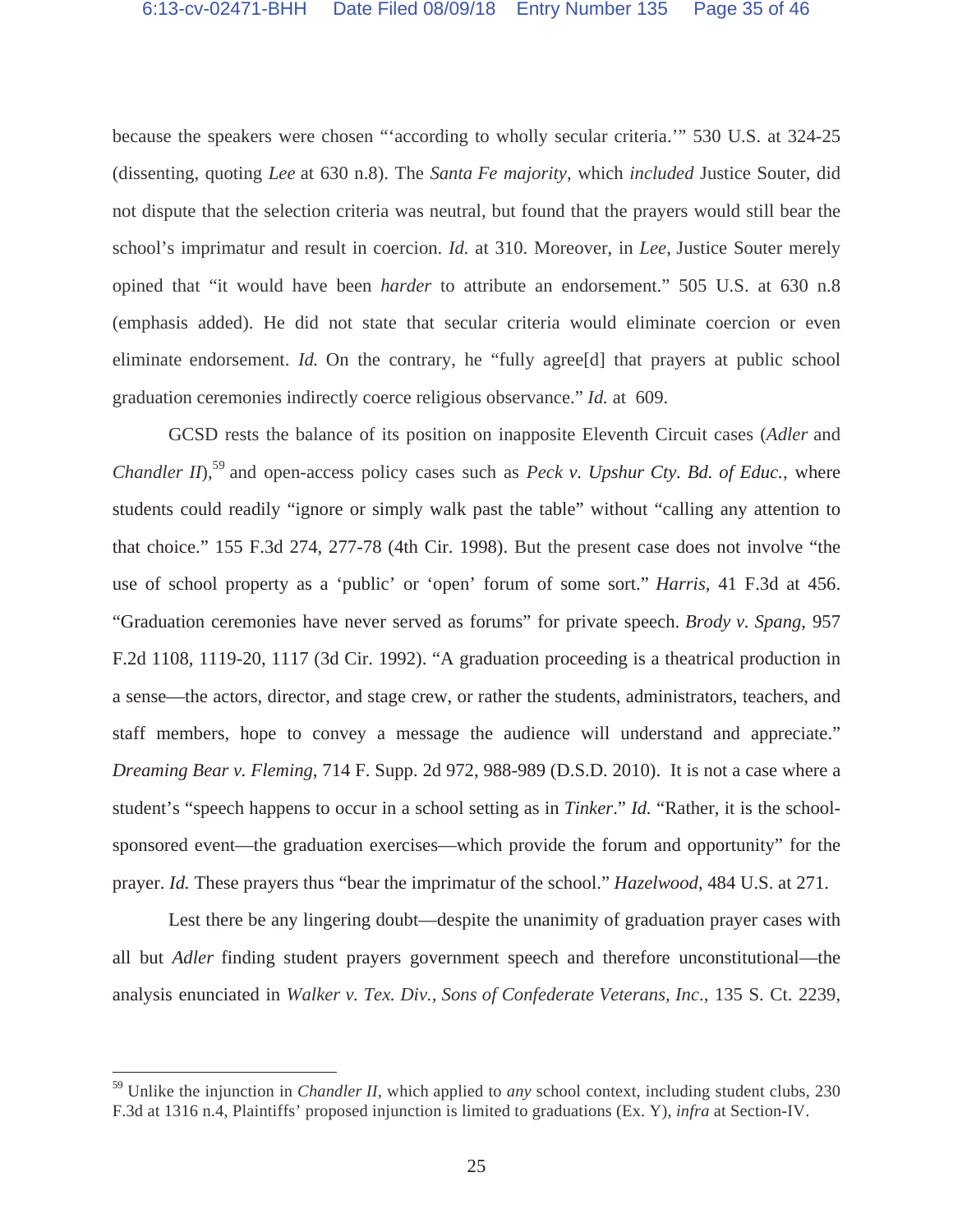2250 (2015), conclusively forecloses GCSD's argument.<sup>60</sup> In assessing whether speech by a private actor constitutes government speech, the Supreme Court considers: (1) whether the government has historically used the speech to convey government messages, (2) whether the speech is "'often closely identified in the public mind'" with the government, and (3) the extent to which government "'maintain[s] direct control over the messages conveyed.'" *Matal v. Tam*, 137 S. Ct. 1744, 1760 (2017) (quoting *Walker*, 135 S. Ct. at 2246-49). Holding that specialty license plates created by private organizations constituted government speech, the Court reasoned that plates "long have communicated messages from states," are issued and regulated by the state, and the state maintained ultimate control over the messaging. 135 S. Ct. at 2248-50, 2253. In *Vista-Graphics, Inc. v. Va. DOT*, the Fourth Circuit applied *Walker* and "easily" concluded that private vendor advertisements at rest areas constituted government speech because "the Commonwealth historically has used rest areas to disseminate information" and "the rest areas are operated by the Commonwealth." 682 F. App'x 231, 236 (4th Cir. 2017).

The first *Walker* factor strongly weighs in favor of government speech here for two reasons. First, the graduation ceremony has always communicated the message that the government (GCSD) approves students for graduation, and issues diplomas to signify that approval.<sup>61</sup> Second, the specific speech in question has historically (from at least 1951-2013) been used to convey GCSD's chosen message (Invocation and Benediction), which it now designates as a "Welcome," "Reflection," or "Closing." "A medium that has long communicated government messages is more likely to be government speech." *Mech v. Sch. Bd. of Palm Beach Cty*., 806 F.3d 1070, 1075-76 (11th Cir. 2015) (citing *Walker*).

The second factor powerfully, if not definitively, weighs in favor of government speech because the "essence of graduation is to place the school's imprimatur on the ceremony."

<sup>60</sup> *See also Cambridge Christian Sch.*, 2017 U.S. Dist. LEXIS 87298, at \*18-19 (under *Walker*, a prayer by a private entity via school's loudspeaker at school event was government speech).

<sup>61</sup> *See Pro-Football, Inc. v. Blackhorse*, 112 F. Supp. 3d 439, 458 (E.D. Va. 2015) (a trademark "communicates the message that the federal government has approved the trademark.").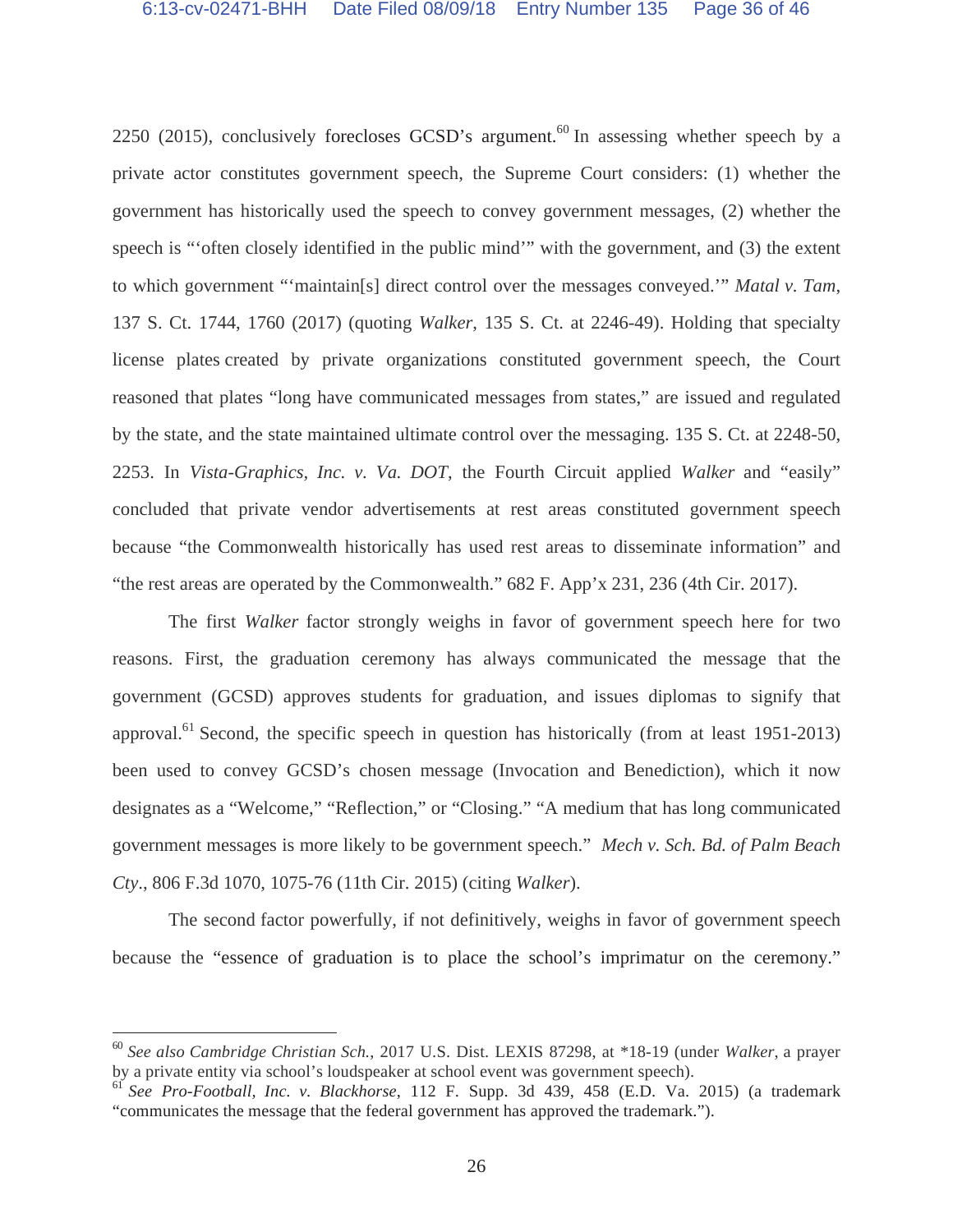*Lassonde*, 320 F.3d 985.<sup>62</sup> The ceremony is held solely for school purposes, on school grounds, and the school's seal prominently displayed on the written programs and on the stage. School officials determine the content of the program, the order of the remarks, and the speakers and the majority of the literal speakers are school officials, *supra*, (*see* Ex. V-1). The few students chosen to fill spots are student representatives, *supra*, wearing school regalia,<sup>63</sup> while all other students are subject to uniform requirements.<sup>64</sup> Such remarks are therefore "'closely identified in the public mind'" with GCSD. *Walker*, 135 S. Ct. at 2248. *See Turner v. City Council*, 534 F.3d 352, 354 (4th Cir. 2008) (prayers were government speech because "the central purpose of the Council meeting is to conduct the business of the government," the slot was "listed on the agenda, and is delivered as part of the opening").

As to the final factor, GCSD "maintain[s] direct control over the messages conveyed," *Walker*, 135 S. Ct. at 2249. *See* (Ex. X) (Ex. S-8 at 6). At a public school graduation, "teachers and principals must and do retain a high degree of control over the . . . movements, the dress, and the decorum of the students." *Lee*, 505 U.S. at 597. Due to this high "degree of control," observers "would reasonably perceive the [student] expressions . . . as bearing the imprimatur of the school." *Griffith v. Caney Valley Pub. Sch*., 2015 U.S. Dist. LEXIS 66059, \*10-11 (N.D. Okla. May 20, 2015).Even if GCSD "allowed the students great input in planning," it "is a far stretch" to say that it relinquished "ultimate control over the content and orderly progression of the proceedings," *Dreaming Bear*, 714 F. Supp. 2d at 988, by changing the "Invocation" and "Benediction" to "Welcome" and "Closing."

# **ii. The prayers are school-endorsed regardless of whether they are reviewed, edited, or approved by school officials.**

Likewise, even if GCSD upheld its promise and actually stopped reviewing, editing, and approving student remarks, prayers delivered at its ceremonies would still be unconstitutionally

<sup>&</sup>lt;sup>62</sup>See also Mech, 806 F.3d at 1075-77 ("the banners bear the imprimatur of the schools" as they are "hung" on school fences" are "printed in school colors and are subject to uniform design requirements").

 $^{63}$  (Ex. S-1 at 14) (Ex. S-14 at 17) (Ex. S-16 at 26-29) (Ex. W) (Ex. Z-1) (Docs. 84-14 thru 84-17).

 $64$  (Doc. 115-12 at 10) (Doc. 84-10 at 25) ("Dress and behavior must follow school policy.")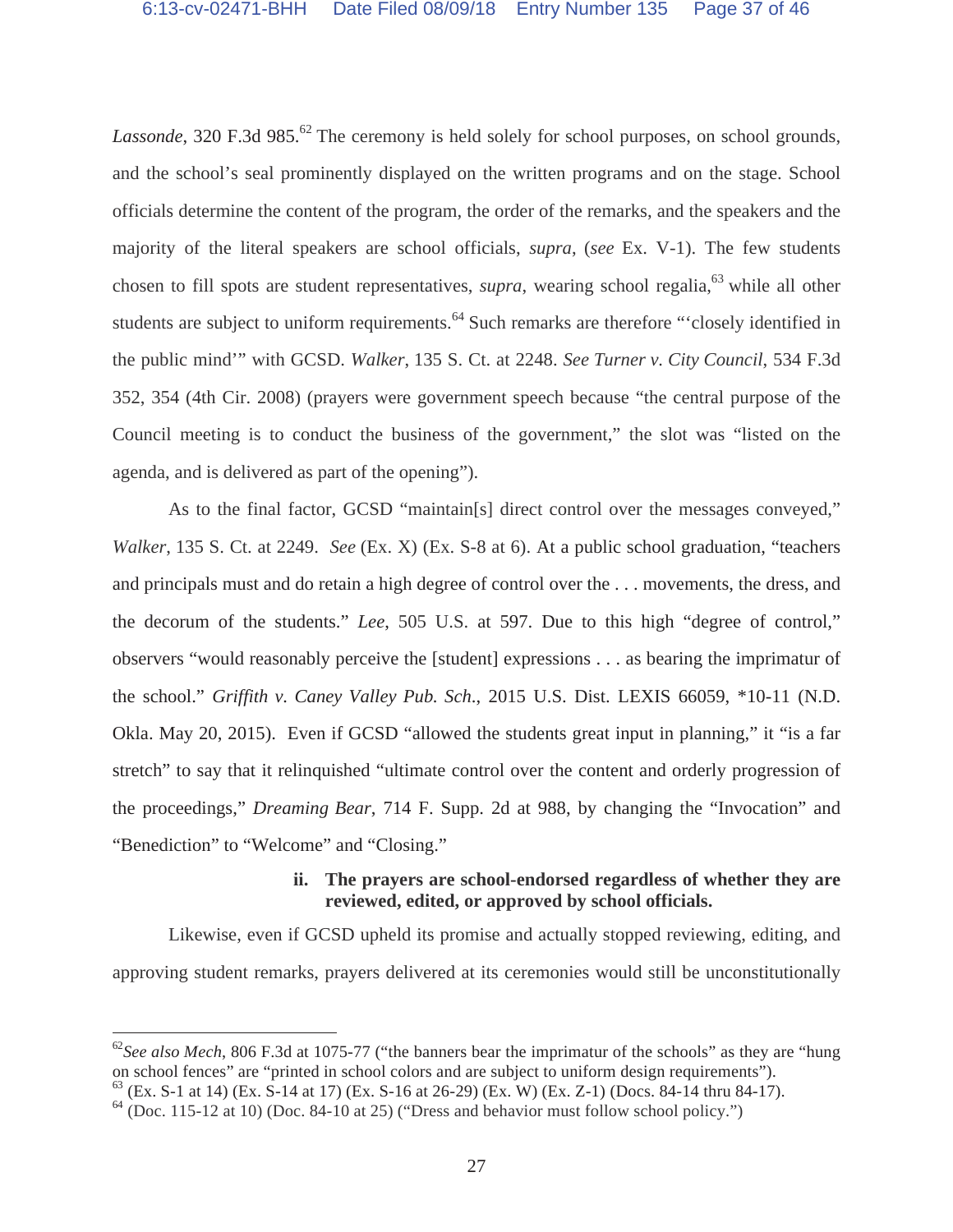school-endorsed. The Fourth Circuit has held that prayers by private citizens are governmentsponsored even when the government does not engage "in any prior inquiry, review of, or involvement in, the content of any prayer." *Joyner*, 653 F.3d at 344, 353. Again, the prayers in *Santa Fe* would not be preapproved by school officials but still failed *Lemon*'s effect prong. 530 U.S. at 296, 298 n.6 ("the prayer was to be determined by the students, without scrutiny or preapproval by school officials."); *id.* at 301 n.11 ("The school board has neither scripted, supervised, endorsed, suggested, nor edited these personal viewpoints.'"). The student prayers in *Harris* unconstitutionally endorsed religion even though "no school official reviews presentations prior to commencement. No one is asked to participate in the prayer by standing, bowing their heads, or removing their hats." 41 F.3d at 452-53. The Fifth Circuit twice held that prayers delivered at school board meetings are government speech even if delivered by private citizens, including students, of their own "unrestricted choosing" and are not reviewed in advance. *Doe v. Tangipahoa Parish Sch. Bd*., 473 F.3d 188, 192-93 (5th Cir. 2006), *vacated on standing*, 494 F.3d 494 (5th Cir. 2007) (en banc); *Am. Humanist Ass'n v. McCarty*, 851 F.3d 521, 525, 529 n.25 (5th Cir. 2017), *cert. den*, 138 S. Ct. 470 (2017) (student-led, student-initiated, uncensored "student expressions").<sup>65</sup>

Failing to prevent prayers from being delivered would in fact be an abdication of the school's duty to protect students in a captive audience. *Bethel Sch. Dist. v. Fraser*, 478 U.S. 675, 684 (1986) (recognizing the duty of "school authorities acting in *loco parentis*, to protect children -- especially in a captive audience"); *Gearon*, 844 F. Supp. at 1100 n.5; (Ex. Y). A school must "retain the authority to refuse to sponsor student speech that might . . . associate the school with any position other than neutrality." *Hazelwood*, 484 U.S. at 272. In *Lassonde* and in *Cole*, the Ninth Circuit thus held that "the school district *had to censor* the speech in order to avoid the appearance of government sponsorship of religion." *Lassonde*, 320 F.3d at 983-84

<sup>&</sup>lt;sup>65</sup> The Fifth Circuit's application of the legislative prayer exception to school board prayers is irreconcilable with the Third, Sixth, and Ninth Circuits' cases. *See Indian River*, 653 F.3d 256; *Coles v. Cleveland Bd. of Educ*., 171 F.3d 369 (6th Cir. 1999); *Chino Valley*, 2018 U.S. App. LEXIS 20673.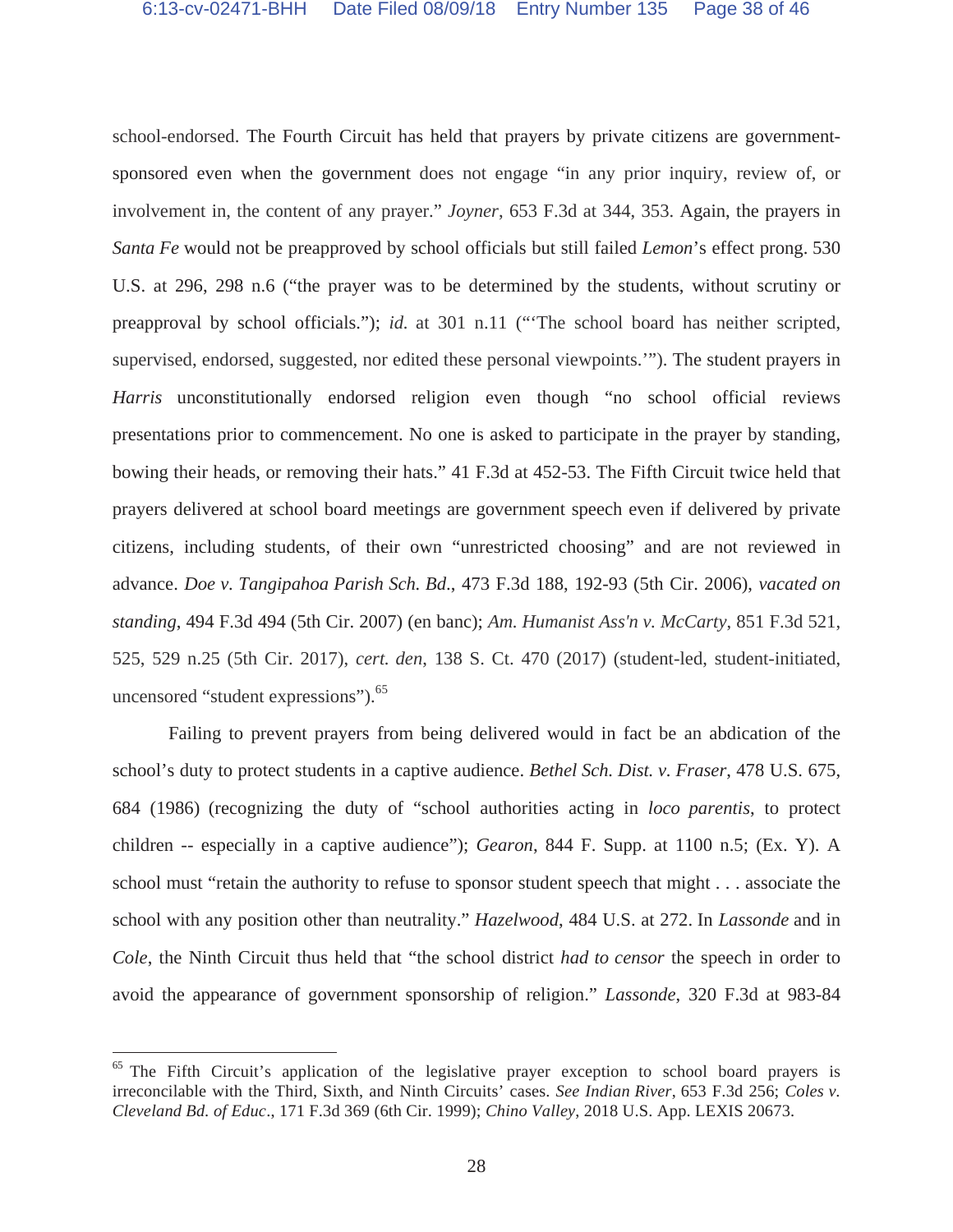(emphasis added, citing *Santa Fe* and *Cole*). This was so even if the "policy neither encourage[d] a religious message nor subjects the speaker to a majority vote." *Cole*, 228 F.3d at 1103.

### **iii.** *Adler* **conflicts with binding precedent and is distinguishable.**

Plaintiffs thoroughly demonstrated why *Adler* is inapt.<sup>66</sup> *Adler* directly conflicts with *Santa Fe*, Fourth Circuit precedent, and even subsequent Eleventh Circuit precedent. (Doc. 115 at 33-35)*. Adler* is also readily distinguishable. To reiterate, the Eleventh Circuit upheld the policy on its face—turning a blind eye to its effects (*Joyner*)—based on "'the total absence of state involvement in deciding *whether there will be a graduation message*, *who will speak*, or *what the speaker may say*.'" 250 F.3d at 1342 (emphasis added). By contrast: (1) *GCSD* decides whether there will be a graduation message and what that message is called ("Welcome," "Closing," etc.); (2) *GCSD* decides who will speak (student body representatives, Valedictorians); 67 and (3) *GCSD* regulates the speech and retains authority to "prevent" a student "speaker if the content is obscene, contrary to the District's behavior code," "may foreseeably disrupt the educational environment," or "contain profanity." (Ex. X 4-5, 9) (Doc. 1 at 23-25). *Adler* has only been cited in 23 cases (*Shepard's*®, excluding duplicates, *including*  this Court's decision). Of the few graduation cases that cited *Adler*, at least seven rejected or distinguished it.<sup>68</sup> At least seven graduation speech/prayer cases ignored *Adler* completely.<sup>69</sup>

#### **iv. Although the ratio is immaterial, it does not favor GCSD.**

<sup>66</sup> (Doc. 21 at 7-13) (Doc. 115 at 31-35) (Doc. 56 at 32-35).

<sup>&</sup>lt;sup>67</sup> That *Adler*'s policy "did not contain any restriction on the identity of the student speaker" was a "key" fact of the decision. *Newman v. City of East Point*, 181 F. Supp. 2d 1374, 1379-80 (N.D. Ga. 2002) (citing *Adler*). *Corder*, 568 F. Supp. 2d at 1246 n.5.

<sup>68</sup>*Corder*, 566 F.3d at 1229 n.5; *Workman*, 2010 U.S. Dist. LEXIS 42813, at \*23-24 n.4; *S.D. v. St. Johns Cnty. Sch. Dist*., 632 F. Supp. 2d 1085, 1091-92 (M.D. Fla. 2009); *Corder v. Lewis Palmer Sch. Dist. No. 38*, 568 F. Supp. 2d 1237, 1246 n.5 (D. Colo. 2008); *Gossage*, 2006 U.S. Dist. LEXIS 34613, at \*11-21 (rejecting *Adler*); *Deveney*, 231 F. Supp. 2d at 486; *Appenheimer*, 2001 WL 1885834, at \*10; *see also Indian River*, 653 F.3d at 288-89 (citing *Adler* to find prayers at school board meetings unconstitutional); *Cambridge Christian Sch.*, 2017 U.S. Dist. LEXIS 87298, at \*25-26 (finding *Adler* inapposite to prayer delivered over stadium's loudspeaker because it "would be broadcast during a school event in a program established and controlled by the state"); *Rojas*, 2018 U.S. Dist. LEXIS 87288, at \*43-44, \*50.

<sup>69</sup> *E.g.*, *A.M. v. Taconic Hills Cent. Sch. Dist*., 510 Fed. Appx. 3 (2d Cir. 2013); *Nurre v. Whitehead*, 580 F.3d 1087, 1098 (9th Cir. 2009); *Lassonde*, 320 F.3d 979; *Dreaming Bear*, 714 F. Supp. 2d 972; *Griffith*, 2015 U.S. Dist. LEXIS 66059; *Ashby*, 354 F. Supp. 2d 616, *Skarin*, 204 F. Supp. 2d 1195. *See also Golden v. Rossford Exempted Vill. Sch. Dist*., 445 F. Supp. 2d 820, 824-25 (N.D. Ohio 2006).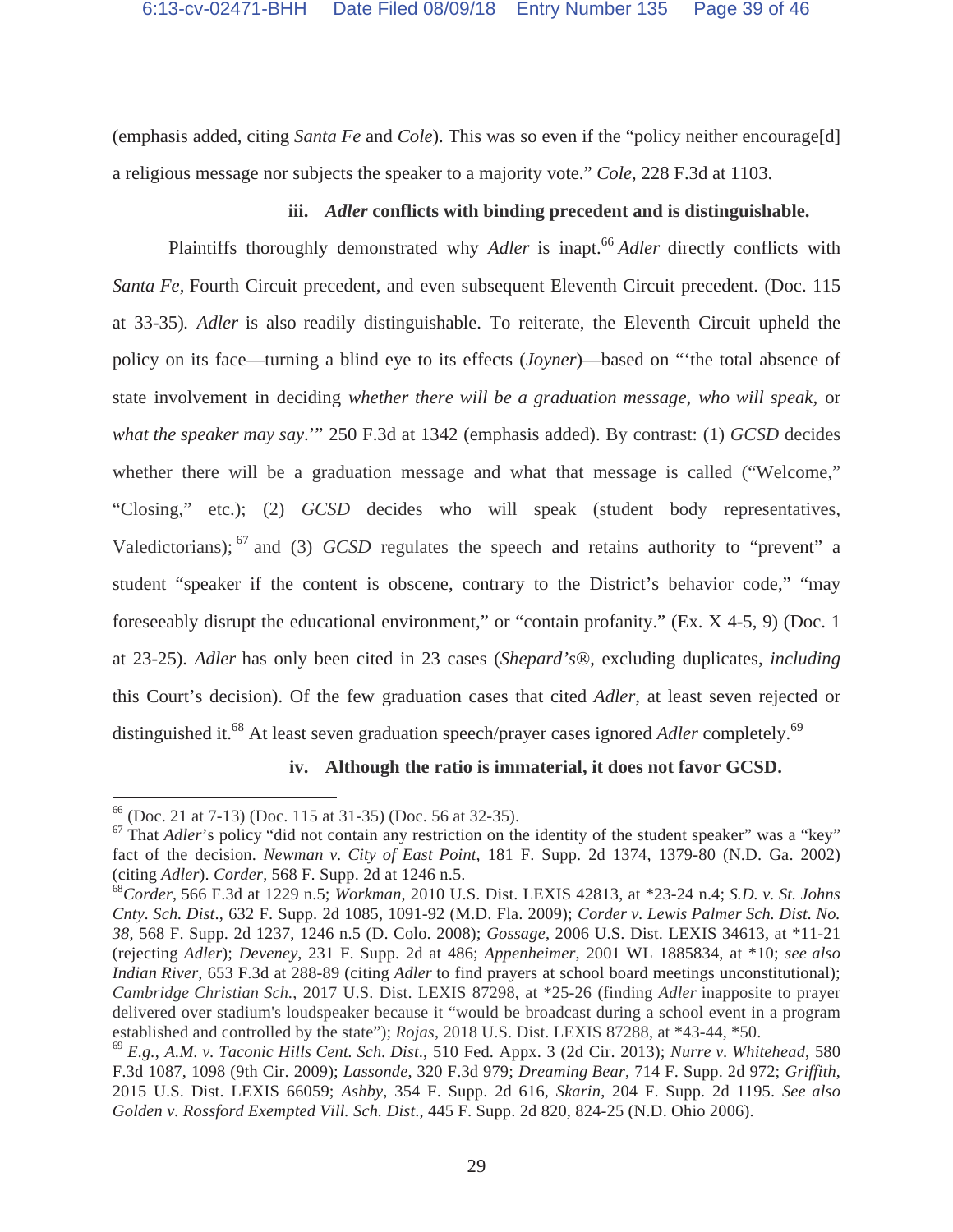Plaintiffs previously established that the ratio of prayers is immaterial under the coercion test and *Lemon* test. (Doc. 115 at 35-37). The only school prayer case to turn on "ratio" evidence was *Adler I*, 206 F.3d 1070, 1083-84 (11th Cir. 2000), and it was limited to a *facial* challenge. More importantly, *Adler I'*s facial analysis was "unequivocally" found inapposite in *Santa Fe*. *Selman v. Cobb Cty. Sch. Dist*., 390 F. Supp. 2d 1286, 1299 (N.D. Ga. 2005) (Doc. 115 at 36).

Again, *Santa Fe* found the coercion test violated even if no "student were ever to offer a religious message." 530 U.S. at 313-16. Knowing that a prayer *could be* delivered forces a dissenter to choose between foregoing a "ceremony that marks the culmination of his high school career," or risk being forced to participate "in an unwelcome religious exercise." *Deveney*, 231 F. Supp. 2d at 486-87.<sup>70</sup> Even a *single* future graduation prayer is unconstitutional. (Doc. 115 at 30). The student in *Lee* "was exposed to approximately two minutes of prayer." *Am. Humanist Ass'n v. Douglas Cty. Sch. Dist. Re-1*, 859 F.3d 1243, 1252 (10th Cir. 2017) (citing *Lee*, at 583- 84). *See also Hall*, 630 F.2d at 1021-22 ("No *de minimis* exception is tolerable").

Critically, in *Joyner*, the Fourth Circuit found that the ratio of prayers is irrelevant in determining whether a prayer practice is unconstitutional as implemented. 653 F.3d at 354. The court reasoned that some "attend meetings only sporadically." *Id.* Thus, regardless of what occurs at other meetings, those "citizens will have to listen to someone professing religious beliefs that they do not themselves hold as a condition of attendance and participation." *Id.* The court recognized that even as to *adults* who are "'Jewish, Muslim, Bahá'i, Hindu, or Buddhist[,] a request to recognize the supremacy of Jesus Christ and to participate in a civic function sanctified in his name is a wrenching burden.'" *Id*. <sup>71</sup> *A fortiori*, it is a "wrenching burden" to put public school children in this position at "one of life's most significant occasions." *Lee*, 505 U.S. at 595. It is no consolation to say that a prayer was not delivered at other graduations that year.

The ratio does not even help GCSD. At least eleven of sixteen high schools included at least one prayer in a ceremony after 2013. (Miller Decl. at 6 ¶35) (Ex. V-1 at 1-6). At least nine

<sup>70</sup> *Accord Concord Cmty. Schs*, 885 F.3d at 1048-49; *Lassonde*, 320 F.3d at 984.

<sup>71</sup> *Joyner*'s holding regarding the irrelevancy of a ratio of prayers was not abrogated by *Town of Greece.*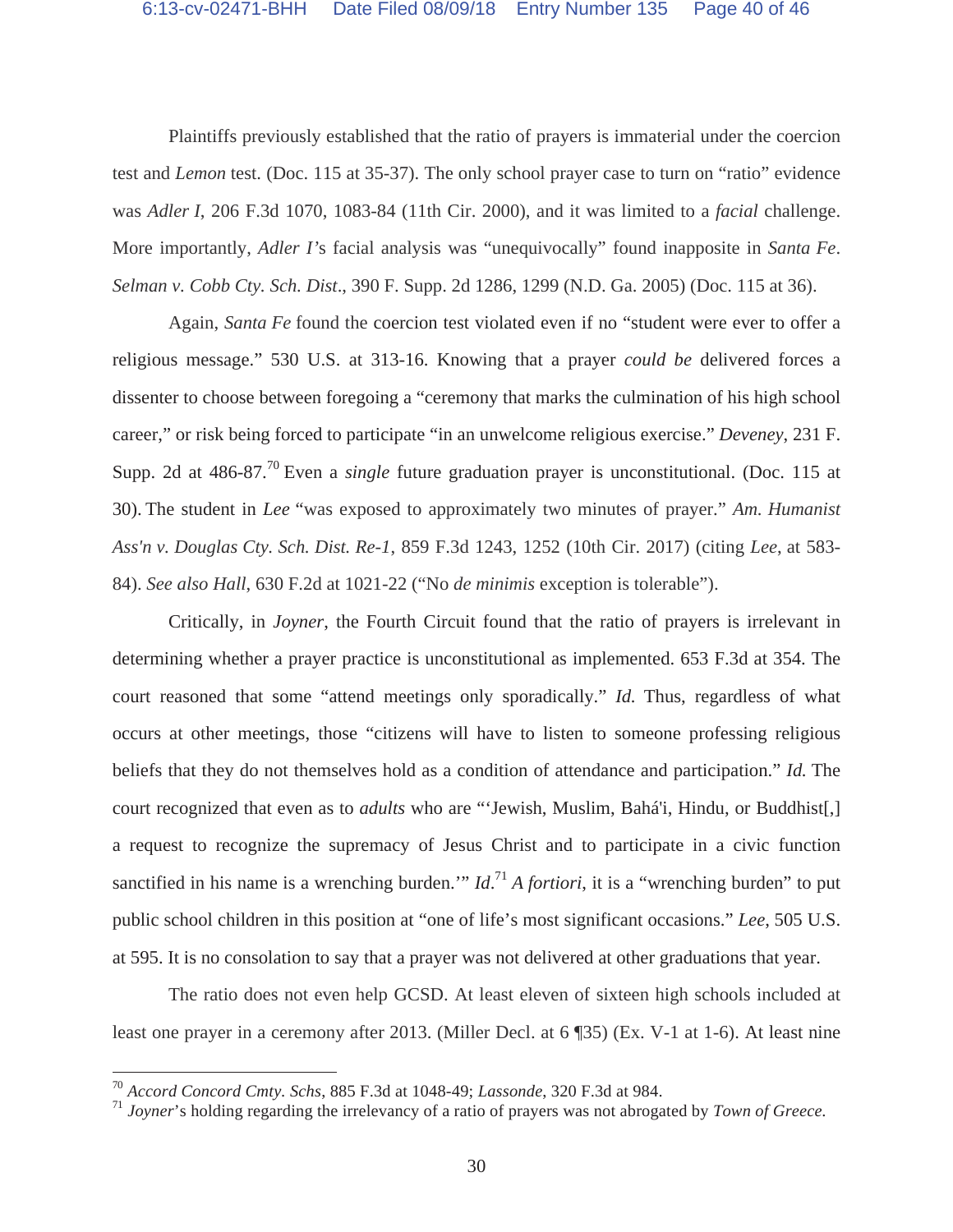included a prayer in 2016, 2017 and/or 2018. (*Id.*). In 2017, of twelve high schools had students deliver opening/closing remarks, seven included at least one prayer. (*Id.*).

#### **3. GCSD's prayers foster excessive entanglement with religion.**

GCSD's prayers continue to foster excessive entanglement with religion*. See Collins*, 644 F.2d at 762. "[E]xcessive entanglement may lie simply where the government's entanglement has the effect of advancing or inhibiting religion." *Am. Humanist Ass'n v. Md.-National Capital Park & Planning Comm'n*, 874 F.3d 195, 211 (4th Cir. 2017). The 2017 evidence reinforces Plaintiffs' previous arguments (Doc. 115 at 37-38) in three ways.

First, school officials are still reviewing, edit, and approving student prayers, *supra*, and will "prevent" speeches "contrary to the District's behavior code," or that "may foreseeably disrupt the educational environment." (Ex. X at 4). Again, any "such determination would necessarily entangle the administration in deciding religious issues." *Bell v. Little Axe Indep. Sch. Dist*., 766 F.2d 1391, 1406 (10th Cir. 1985). *See Gearon*, 844 F. Supp. at 1100 n.5 ("If a Principal or school officer does not review the remarks he or she could be accused of an abdication of responsibility. If the remarks are reviewed it smacks of state entanglement.").<sup>72</sup>

Second, the 2017 evidence exposed several flagrant instances of entanglement where the remarks were chosen, led, or encouraged by school officials (*e.g.*, Wade Hampton's "Lord Bless You and Keep You," Travelers Rest's "Irish Blessing," and GHS's Alma Matter and prayer). *See Mellen*, 327 F.3d at 375; *Coles*, 171 F.3d at 385; *Rojas*, 2018 U.S. Dist. LEXIS 87288, at \*39 ("Even without more, an invitation by a city police department encouraging the community's attendance at a Prayer Vigil entangles the government with religion.").

 Third, school officials are continuing to actively participate in the student prayers.73 *See Duncanville*, 70 F.3d at 406 ("DISD representatives' participation in these prayers improperly entangles it in religion"); *Ingebretsen v. Jackson Pub. Sch. Dist*., 88 F.3d 274, 279 (5th Cir.

<sup>72</sup> *See also Bennett v. Livermore Unified Sch. Dist*., 193 Cal. App. 3d 1012, 1020 (Cal. App. 1st Dist. 1987) ("it will be necessary to oversee the students' choice of ceremony to ensure that the limits set here are not exceeded. It is just this kind of surveillance which causes the entanglement condemned").

 $^{73}$  (Ex. W-1, 1:08-1:15) (Ex. V-1 at 1-6) (Doc. 84-15) (Doc. 61-12) (Doc. 61-13) (Miller Decl. at 8 ¶41).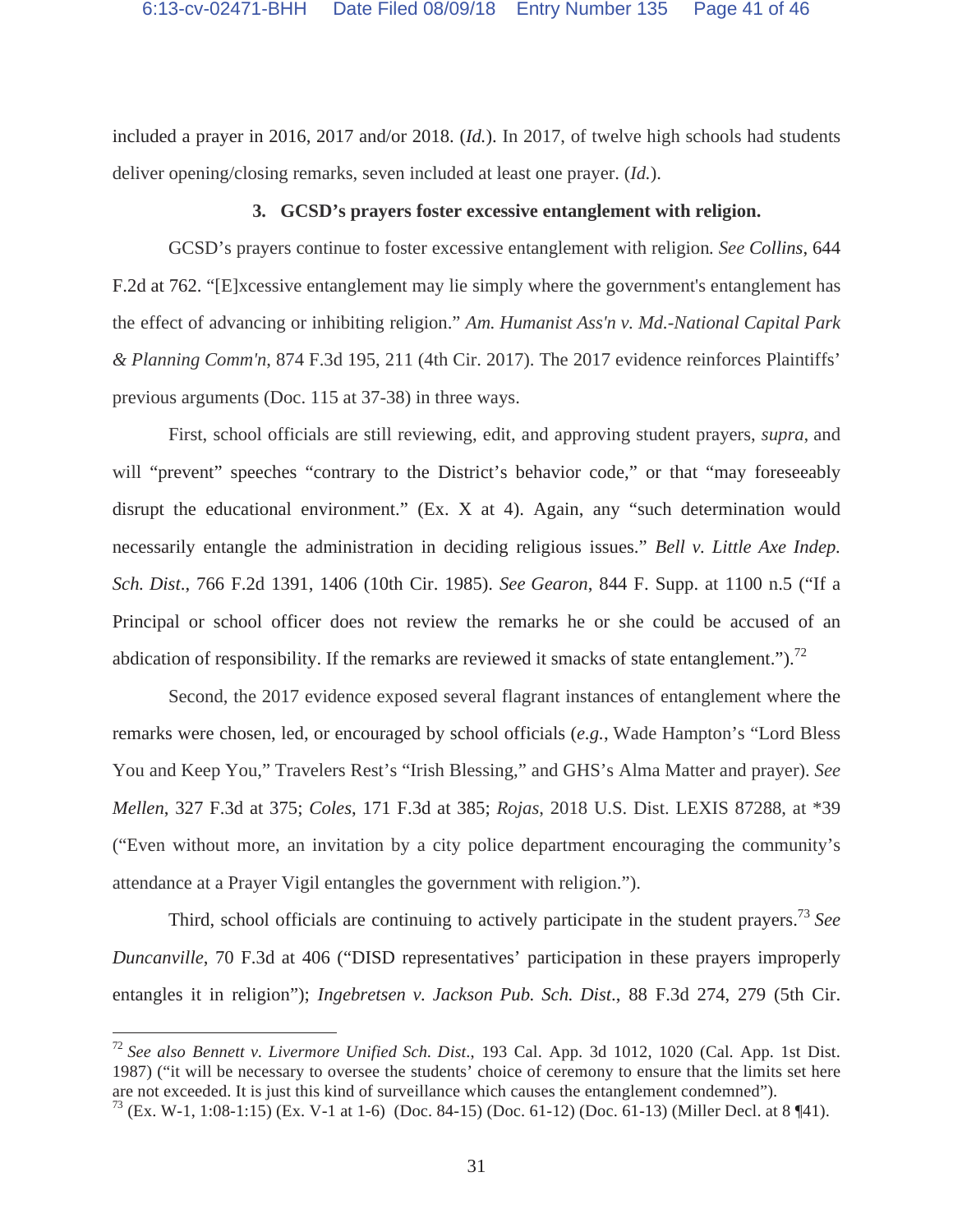1996) ("To the extent that school administrators participate in prayers . . . the School Prayer Statute excessively entangles government with religion.").

### **C. Faculty participation in prayers violates the Establishment Clause.**

School officials' active participation in student prayers independently violates the Establishment Clause. The "State exerts great authority and coercive power . . . because of the students' emulation of [school officials] as role models." *Edwards v. Aguillard*, 482 U.S. 578, 584 (1987). *See Mergens*, 496 U.S. at 251-52. When school officials "manifest approval and solidarity with student religious exercises, they cross the line between respect for religion and endorsement of religion." *Duncanville*, 70 F.3d at 406 n.4 (coach's participation in prayer with students unconstitutionally endorsed religion); *Borden v. Sch. Dist*., 523 F.3d 153, 170 (3d Cir.  $2008$ ) (same).<sup>74</sup> Video footage of the 2017 Berea graduation, for instance, shows school officials praying alongside students. (Ex. W-1) (*See also* Ex. S-1 at 14). Photographs of the 2013 Hillcrest graduation show the same. (Doc. 84-15 at 2-3). The Does witnessed school officials actively participating in the student prayers at the MVES graduation in 2013 as well.<sup>75</sup> As a result, Jill feared she would be in "trouble" if she did not participate. (Doc. 61-12, at ¶3; ¶6).

#### **IV. Scope and Terms of Injunctive Relief**

## **A. The terms of the** *Anderson* **Permanent Injunction are narrowly tailored to remedy the constitutional defects with GCSD's prayers.**

"The scope of injunctive relief is dictated by the extent of the violation established." *Lewis v. Casey*, 518 U.S. 343, 359 (1996). "Especially in the Establishment Clause context, courts must endeavor to craft remedies that correspond to the violations." *Cooper v. United States Postal Serv*., 577 F.3d 479, 496 (2d Cir. 2009). *See Bowen v. Kendrick*, 487 U.S. 589, 620 (1988). A district court has "wide discretion to fashion appropriate injunctive relief." *Richmond Tenants Org., Inc. v. Kemp*, 956 F.2d 1300, 1308 (4th Cir. 1992). GCSD's prayers, even if truly "student initiated," remain hopelessly unconstitutional, and therefore must be enjoined.

<sup>74</sup> *See also Peloza v. Capistrano Unified Sch. Dist*., 37 F.3d 517, 522 (9th Cir. 1994); *Roberts v. Madigan*, 921 F.2d 1047, 1056-58 (10th Cir. 1990).

<sup>&</sup>lt;sup>75</sup> (Doc. 61-12, at  $\sqrt{3}$ ,  $\sqrt{6}$ ) (Doc. 61-13 at 2 $\sqrt{5}$ ) (Doc. 61-14 at 2 $\sqrt{5}$ –6).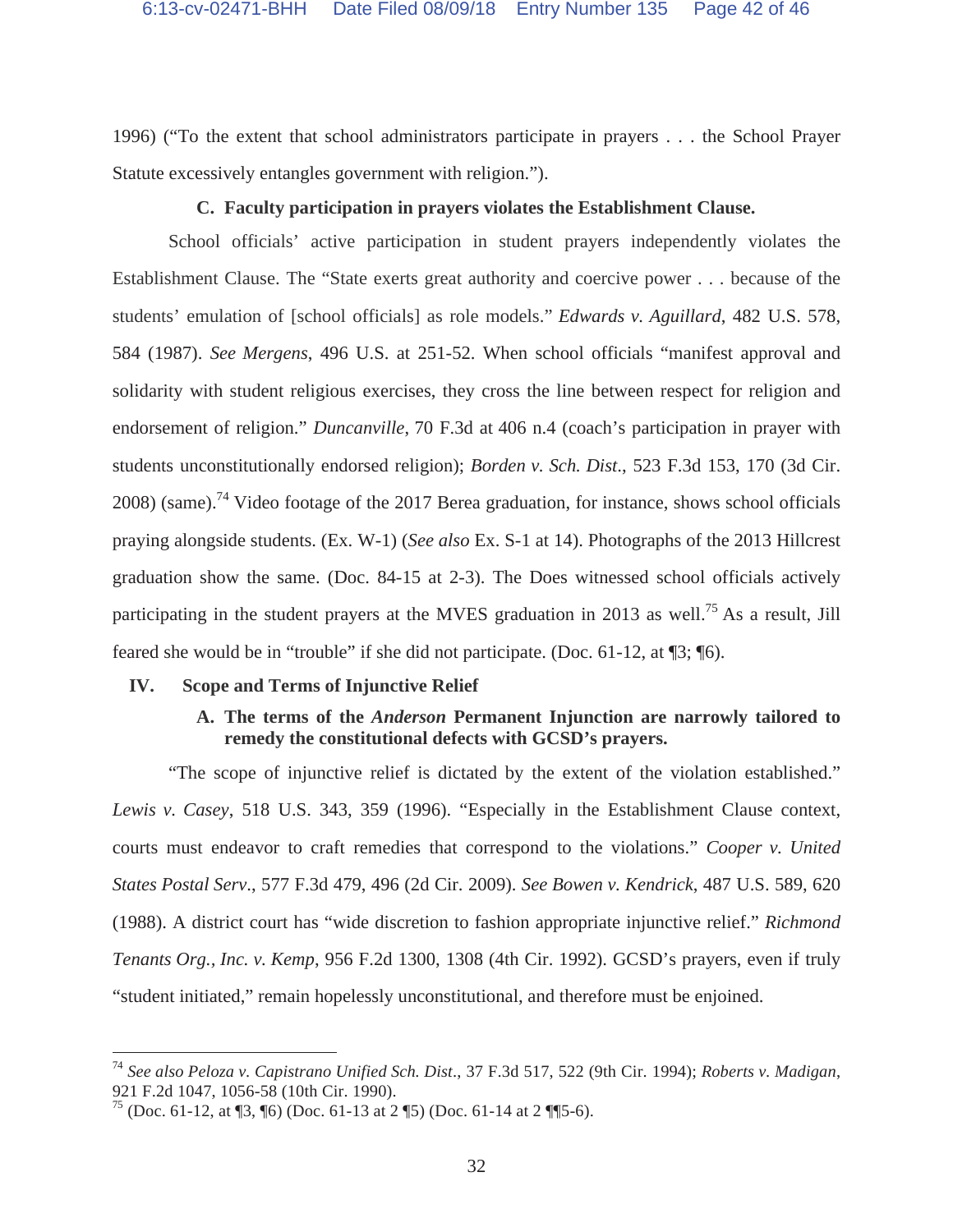Plaintiffs propose that the Court adopt the "Permanent Injunction" terms applicable to graduations from the *Anderson v. Chesterfield County School District* "Consent Decree and Order," approved by the District Court (Florence Division). (Ex. Y). The Order enjoins the inclusion of student-led, and student-initated "Prayer" in graduation ceremonies, "whether or not it is noted in a printed program." (Ex. Y at 5 ¶c). The Order places an affirmative obligation on schools to "prohibit or curb efforts by third parties to introduce Prayer." (*Id.* 5 ¶g). The Order also allays this Court's concerns (Doc. 97 at 14 n.6) by using a carefully crafted definition of "Prayer" to *exclude* "customary, polite expressions and greetings" including "God Bless You" or "Thank Heavens." (Ex. Y at  $3 \text{ }\mathbb{I}^5$ ).<sup>76</sup>

# **B. While GCSD's two promised changes would not remedy the constitutional infirmities inherent with its prayers, GCSD's failure to implement those changes, together with its flagrant violations of this Court's Order and the Establishment Clause, necessitates comprehensive injunctive relief.**

Even if this Court is not convinced that "student initiated" prayers delivered before captive student audiences at compulsory events (*Lee*) violate the Establishment Clause notwithstanding *Lee*, *Santa Fe*, and a near-unanimous body of federal court precedent—GCSD's long history of violating the Establishment Clause, coupled with its recent violations, *and* failure to comply with this Court's 2015 Order, warrants comprehensive relief. *See Hutto v. Finney*, 437 U.S. 678, 687 (1978) ("The District Court had given the Department repeated opportunities to remedy the cruel and unusual conditions. . . . [T]aking the long and unhappy history of the litigation into account, the court was justified in entering a comprehensive order"); *Swann v. Charlotte-Mecklenburg Bd. of Educ*., 402 U.S. 1, 15 (1971) ("If school authorities fail in their affirmative obligations under these holdings, judicial authority may be invoked. Once a right and a violation have been shown, the scope of a district court's equitable powers to remedy past wrongs is broad."); *Mitchell v. Helms*, 530 U.S. 793, 865 (2000) (O'Connor, J., concurring) ("[E]xtensive violations . . . will be highly relevant in shaping an appropriate remedy").

<sup>76</sup> *See also Chino Valley*, 2018 U.S. App. LEXIS 20673, at \*44 (enjoining school board "'from conducting, permitting or otherwise endorsing school-sponsored prayer in Board meetings.'").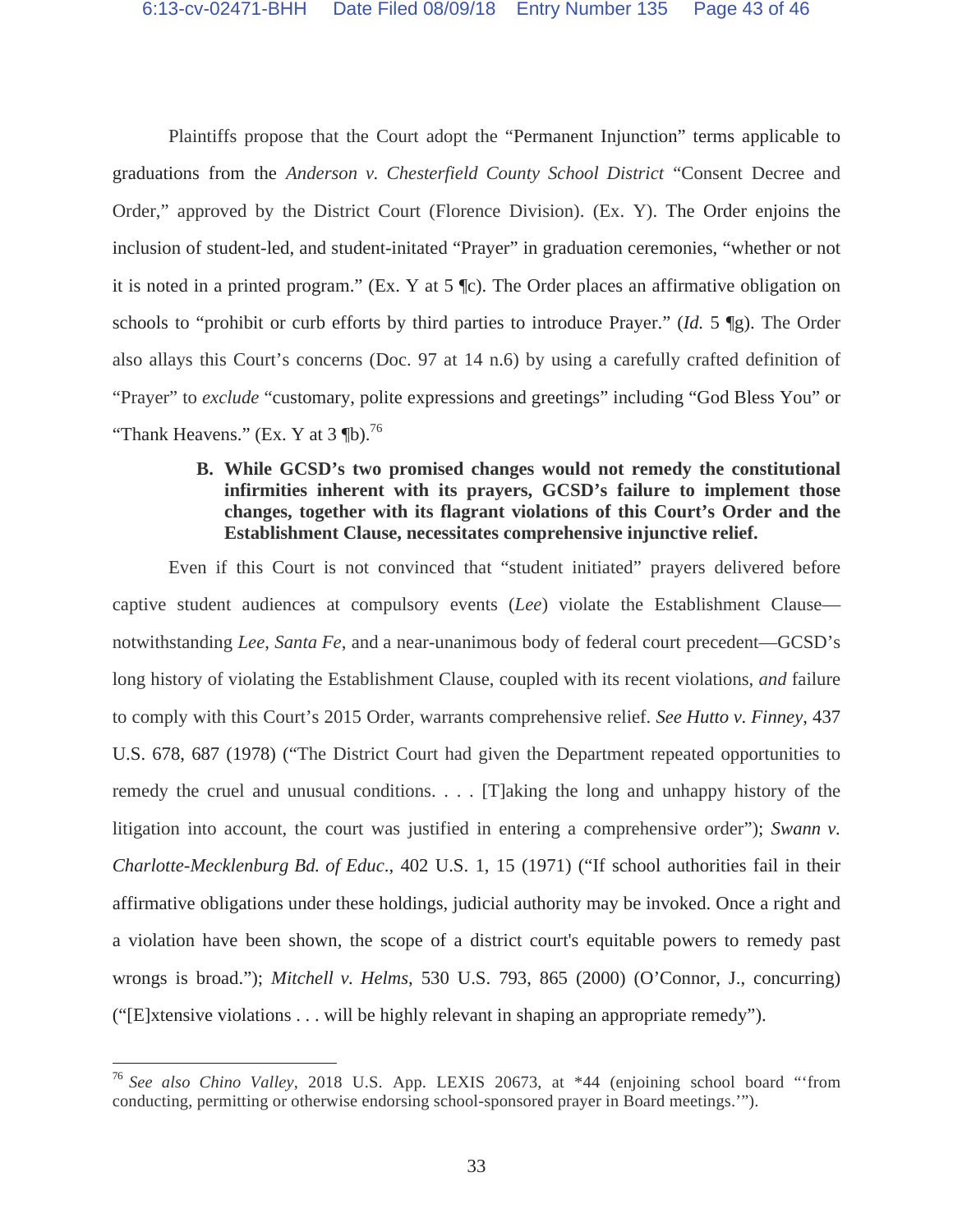It is significant that GCSD admitted it was operating an unconstitutional practice from 1951 to 2013 (Doc. 17 at 14), but has still failed to implement the two minor changes it promised in 2013. *See Hall*, 656 F.2d at 1000 (finding it relevant that school district "permitted the longstanding practice to continue until the filing of this lawsuit was imminent in 1979, despite the fact that such religious readings in public schools were declared unconstitutional as early as 1963" and failed to ensure practice discontinued). In November 2013, GCSD averred: "Any future fifth grade graduations will not include such prayers." (Doc. 17 at 14). GCSD immediately broke this promise, as the 2014 East North Street Academy included an "Invocation" in its program. (Doc. 84-10 at 2). When this Court upheld GCSD's post-2013 prayer practice, it did so under the assumption that GCSD had made at least some changes to its longstanding practice. That assumption was proven false in 2016 (Doc. 121 at 16), and remains so today, *infra.* 

Flouting this Court's Order (Doc. 97 at 7) (Doc. 121 at 15-16) and firmly established precedent, GCSD is still sponsoring *official* school prayers that are in no way "student-initiated." In 2017 alone, there were at least four such instances: (1) Wade Hampton's "The Lord Bless You and Keep You;" (2) Travelers Rest's "Irish Blessing;" (3) GHS's "Reflection" prayer (as a copy is given to students for "guidance"). (Irwin 2018 Decl. at 1-2 ¶7) (Doc. 116-1 at ¶4); (4) GHS's Alma Matter, "pray God bless you" (Irwin 2018 Decl.). The "First Amendment was added to the Constitution to stand as a guarantee that neither the power nor the prestige" of the government "would be used to *control*, *support* or *influence* the kinds of prayer the American people can say." *Engel*, 370 U.S. at 429 (emphasis added); *id.* at 424-25 ("using [the] public school system to encourage recitation of the Regents' prayer" was "wholly inconsistent with the Establishment Clause."). "The clear effect of any officially composed and published prayer is to advance religion." *Hall*, 630 F.2d at 1021. *See Mellen*, 327 F.3d at 368.77

<sup>77</sup> The GHS Alma Matter is alone violative, and cannot be dismissed as "de minimis." *See Engel*, 370 U.S. at 422 ("Almighty God, we acknowledge our dependence upon Thee, and we beg Thy blessings upon us, our parents, our teachers and our Country."); *De Spain v. DeKalb Cnty. Com. Sch. Dist.*, 384 F.2d 836, 837 (7th Cir. 1967) (holding unconstitutional "thank you poem" that provided: "We thank you for the flowers so sweet; We thank you for the food we eat; We thank you for the birds that sing; We thank you for everything."); *Hall*, 630 F.2d at 1021 (citing *De Spain* with approval).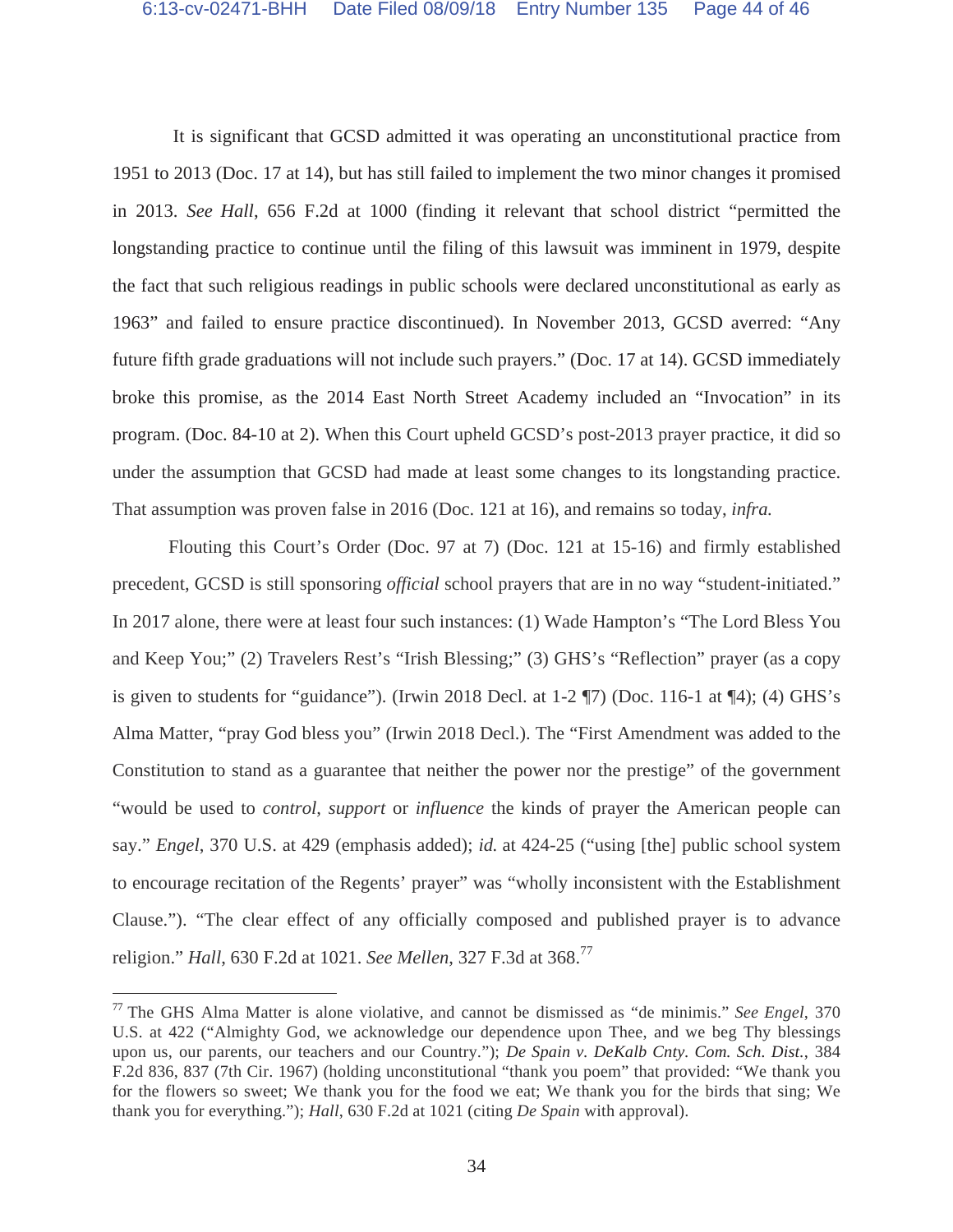Moreover, 2017 programs continued to feature language this Court specifically enjoined in May 2015. (Doc. 97 at 15).<sup>78</sup> For instance, the 2017 Travelers Rest program included an "Inspirational Reading," just as in 2013, 2014, 2015 and  $2016$ <sup>79</sup> Other schools replaced "Invocation" with "Reflection" or "Dedication,"<sup>80</sup> contravening the spirit of this Court's order. (Doc. 97 at 11). The GHS "Reflection" was a prayer in 2018, 2017, and 2016.<sup>81</sup>

As discussed above, GCSD has made no effort to discontinue drafting, reviewing, editing and/or approving student remarks. (Ex. V-1). GCSD avowed that Gibson Aff. ¶17 applies to all its schools, meaning nearly half the high schools in 2017, and elementary schools like Brook Glenn, in which teachers wrote the student remarks *entirely* (D. Disc. 4 at 4 ¶¶8-11) violated district policy, or GCSD does not really mean what it says. Ultimately, GCSD is either unable or unwilling to respect the constitutional rights of religious minorities, giving this Court "ample authority to go beyond earlier orders" and enter a "comprehensive order to insure against the risk of inadequate compliance." *Hutto*, 437 U.S. at 687.

#### **V. Conclusion**

 $\overline{a}$ 

 "The First Amendment is a shield that prohibits the state from interfering with a person's right to worship as he or she pleases. It is not a sword that can be used to compel others to join in a religious observance at a state sponsored event." *Black Horse*, 84 F.3d at 1481. The "preservation and transmission of religious beliefs and worship is a responsibility and a choice committed to the private sphere, which itself is promised freedom to pursue that mission." *Lee*, 505 U.S. at 589. For the foregoing reasons, Plaintiffs respectfully request that this Court enter an order granting summary judgment to Plaintiffs on their prayer claim and permanently enjoin GCSD from including prayers in its graduation and end-of-year ceremonies.

Respectfully submitted,

<sup>78</sup> *See also* (Docs. 115-11 at 11-17; 115-12 at 4-10; 115-13; 115-14 at 4-10; 115-15 at 4-6; 115-16 at 4-9; 115-17; and 115-20) (Irwin Decl. ¶¶11-13) (Doc. 115-4 at 9-12).

 $^{79}$  (Ex. S-13 at 8-9) (Doc. 84-10 at 95) (Doc. 115-16 at 1-3) (Doc. 115-16 at 4-6) (Doc. 115-16 at 7-9).

 $80$  (Ex. S-9 at 3) (Ex. S-3at 4) (Ex. S-4 at 3) (Ex. S-5 at 3) (Doc. 115-14 at 4-10).

 $81$  (Ex. S-5 at 10) (Irwin Decl. [[11-13) (Doc. 115-4 at 8-10).